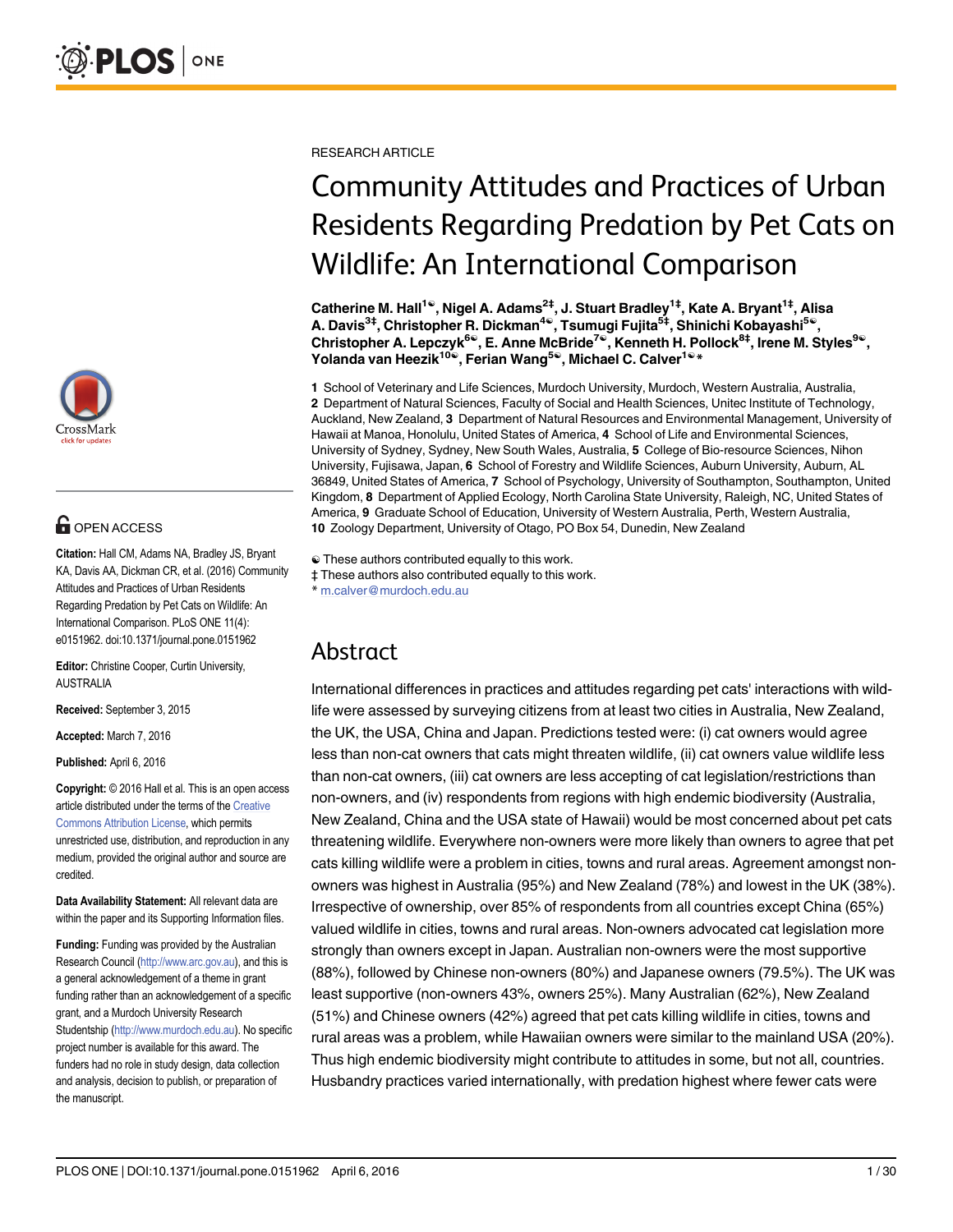<span id="page-1-0"></span>

Competing Interests: The authors have declared that no competing interests exist.

confined. Although the risk of wildlife population declines caused by pet cats justifies precautionary action, campaigns based on wildlife protection are unlikely to succeed outside Australia or New Zealand. Restrictions on roaming protect wildlife and benefit cat welfare, so welfare is a better rationale.

## Introduction

Cats (Felis catus) are widely kept as companion animals  $[1, 2]$  $[1, 2]$  $[1, 2]$  $[1, 2]$  $[1, 2]$  and their popularity as pets is increasing in many countries  $[3, 4]$  $[3, 4]$  $[3, 4]$  $[3, 4]$ . For example, in Australia, the UK and New Zealand, the proportions of households with a cat are 23%  $[5]$  $[5]$ , 26%  $[6]$  $[6]$  and 35%  $[7]$  respectively. Cats have been introduced to most islands and continents across the world, where as pets they are often maintained at high population densities (e.g.  $> 100/km^2$  [\[8](#page-24-0), [9](#page-24-0)]).

Pet ownership, including cats, confers numerous benefits to pet-owners but also creates problems for wider society. Benefits include better health and social connection of owners [[10](#page-24-0)–  $13$ , as well as opportunities to teach children responsibility, respect and compassion  $[14-16]$  $[14-16]$  $[14-16]$  $[14-16]$ . The contribution of pet ownership to national economies through sales of pet food, accessories and veterinary care is also considerable (e.g.  $[5]$  $[5]$ ). On the other hand, problems arise when cats roam without restriction. These include (i) unwanted hunting of wildlife  $[7, 17, 18]$  $[7, 17, 18]$  $[7, 17, 18]$  $[7, 17, 18]$  $[7, 17, 18]$  $[7, 17, 18]$ , (ii) transmission of disease to humans, livestock and wildlife [\[19](#page-24-0)–[21](#page-25-0)], (iii) potential hybridisation with native wildcats (eg. in Europe  $[22, 23, 24]$  $[22, 23, 24]$  $[22, 23, 24]$  $[22, 23, 24]$  $[22, 23, 24]$ ), (iv) interbreeding with feral populations, and (v) nuisance to neighbours by fouling yards, harassing caged birds, fighting, spraying and jumping on cars [\[25,](#page-25-0) [26\]](#page-25-0). Roaming cats also risk injury or death [[27,](#page-25-0) [28\]](#page-25-0) and these events are often financially and emotionally costly to owners [\[29\]](#page-25-0).

Given that pet cats are an important and beneficial part of many people's lives and lifestyles, the most productive approach to ameliorate these problems is to regulate cat husbandry practices to improve cat welfare, reduce nuisance and protect wildlife, while allowing people the pleasure of owning a cat. Tagging (e.g. microchipping) would improve the return of lost and injured animals as well as helping to identify specific nuisances. Desexing (except cats approved for breeding) would reduce the incidence of unwanted kittens, hybridisation with native felids and breeding with feral cats. Likewise, restricting wandering behaviour would decrease predation of wildlife, the spread of disease and traffic accidents involving cats. Understanding the attitudes of the general population towards cat husbandry, as well as the practices of owners, allows governing authorities to create effective regulations sensitive to local situations that are more likely to be accepted, and identifies areas where targeted education may encourage compliance.

Over the last 15 years, several studies have collected data on citizens' attitudes and practices with regard to cats (both owned and feral) and proposed regulations in several countries, including Australia [[30](#page-25-0), [31](#page-25-0)], the USA [[32](#page-25-0)–[35\]](#page-25-0), the UK [[36\]](#page-25-0) and NZ [\[37\]](#page-25-0). While surveys have differed in their questions, timing of administration and sample populations, and were often geographically restricted in each country, the data suggest marked differences between nations in attitudes and practices towards cats. For example, the incidence of confinement of pet cats ranges from 35% [[38](#page-25-0)], quoting data collected in 1997) to 60% [\[39\]](#page-25-0) in mainland USA, compared to  $<$  10% in Australia [[31](#page-25-0), [40](#page-25-0), [41](#page-25-0)] or the UK [[9\]](#page-24-0). The prevalence of desexing is consistently > 90% in Australian studies  $[31, 40, 42, 43]$  $[31, 40, 42, 43]$  $[31, 40, 42, 43]$  $[31, 40, 42, 43]$  $[31, 40, 42, 43]$  $[31, 40, 42, 43]$  $[31, 40, 42, 43]$  $[31, 40, 42, 43]$  $[31, 40, 42, 43]$  and UK studies  $[36]$  $[36]$  $[36]$ , compared to c. 80% in the USA [[44](#page-26-0), [45](#page-26-0)] or 43% in parts of Italy [\[46\]](#page-26-0). Moreover, Australian citizens, including cat owners, also seem more accepting that cats may be a threat to urban wildlife than UK citizens (contrast  $[30]$  $[30]$  and  $[31]$  $[31]$  $[31]$  with  $[36]$  $[36]$  $[36]$ ).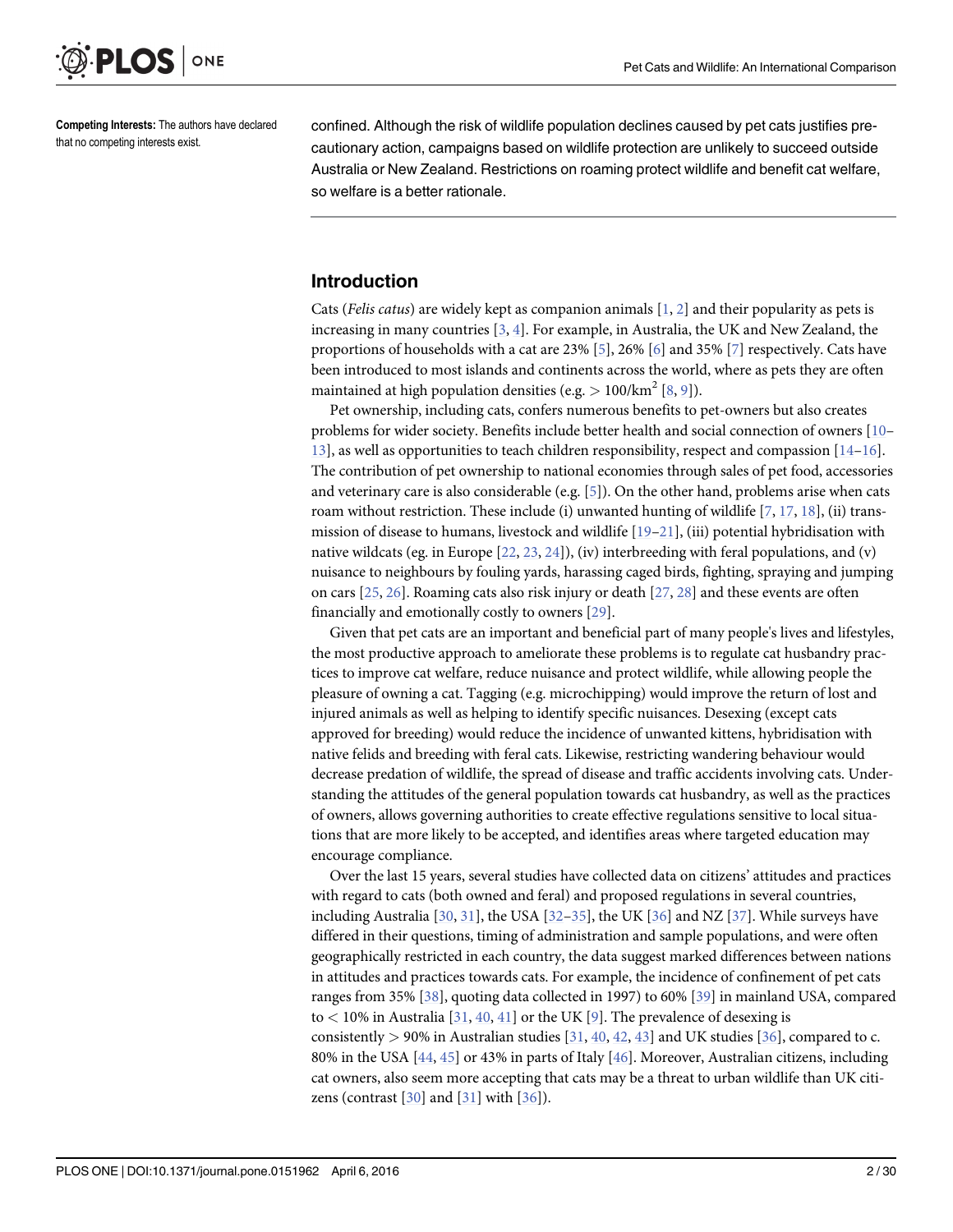<span id="page-2-0"></span>Given the variability across nations in how cats are treated and perceived, we sought to test if this variability was an artefact of differences in survey methodology or a true difference, and to greatly extend geographical coverage. We assessed international differences in attitudes and husbandry regarding restrictions and desexing of pet cats, as well as interactions between cats and wildlife, by administering a common survey to cat owners and non-owners in Australia, China, Japan, New Zealand, the UK and the USA. This approach allowed us to compare the attitudes of owners and non-owners in each country to questions such as the desirability of legislation, support for desexing and confinement, and the level of concern over predation by pet cats. We also assessed national variations in response to these questions. While the survey was predominantly exploratory, we also tested explicit predictions that: (i) cat owners would agree less that cats might threaten wildlife than non-cat owners, (ii) cat owners would value wildlife less than non-cat owners, (iii) respondents from Australia, China, New Zealand and the US state of Hawaii (all with high levels of endemic (distinct) wildlife biodiversity) would be more concerned about the potential impacts of pet cats on wildlife than respondents from the UK, the mainland USA and Japan, and (iv) cat owners would be less accepting of cat legislation/ restrictions than non-owners. A clearer understanding of citizens' attitudes will be helpful in deciding what, if any, legislative or community education steps might be acceptable in different countries to address perceived problems of predation by pet cats on wildlife.

# Materials and Methods

### Ethics Statement

The Murdoch University Human Ethics Committee (permit 2012/195), the University of Sydney Human Research Ethics Committee (approval no. 15508), University of Hawaii (Manoa) Human Studies Program CHS#20333, University of Southampton Psychology Ethics Committee (Ethics ID: 5775), and University of Otago Human Ethics Committee (Approval D11/297) all approved this study. Written consent was obtained from participants via completion of the first item of the survey form, which also gave documentary evidence of consent. Participants who declined to provide consent did not proceed past the first item.

# Choice of Countries and Cities

The English-speaking nations share common cultural origins despite their current social and political diversity, while Japan is a developed Asian country and China a rapidly developing one. Australia, New Zealand, China and the USA state of Hawaii all have high endemic biodiversity compared to the other countries. We controlled the possibility that attitudes within countries might vary by including at least two cities in each country, where possible across a cli-matic range [\(Table 1\)](#page-3-0). In the USA the survey was distributed in two mainland cities (Los Angeles and Chicago) and the Hawaiian Islands, which have significant issues regarding conservation of endemic fauna. In Japan, respondents from Tokyo and Kanagawa were combined into the Japan Capital Area and respondents from the Japanese city of Osaka were combined with small numbers of respondents from other locations to form 'Japan Other'. The Japanese city Shizuoka was the third city from Japan. Our focus on cities reflects the increasing trend to urbanisation globally.

### Administration and Design of Survey

Frame, Sampling Design and Contact Method. The survey was administered from spring to autumn in each country when cat activity and prey availability are likely to be high.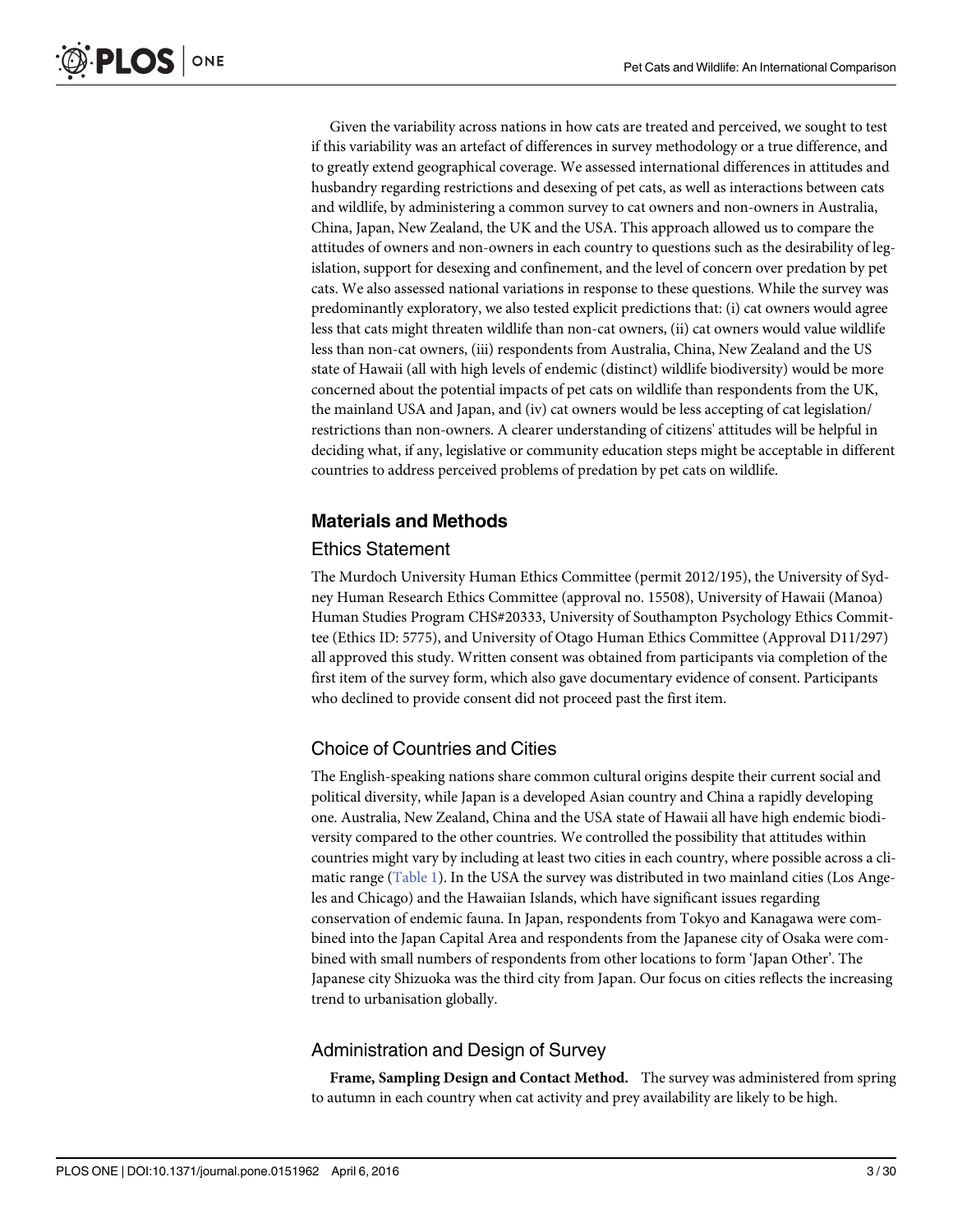| Country                            | Cities-Response rates (no. surveys returned/(no.<br>sent-no. undeliverable)) are in parentheses | <b>Climate</b>                                                                                          | <b>Survey</b><br>Timing  |
|------------------------------------|-------------------------------------------------------------------------------------------------|---------------------------------------------------------------------------------------------------------|--------------------------|
| Australia                          | Sydney (2.7%), Wollongong (5.3%)                                                                | Sydney: Warm temperate, summer highs average 27-<br>30°C and winter highs 17-21°C                       | Dec $2012 -$<br>Mar 2013 |
|                                    |                                                                                                 | Wollongong: Oceanic, summer highs average 26°C and<br>winter highs 17°C                                 |                          |
| New Zealand                        | Auckland (6.7%), Dunedin (15.9%)                                                                | Auckland: Oceanic, summer highs average 24°C and<br>winter highs 14°C                                   | Nov 2012-<br>Feb 2013    |
|                                    |                                                                                                 | Dunedin: Oceanic, summer highs average 19°C and<br>winter highs 10°C                                    |                          |
| <b>United States of</b><br>America | Los Angeles (2.9%), Chicago (3.0%), Hawaii (6.8%)                                               | Los Angeles: Mediterranean, summer highs average 29°C<br>and winter highs 20°C                          | May-July<br>2013         |
|                                    |                                                                                                 | Chicago: Humid continental, summer highs average 29 C<br>and winter highs 0 C                           |                          |
|                                    |                                                                                                 | Hawaiian islands: Tropical, summer highs average 29-<br>32°C and winter highs 26-28°C                   |                          |
| <b>United Kingdom</b>              | Southampton (5.6%), Birmingham (2.6%)                                                           | Southampton: Oceanic, summer highs average 22°C and<br>winter highs 8.4°C                               | Aug-Oct<br>2012          |
|                                    |                                                                                                 | Birmingham: Temperate maritime, summer highs average<br>22°C and winter highs 6.5°C                     |                          |
| Japan                              | Japan Capital Area, Shizuoka, Japan Other (36.9%)                                               | Tokyo: temperate with four distinct seasons, summer<br>highs average 31°C and winter highs 6°C          | July-Nov<br>2013         |
|                                    |                                                                                                 | Shizuoka: temperate with four distinct seasons, summer<br>highs average 24°C and winter highs 11°C      |                          |
| China                              | Beijing, Harbin (47.1%)                                                                         | Beijing: Humid continental, summer highs average 31°C<br>and winter highs 2°C                           | July-Nov<br>2013         |
|                                    |                                                                                                 | Heilongjiang: Monsoon influenced humid continental,<br>summer highs average 26°C and winter highs -12°C |                          |

[Table 1.](#page-2-0) List of participating countries and the participating cities from each country, with details of local climate, survey timing and response rates.

doi:10.1371/journal.pone.0151962.t001

ONE

<span id="page-3-0"></span>**PLOS** I

Temporal effects were controlled by administering the survey in all countries within a 12 month period (Table 1).

For cities in all countries except China, invitations to participate were distributed amongst suburbs with a broad age range of citizens and a high proportion of employed people (i.e. a middle to upper-middle socio-economic demographic more likely to respond to an online survey [[47\]](#page-26-0)). These people are also more likely to be politically engaged and hence more vocal in any discussions regarding regulation of the husbandry of pet cats  $[48, 49]$  $[48, 49]$  $[48, 49]$  $[48, 49]$  $[48, 49]$ . Within the chosen demographic in each city, 2,000 individuals were selected using simple random sampling without replacement from electoral rolls (New Zealand, UK) or marketing databases (Australia, USA) as the sampling frame. The survey administration method was online for reasons of cost, speed of analysis, alleviating problems with deciphering handwriting, and convenience of reply for the respondents [[50](#page-26-0)]. A personalised invitation letter was sent to all people selected with details of the online survey and an option for requesting a hard copy survey by mail, with a postage-paid reply envelope for its return. A reminder letter was sent two weeks later.

In Japan, 800 invitations to participate in an online survey were distributed at veterinary clinics and local shops (distribution of invitations at shops mitigated the probable bias that clients at veterinary clinics would own a pet of some kind) within suburbs matching the chosen demographic rather than mailed, because the local researchers believed that this was likely to elicit higher responses. Sakurai and Jacobson [[51](#page-26-0)] reported that mailed surveys in Japan rarely exceed response rates of 20–40%, and have been declining steadily since the 1970s. No followup was possible in this case. The researchers in China considered it very unlikely that Chinese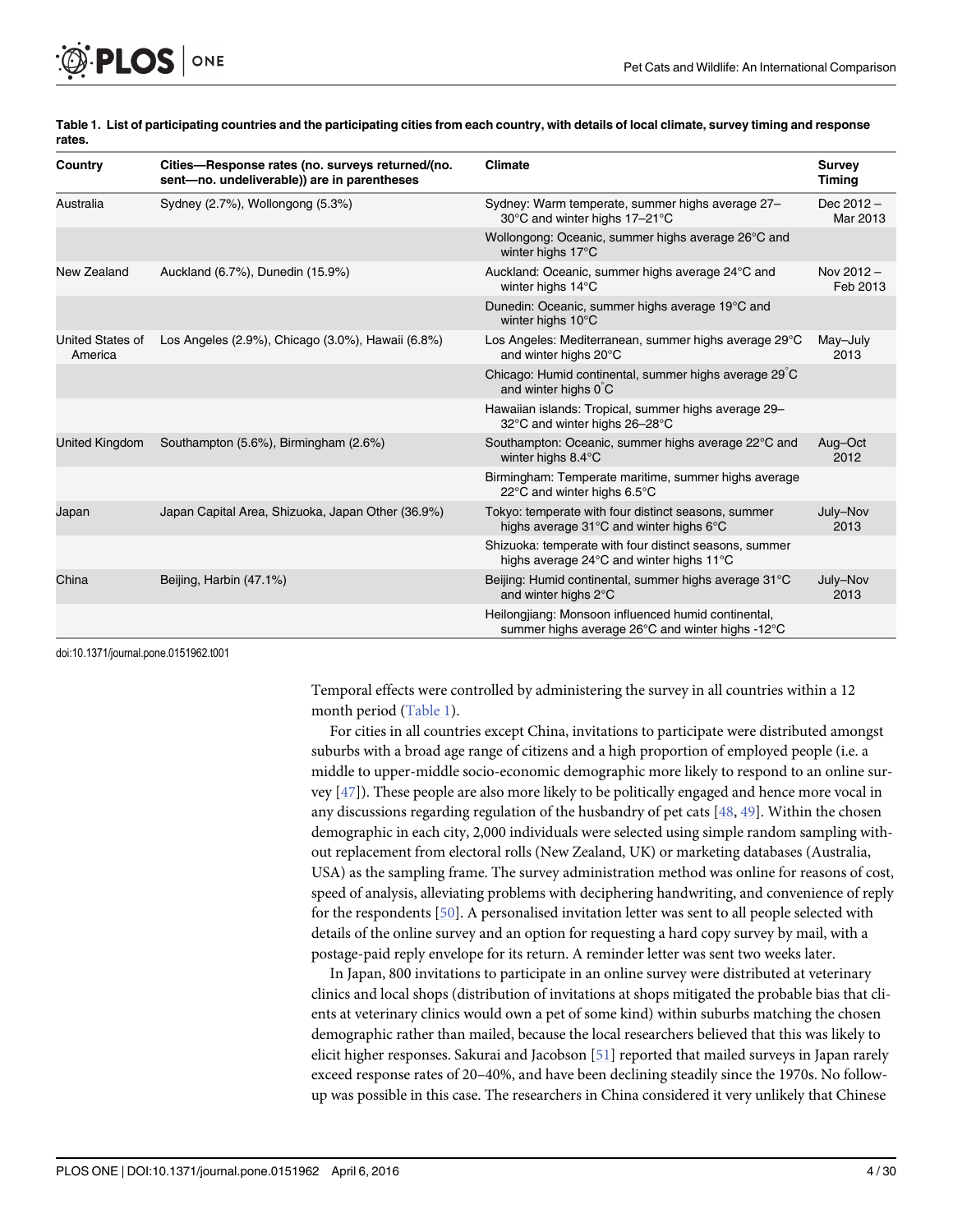<span id="page-4-0"></span>nationals would respond to an unsolicited online survey from an unknown source: recent Chinese surveys often use interviews [[52](#page-26-0)] or distribute questionnaires to assembled groups [[53](#page-26-0)]. Instead, hired surveyors approached 500 people in Beijing to complete the survey. In Harbin, 500 people known to the researchers by acquaintance, and matching the chosen middle to upper-middle socio-economic demographic, were contacted directly by email and asked to return a completed survey. The decision to use convenience samples rather than probability samples in Japan and China was a trade-off between possible aversion to the probability sample approach in those countries and the lack of consistency in approaches across all countries.

Questionnaire Design. The survey was based on that developed by Grayson, Calver and others  $[30]$  $[30]$  and adapted by Lilith, Calver and others  $[31]$  $[31]$ , with the goal of determining public opinion on aspects of cat husbandry, predatory interactions between pet cats and wildlife, and legislative regulation of cat ownership. For our study additional items were added to strengthen assessment of respondents' attitudes to interactions between cats and wildlife, and to restrictions on cat ownership or husbandry. Minor changes to the wording of some items occurred between countries in order to address differences in colloquial terms. There were 77 items overall, 44 assessing opinions and 33 assessing the characteristics of respondents and, for owners, their cat husbandry practices. Items were a mix of direct questions and responses on a fivepoint Likert scale (Strongly agree, agree, disagree, strongly disagree, I don't know). No item in the online survey insisted on a response, because this might have led to respondents abandoning the survey [\[54\]](#page-26-0). However, it did cause variations in response rates for individual items. A copy of the Australian version of the survey is available from the corresponding author on request. Surveys for Japan and China were translated by the authors from those countries.

Eight key items (scored on a five-point Likert scale) were selected for individual analysis to provide insights into the attitudes and beliefs of owners and non-owners in each country on specific issues. These were:

- There is a need for cat legislation
- All cats should be kept in at night time
- Cats should be kept on their owner's property at all times
- It is important to have wildlife in cities, towns and rural areas
- Pet cats killing wildlife in cities, towns and rural areas is a serious problem
- Pet cats on farms are harmful to wildlife
- Pet cats in nature reserves are harmful to wildlife
- Except for a cat owned by a breeder, all cats should be desexed

Further questions relating only to owners were examined to determine differences in husbandry between countries and whether or not the cats had a history of catching wildlife:

- How many cats do you currently own?
- Has this cat been desexed?
- Does this cat live:
	- Solely inside
	- Solely outside
	- Solely inside during the night, but free roaming during the day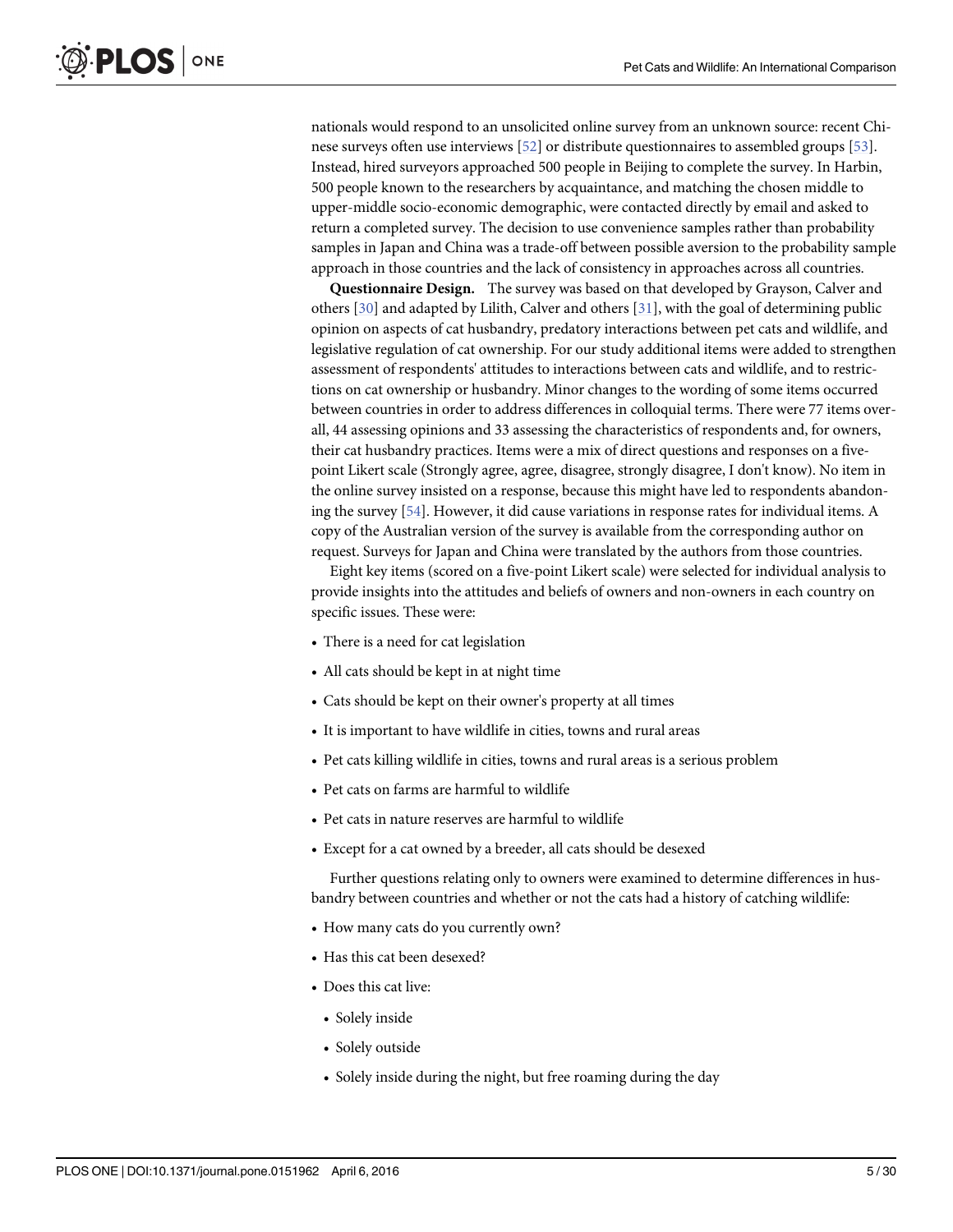- <span id="page-5-0"></span>• Inside and outside, but restricted to my property
- Inside and outside, but free roaming
- Has this cat ever caught anything?

Using the Rasch measurement model [\[55,](#page-26-0) [56\]](#page-26-0), three scales were constructed based on responses to the items on attitudes and practices: 1) Restrictions, dealing with regulations on cat ownership; 2) Wildlife, considering interactions between pet cats and wildlife; and 3) Desexing, covering issues related to desexing pet cats (see below for details). Respondents' scores on these scales were used as dependent variables indicating their attitudes.

The survey program iSurvey, from the University of Southampton, was used by respondents from Australia, New Zealand, the USA and the UK, with each country having its own customised survey and login. The Japanese survey used Survey Monkey [\(https://www.surveymonkey.](https://www.surveymonkey.com/) [com](https://www.surveymonkey.com/)). Results from China were compiled manually. Any paper surveys received were entered manually.

#### Data Analysis

Response Rates and Representativeness of the Survey. Response rates, defined as the number of surveys completed either online or by paper divided by the number of invitations sent minus the number returned as undeliverable [\[57\]](#page-26-0), were calculated for each city where invitations were mailed. In Japan, response rates were calculated as the number of surveys completed divided by the number of leaflets distributed, while in China they were calculated as the number of people responding divided by the number approached. Responses collected online may not be representative  $[50]$  $[50]$  $[50]$ , so we tested the representativeness of the samples by: (i) comparing the proportions of cat owners in the responses for each country with recent independent assessments of the proportion of cat ownership in those countries, (ii) checking for nonresponse bias by comparing the responses of people responding promptly to those responding tardily to the survey, and (iii) comparing mailed and online responses. These measures apply only to our target middle to upper-middle socio-economic demographic and cannot be extrapolated beyond it.

We compared the proportions of cat owners and non-owners in the study to estimates of cat ownership in each country from data published within the last decade (Australia 23% [\[5](#page-24-0)]; NZ 35% [\[7](#page-24-0)]; UK 26% [[6\]](#page-24-0); USA 30% [\[58\]](#page-26-0); Japan 10% [\[59\]](#page-26-0); China 15% [[60\]](#page-26-0). We used chisquared goodness of fit tests with continuity correction to determine whether the relative proportions of cat owners to non-owners who responded were equivalent to the relative proportions in the general population for each country.

Armstrong and Overton  $[61]$  argued that people who respond less readily to surveys, as indicated by a tardy response or a response only after prompting, are more likely to have similar attitudes to non-respondents. Therefore, if there are differences in characteristics or answers between prompt and tardy respondents non-response bias is likely, requiring a correction. We divided the respondents into early (responding within two weeks of the return of the first response) and late (responding after two weeks from the first response). This was undertaken on data for Australia, New Zealand, the UK and the USA as information on when the survey was completed was available. Those who completed a paper survey were excluded. Information on the timing of responses was unavailable from the Japanese data and not applicable to the Chinese data.

For each country separately, combining the results for cities within countries, we used a two-way chi-square contingency table with Yates' correction to determine if there was any difference between early and late respondents for i) the proportions of owners to non-owners and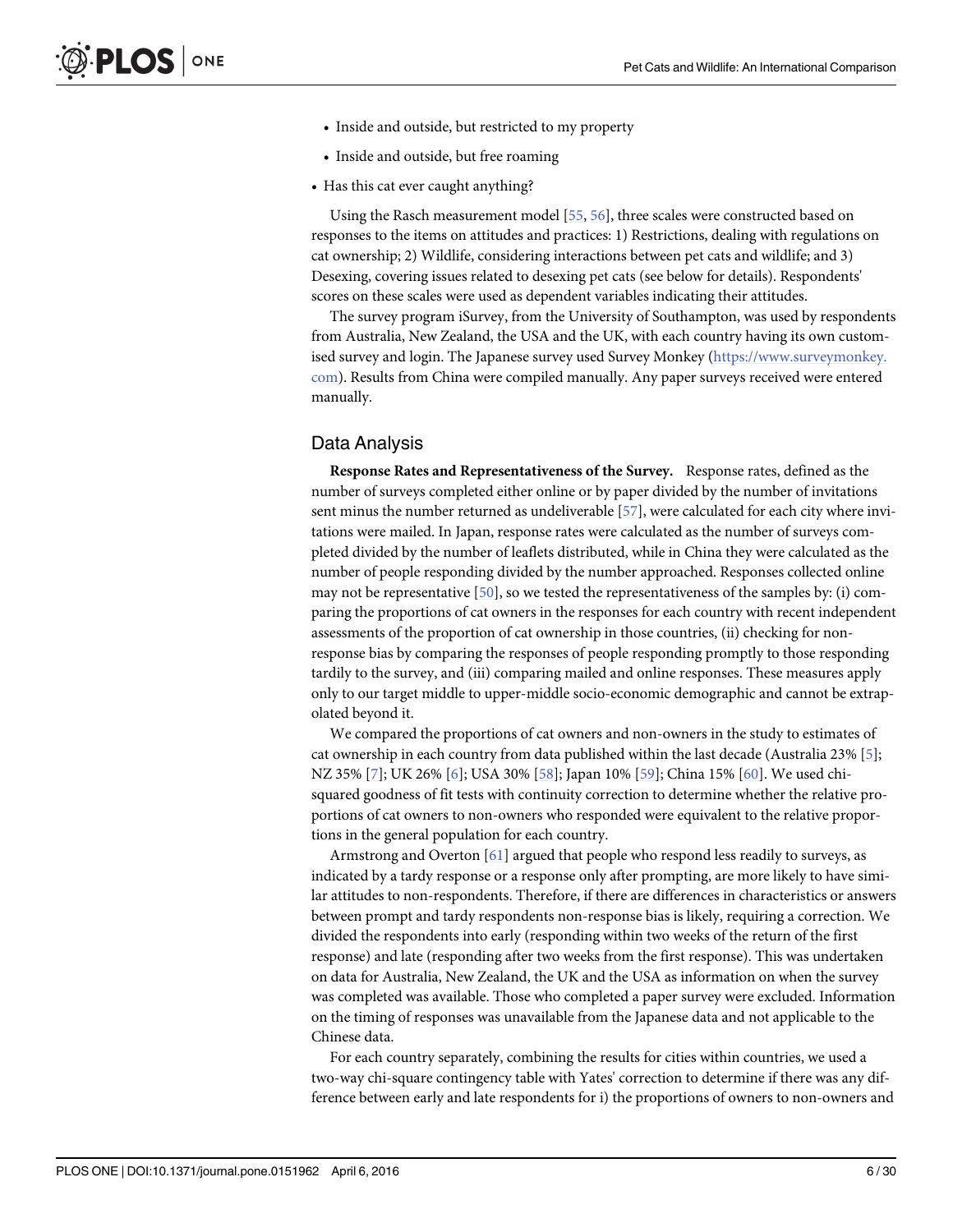<span id="page-6-0"></span>ii) the proportions of men to women. Secondly, we tested for differences in the average age between early and late respondents using either a two-tailed t-test after confirming homoscedasticity, or a two-tailed t-test for heteroscedastic samples. Thirdly, we used log-linear threeway contingency tables to test for associations between agreement (the proportion of respondents agreeing or strongly agreeing to an item), ownership (owners and non-owners) and promptness (whether the respondents answered early or late to the eight specific items above) in each country. Fourthly, for each country we correlated respondents' scores on the Restriction, Wildlife and Desexing scales with the length of time they took to respond (measured in days from the date of initial mailing of the invitation to participate). Correlations significant at  $p < 0.05$  were interpreted as evidence of non-response bias.

We also tested for differences between online and paper surveys. There were too few paper surveys from Australia and the UK to analyse, so we analysed only respondents from New Zealand and the USA. Countries were analysed separately and cities within countries were combined.

We used two-way chi-square contingency tables with Yates' correction to evaluate associations between whether people responded by mail or online and the relative proportion of owners and non-owners, men and women, and employment status (working, retired or unemployed). We tested for differences in age between mail and online respondents using either a two-tailed t-test after confirming homoscedasticity or a two-tailed t-test for heteroscedastic samples. We also used log-linear three-way contingency tables to test for associations between agreement (strongly agree and agree combined)/disagreement (strongly disagree and disagree combined) to the eight specific items above, owners/non-owners, and online/paper survey.

Analysis of Specific Items for All Respondents. We divided all responses simply into agree or disagree to avoid problems caused by limited responses in some of the finer categories, as well as avoiding problems of cultural differences in preferences for selecting middle or extreme values [\[62\]](#page-26-0). Respondents who answered "I don't know" to a particular item were excluded from analysis for that item only.

For each item, we used chi-squared homogeneity tests [[63](#page-26-0)] to determine whether the proportion of agreement for owners and non-owners between cities in the same country was the same and therefore whether the data for the cities within each country could be pooled. Those respondents who did not indicate what city they were from were excluded from this analysis. We then used a Generalized Linear Model (GLM) in Statistica 12 [\[64\]](#page-26-0) to assess relationships between the predictor variables (Country, Cat ownership (i.e. cat owners and non-owners) and the Country x Cat ownership interaction) and the dependent variable of agreement with the statement. As there were only two possible answers to each question (agree/disagree), we evaluated the binomial distribution with a logit link function. For countries where the cities were homogeneous according to the previous test, the data were pooled. If not, the cities of that country were analysed separately for that item only. If the cities were considered homogeneous, data from respondents who did not indicate which city they were from were included in the totals for their country. If cities were not homogenous for an item, these respondents were excluded for that item.

Analysis of Specific Items for Cat Owners. For each of the items specific to cat owners we used chi-square contingency tables to evaluate if (i) there were any differences between cities in the same country and therefore whether data could be pooled, and (ii) whether there were any differences between countries. If cities within countries were not significantly different at the 0.05 level, respondents who answered these items but did not disclose what city they were from were included in the totals for that country. Otherwise, they were excluded. For the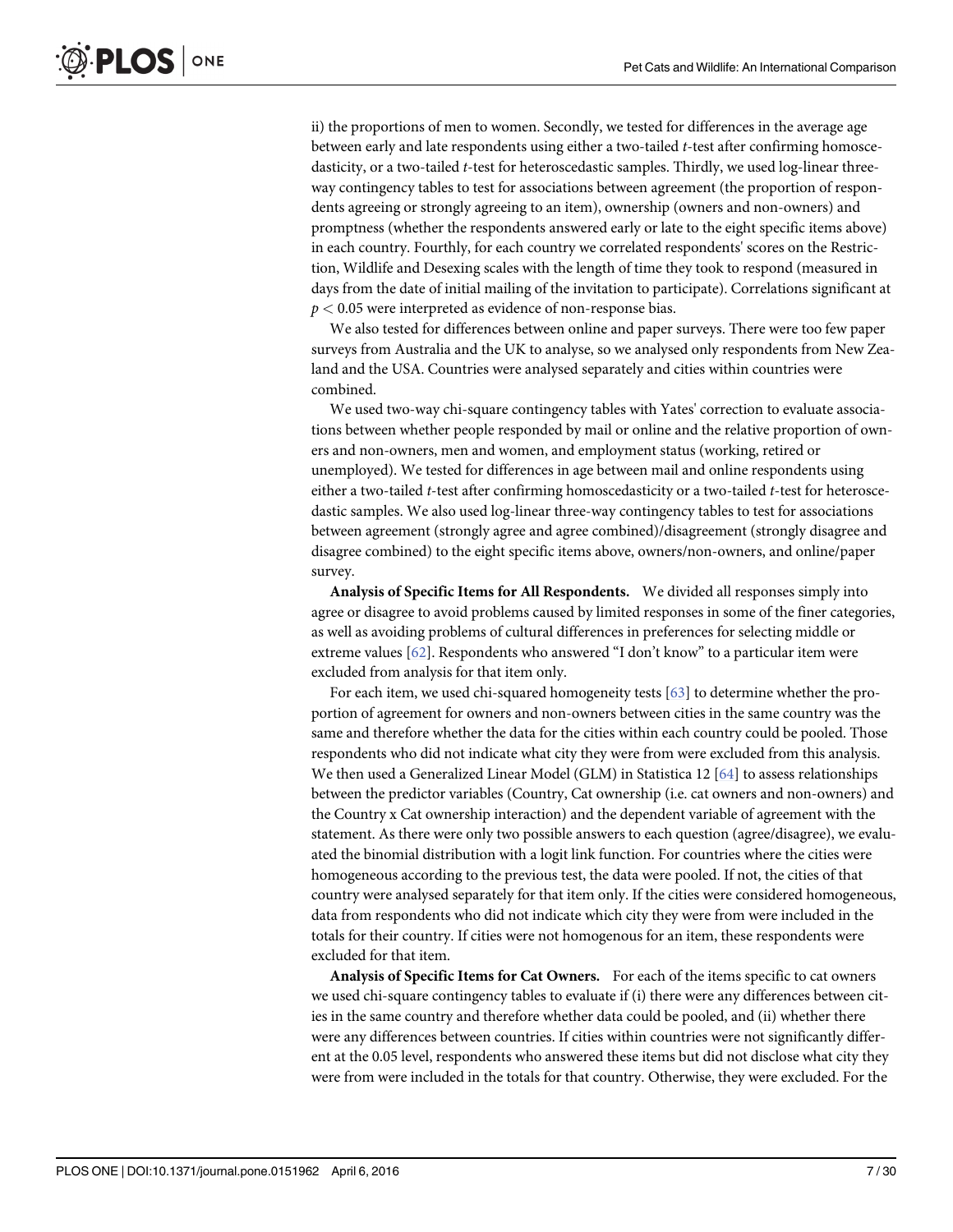<span id="page-7-0"></span>question 'how many cats do you currently own?' responses were divided into 1 cat, 2 cats and  $>$  2 cats because few owners owned more than two cats.

The survey asked owners to provide information on up to four of their cats if applicable. Information for all of the cats mentioned was used in the analyses. For example, for the question 'has this cat been desexed?', if an owner provided information on three cats, all three cats were recorded and contributed to the total sample size.

Construction of Rasch Scales. The Rasch measurement model was used to establish the psychometric properties of three scales (Restriction, Wildlife and Desexing) using RUMM2030 [\[65](#page-26-0)]. This examines the fit of a set of data to a linearised uni-dimensional model, which, if the data fit the model, places survey questions and respondents' attitudes relative to one another on a single equal-interval continuum. This produces locations (scores) for each survey item and every respondent. These locations are directly comparable with each other and, since they are linearised, are more appropriate for use in common statistical tests than raw scores. Respondents scoring more highly on the Restriction scale were more supportive of cat legislation, including items such as limiting the number of cats that can be owned per household or opportunities for cats to roam. Those scoring more highly on the Wildlife scale were more likely to be concerned about negative impacts of roaming cats on wildlife, while respondents scoring more highly on the Desexing scale were more knowledgeable about desexing and cat behaviour, more supportive of desexing their own pet cats, and more supportive of requiring others to do likewise.

Analysis of the Rasch Person Locations on the Three Scales. Each of the three scales was analysed separately as a dependent variable in a nested GLM using Statistica 12 [[64](#page-26-0)]. Country, City (nested within country), Cat ownership status and the Country x Cat ownership interaction were used as predictor variables to test relationships with the dependent variables. We did not extend the analysis to consider, for example, differences in responses between men and women or between people of different ages because inclusion of large numbers of variables in relation to sample size risked overfitting in statistical models. Significance levels for the tests were set at  $p < 0.01$  to compensate for heteroscedasticity that could not be corrected by logarithmic transformation [[66](#page-26-0)]. Respondents who did not indicate their city were excluded from these analyses. However, if city was not a significant predictor alone or in interaction, we then repeated the analyses excluding city as a predictor and included respondents who did not give a city.

#### **Results**

#### Representativeness of the Survey and Non-Response Bias

Characteristics of Survey Respondents. In the presentation of results that follows and in the discussion we refer simply to categories of respondent by country and by cat ownership status, without reiterating that our respondents belong to a specific middle class demographic. They cannot be considered representative of other demographics in the populations of these countries.

There were 1720 respondents across the six countries. Most responses were from China (471–47.1% response rate) followed by New Zealand (347–11.5% response rate), Japan (295– 36.9% response rate), the USA (282–5.0% response rate), Australia (169–4.3% response rate) and the UK (156–3.9% response rate). More women responded to the survey than men in all countries except the USA. On average, the respondents from Australia, the UK, New Zealand and the USA were in their 50s. Respondents from Japan and China were much younger with average ages of 31 and 36 respectively [\(Table 2](#page-8-0)).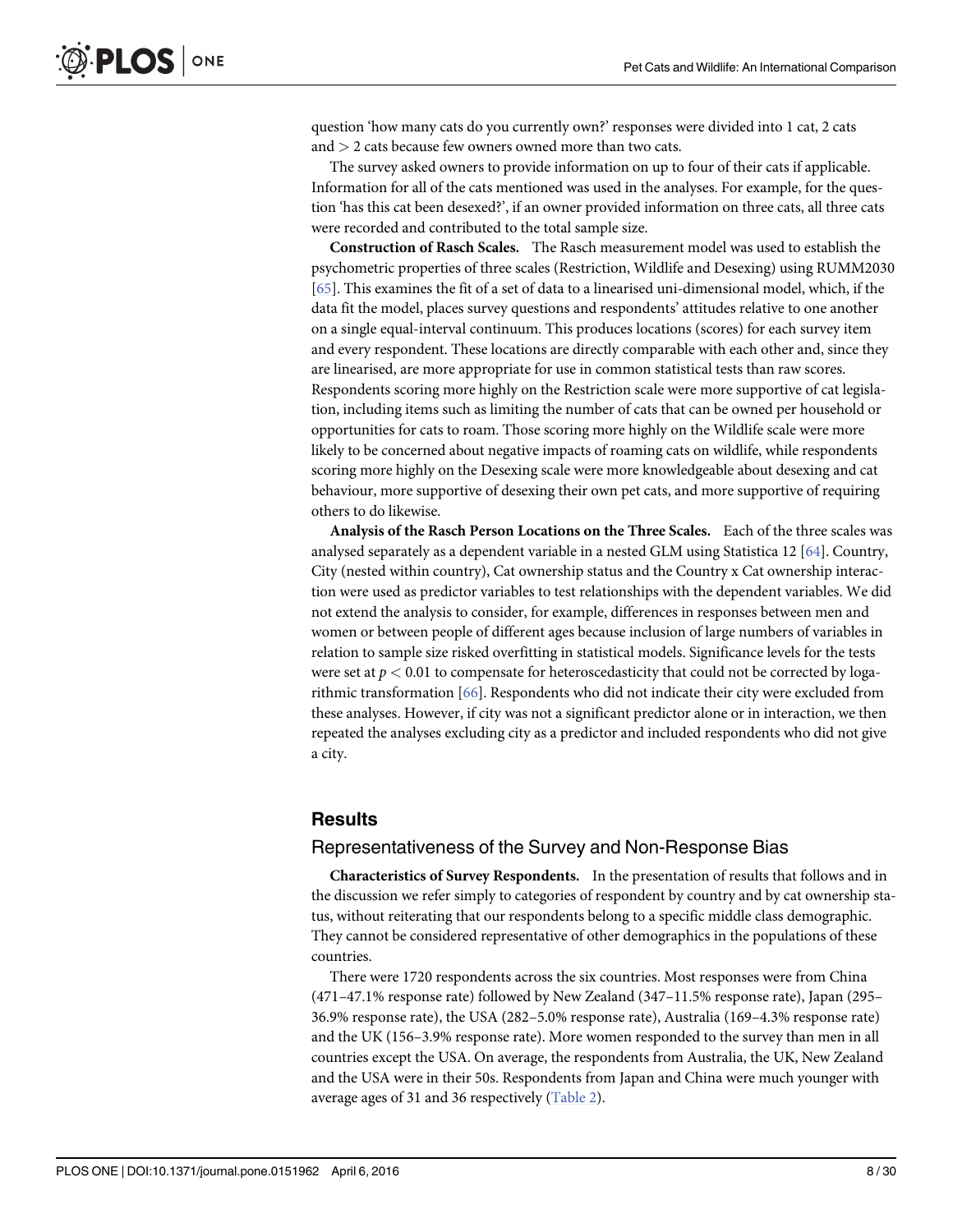# [Table 2.](#page-7-0) Characteristics of respondents in each country.

<span id="page-8-0"></span> $PLOS |$  ONE

| <b>City and Country</b>  | n                   | <b>Male</b> | <b>Female</b> | Owner | Non-owner | Mean age <sup>1</sup> | Early <sup>2</sup> | Late <sup>3</sup> | Online <sup>4</sup> | Mail <sup>5</sup> |
|--------------------------|---------------------|-------------|---------------|-------|-----------|-----------------------|--------------------|-------------------|---------------------|-------------------|
| Sydney                   | 53                  | 25          | 28            | 11    | 42        | 56±13                 | 31                 | 20                | 51                  | 2                 |
| Wollongong               | 108                 | 54          | 54            | 22    | 86        | 60±14                 | 60                 | 45                | 105                 | 3                 |
| Unspecified              | 8                   |             |               |       |           |                       |                    |                   |                     |                   |
| Australia Total          | 169                 | 79          | 82            | 34    | 132       | 59±14                 | 91                 | 65                | 156                 | 5                 |
| Auckland                 | 99                  | 42          | 57            | 53    | 46        | 48±16                 | 56                 | 36                | 92                  | $\overline{7}$    |
| Dunedin                  | 225                 | 84          | 141           | 114   | 111       | 53±16                 | 126                | 61                | 187                 | 38                |
| Unspecified              | 23                  |             |               |       |           |                       |                    |                   |                     |                   |
| <b>New Zealand Total</b> | 347                 | 126         | 203           | 175   | 164       | $52 + 16$             | 182                | 97                | 279                 | 45                |
| Chicago                  | 62                  | 42          | 20            | 18    | 44        | 54±13                 | 27                 | 33                | 60                  | 2                 |
| Los Angeles              | 61                  | 33          | 28            | 26    | 35        | 54±14                 | 23                 | 35                | 58                  | 3                 |
| Hawaii                   | 140                 | 91          | 48            | 42    | 98        | 56±14                 | 65                 | 56                | 121                 | 18                |
| Unspecified              | 19                  |             |               |       |           |                       |                    |                   |                     |                   |
| <b>USA Total</b>         | 282                 | 167         | 101           | 91    | 182       | 55±14                 | 115                | 24                | 239                 | 23                |
| Southampton              | 107                 | 52          | 54            | 42    | 65        | $50 + 18$             | 65                 | 47                | 105                 | $\overline{7}$    |
| Birmingham               | 49                  | 17          | 32            | 15    | 34        | $52 + 18$             | 27                 | 22                | 51                  | 0                 |
| Unspecified              | $\mathsf{O}\xspace$ |             |               |       |           |                       |                    |                   |                     |                   |
| <b>UK Total</b>          | 156                 | 69          | 86            | 57    | 99        | 51±18                 | 207                | 193               | 156                 | $\overline{7}$    |
| Japan Capital Area       | 87                  | 32          | 55            | 17    | 70        | 28±8                  | N/A                | N/A               | N/A                 | N/A               |
| Shizuoka                 | 101                 | 25          | 75            | 36    | 65        | 38±14                 | N/A                | N/A               | N/A                 | N/A               |
| Japan Other              | 65                  | 15          | 50            | 16    | 48        | 25±13                 | N/A                | N/A               | N/A                 | N/A               |
| Unspecified              | 42                  |             |               |       |           |                       |                    |                   |                     |                   |
| <b>Japan Total</b>       | 295                 | 72          | 181           | 82    | 190       | 31±13                 | N/A                | N/A               | N/A                 | N/A               |
| Beijing                  | 143                 | 147         | 148           | 53    | 220       | 37±16                 | N/A                | N/A               | N/A                 | N/A               |
| Heilongjiang             | 305                 | 49          | 90            | 6     | 115       | 34±15                 | N/A                | N/A               | N/A                 | N/A               |
| Unspecified              | 23                  |             |               |       |           |                       |                    |                   |                     |                   |
| China Total              | 471                 | 203         | 245           | 61    | 350       | 36±15                 | N/A                | N/A               | N/A                 | N/A               |

1 Mean ± standard error.

<sup>2</sup>Responded within two weeks of invitation.

<sup>3</sup>Responded more than two weeks after invitation.

4 Responded online.

<sup>5</sup>Requested a hard copy survey and responded by mail.

doi:10.1371/journal.pone.0151962.t002

Proportions of Cat Owners. In Australia, the USA and China cat owners were represented in the sample in the same proportions as expected based on ownership for the population ( $p \geq$  0.22 in all cases). In New Zealand, the UK and Japan, cat owners were overrepresented in the sample  $(\chi^2_1 = 30.11, p < 0.0001, \chi^2_1 = 10.04, p = 0.002$  and  $\chi^2_1 = 119.57, \chi^2_2 = 0.0001$  representively Table 3)  $p < 0.0001$ , respectively; Table 2).

Non-Response Bias. The proportions of owners and non-owners, men and women, and age categories did not vary depending on whether people responded early or late from each country ( $p > 0.10$  in all cases). Similarly, agreement/disagreement with seven of the eight specific items was not associated with whether people responded early or late. The exception was 'All cats should be kept in at night time', where late cat owners in Australia were more likely to agree ( $G^2$  = 6.32,  $p$  = 0.042), while late cat owners in the USA were less likely to agree ( $G^2$  = 6.2,  $p$  = 0.045). These trands were berne in mind when interpreting the analysis of this item 6.2,  $p = 0.045$ ). These trends were borne in mind when interpreting the analysis of this item. Non-response bias was not detected in the other questions. No significant correlations were found between respondents' scores on the Restriction, Wildlife and Desexing scales and the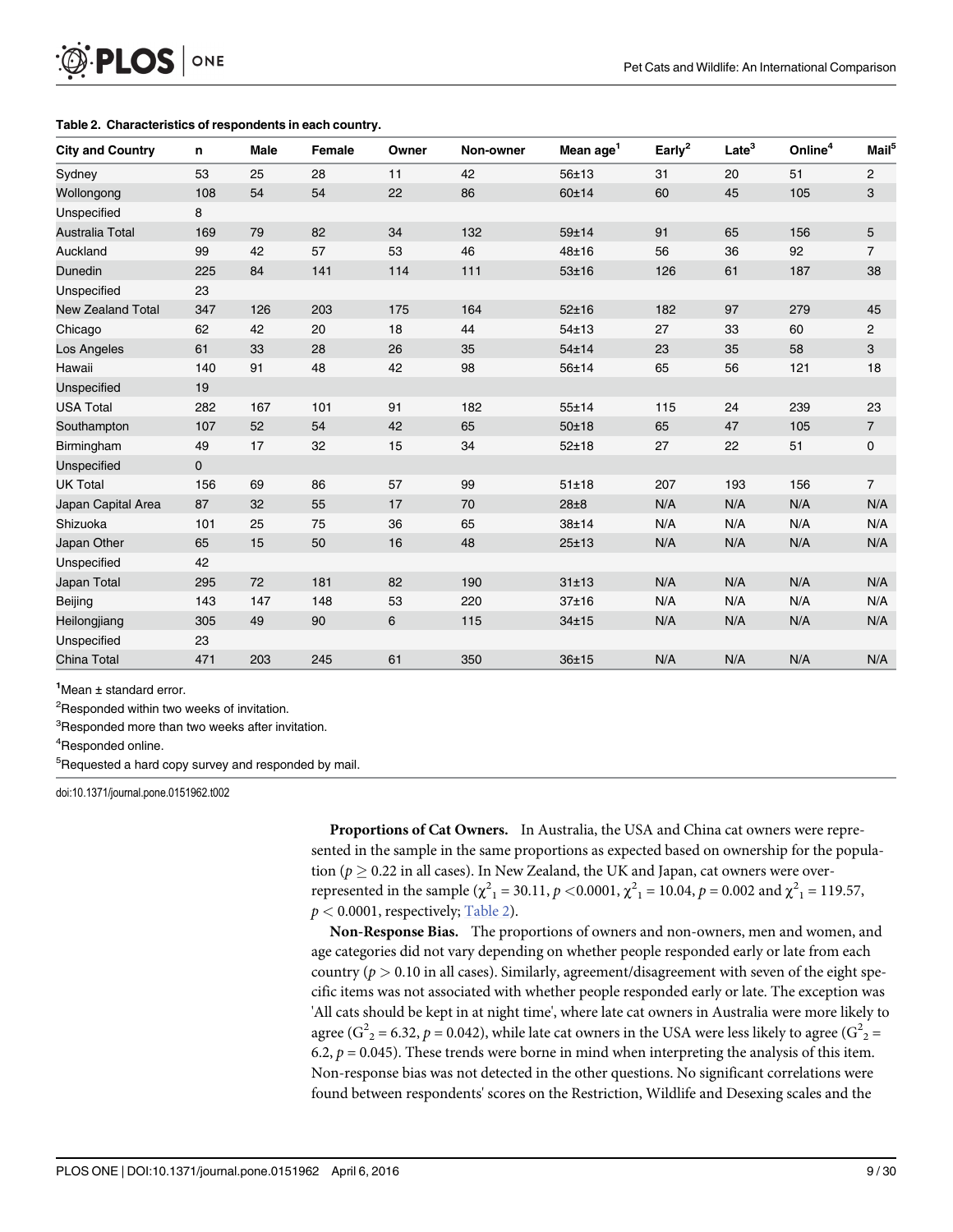<span id="page-9-0"></span>promptness with which they responded to the survey ( $r \le 0.215$  in all cases), so there was no evidence of non-response bias in these scales.

Given the almost total absence of evidence for non-response bias for Australia, New Zealand, the UK and the USA, we assumed no non-response bias for Japan (where individual survey timing information was unavailable) and in China, which had the highest overall response rate. Undetected non-response bias may exist, but with no evidence of the direction in which this might be operating no correction was possible.

Mail Survey Respondents. Similar proportions of owners and non-owners (NZ:  $\chi^2_{\phantom{2}1}$  = 0.01,  $p = 0.92$ ; USA:  $\chi^2_1 = 0$ ,  $p = 1$ ) and men and women (NZ:  $\chi^2_1 = 0.11$ ;  $p = 0.74$ ; USA:  $\chi^2_{1} = 0.88$ ,  $p = 0.35$ ) responded online or by mail. However, there were significantly more<br>retired people in both New Zeeland and the USA who responded by mail (p < 0.0001 for retired people in both New Zealand and the USA who responded by mail ( $p \leq 0.0001$  for both countries), with mail respondents significantly older by about 20 years in New Zealand and 10 years in the USA than online respondents ( $p < 0.0001$  for both countries). Mail survey respondents from the USA were more likely to agree 'That there is a need for cat legislation'  $(G<sup>2</sup><sub>2</sub> = 6.8, p = 0.03)$  and disagree with 'It is important to have wildlife in cities, towns and rural areas' ( $G<sup>2</sup>$  = 9.24,  $p$  = 0.01). New Zealand mail survey respondents were more<br>likely to agree that 'Except for a cet owned by a breeder, all cats should be deseared' ( $G<sup>2</sup>$ likely to agree that 'Except for a cat owned by a breeder, all cats should be desexed' (G $^2{}_{2}$  = 8.48,  $p = 0.01$ ). There were no significant differences in responses for the other specific items. Online and mailed responses were pooled for analysis of specific items and development of Rasch scales.

#### Responses to Specific Items for All Respondents

For most of the specific items, cities within countries were deemed homogenous with only three exceptions. For 'There is a need for cat legislation' and 'Except for a cat owned by a breeder, all cats should be desexed', Hawaii was significantly different from Los Angeles and Chicago. In these instances, Hawaii was treated as a separate country but Los Angeles and Chicago were pooled to form mainland USA (after passing the homogeneity test). The cities within Japan were all significantly different for 'It is important to have wildlife in cities, towns and rural areas' and were treated separately for this item.

There is a Need for Cat Legislation. There were significant effects for country, ownership and the country x ownership interaction [\(Table 3](#page-10-0) and [S1 Table\)](#page-23-0). Non-owners were more supportive of the need for cat legislation than owners everywhere except in Japan ( $Fig 1A$ ). Australian non-owners were the most supportive (88%) followed by Chinese non-owners (80%) and Japanese owners (79.5%). The UK respondents showed least agreement, especially cat owners (25%). The difference between cat owners and non-owners was most marked in New Zealand and Hawaii; conversely there was almost no difference in the results between owners and nonowners on the mainland USA ([Fig 1A](#page-12-0)).

All Cats Should be Kept in at Night Time. There were again significant effects for coun-try, ownership and the country x ownership interaction ([Table 3](#page-10-0) and [S1 Table](#page-23-0)). Generally, owners were less supportive than non-owners, except in Japan where owners were more supportive and in the UK, where owners and non-owners had similarly low agreement [\(Fig 1B\)](#page-12-0). Agreement was highest in Australia, followed closely by Japan with over 80% agreement from all Australian respondents and Japanese owners. Support was lowest in the UK, with respondents showing less than 30% agreement irrespective of cat ownership.

Cats Should be Kept On Their Owner's Property At All Times. There were significant effects for country, ownership and the country x ownership interaction ([Table 3](#page-10-0) and [S1 Table](#page-23-0)). Owners were generally less supportive than non-owners except in Japan, where this was reversed ([Fig 1C\)](#page-12-0). Australian non-owners were the only group that showed above 80%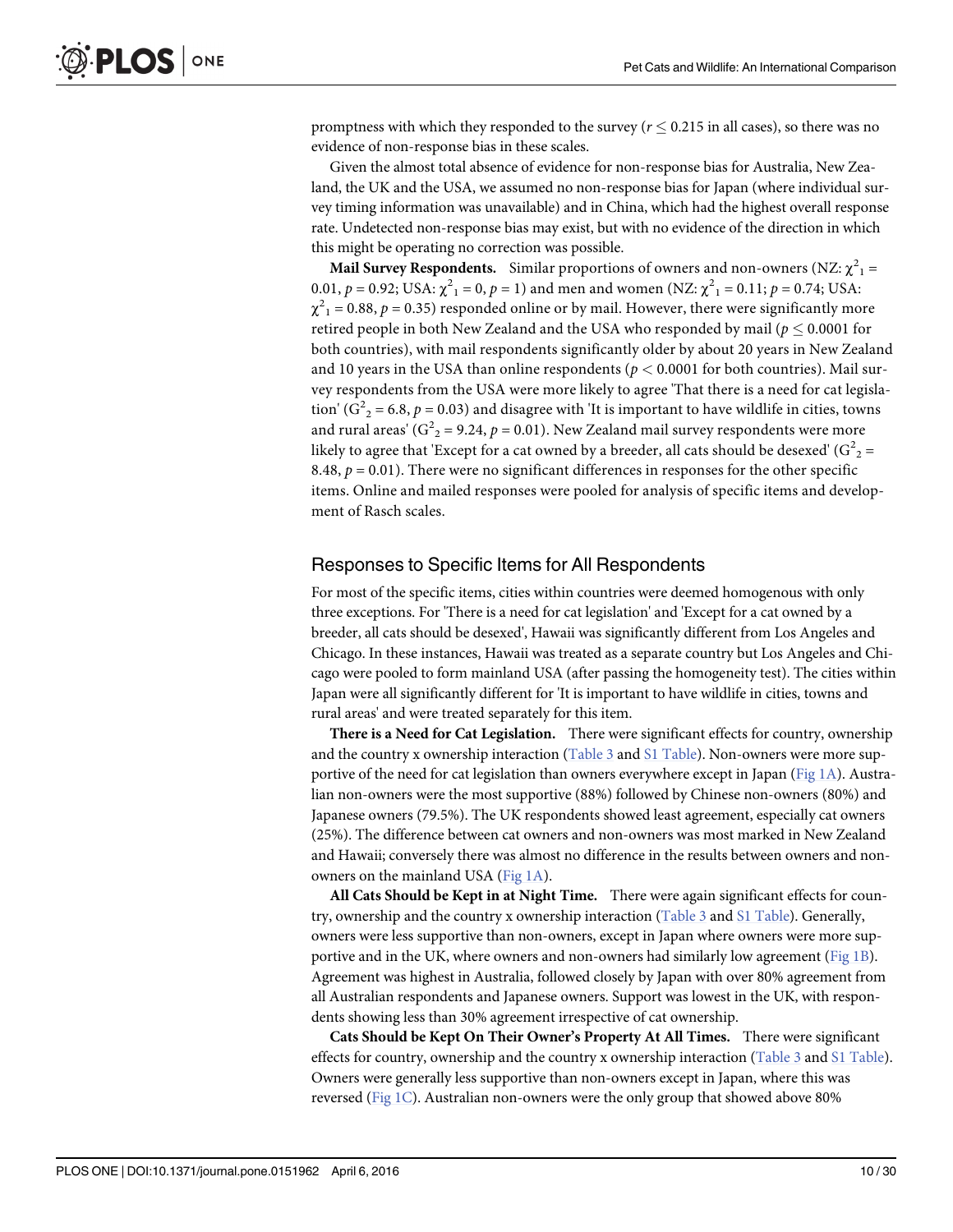<span id="page-10-0"></span>

| <b>Wald Chi-square</b><br>d.f.<br>Sig.<br>There is a need for cat<br>Australia, New Zealand,<br>Intercept<br>36.696<br>$\mathbf{1}$<br>< 0.001<br>Non-owners were more supportive of the<br>legislation<br>UK, USA Mainland,<br>need for cat legislation than owners<br>Hawaii, Japan, China<br>everywhere except in Japan.<br>< 0.001<br>Country<br>81.173<br>6<br>Ownership<br>23.061<br>$\mathbf{1}$<br>< 0.001<br>Country*Ownership<br>35.790<br>6<br>< 0.001<br>$\mathbf{1}$<br>Owners were less supportive than non-<br>All cats should be kept<br>Australia, New Zealand,<br>Intercept<br>37.651<br>< 0.001<br>owners, except in Japan where owners<br>in at night time<br>UK, USA, Japan, China<br>were more supportive and in the UK,<br>where owners and non-owners had<br>similarly low agreement.<br>Country<br>142.813<br>< 0.001<br>5<br>Ownership<br>16.112<br>$\mathbf{1}$<br>< 0.001<br>< 0.001<br>Country*Ownership<br>25.651<br>5<br>2.07<br>$\mathbf{1}$<br>0.150<br>Cats should be kept<br>Australia, New Zealand,<br>(Intercept)<br>Owners were generally less supportive<br>on their owner's<br>UK, USA, Japan, China<br>than non-owners except in Japan, where<br>this was reversed.<br>property at all times<br>< 0.001<br>130.148<br>5<br>Country<br>Ownership<br>35.159<br>< 0.001<br>$\mathbf{1}$<br>Country*Ownership<br>5<br>< 0.001<br>31.005<br>0.000<br>$\mathbf{1}$<br>It is important to have<br>Australia, New Zealand,<br>(Intercept)<br>0.997<br>Support for retaining wildlife in settled<br>wildlife in cities, towns<br>areas attracted strong agreement<br>UK, USA, Japan<br>and rural areas<br>Capital Area,<br>irrespective of cat ownership.<br>Shizuoka, Japan<br>Other, China<br>Country<br>75.670<br>< 0.001<br>7<br>0.000<br>0.999<br>Ownership<br>$\mathbf{1}$<br>Country*Ownership<br>7<br>0.890<br>2.945<br>Australia, New Zealand,<br>(Intercept)<br>0.946<br>$\mathbf{1}$<br>0.331<br>Pet cats killing wildlife<br>Non-owners were more supportive than<br>in cities, towns and<br>UK, USA, Japan, China<br>owners in all countries, although in<br>rural areas is a serious<br>Australia 62% of owners agreed.<br>problem<br>Country<br>< 0.001<br>123.967<br>5<br>Ownership<br>55.927<br>$\mathbf{1}$<br>< 0.001<br>Country*Ownership<br>10.002<br>5<br>0.075<br>(Intercept)<br>80.946<br>$\mathbf{1}$<br>< 0.001<br>In all countries, owners were less likely to<br>Pet cats on farms are<br>Australia, New Zealand,<br>UK, USA, Japan, China<br>agree than non-owners although all<br>harmful to wildlife<br>respondents from Australia and New<br>Zealand, regardless of ownership, were<br>more likely to agree than respondents<br>elsewhere.<br>< 0.001<br>Country<br>113.130<br>5<br>Ownership<br>33.847<br>< 0.001<br>$\mathbf{1}$<br>Country*Ownership<br>5<br>0.043<br>11.461<br>52.070<br>$\mathbf{1}$<br>< 0.001<br>Owners were less likely to agree with this<br>Pet cats in nature<br>Australia, New Zealand,<br>(Intercept)<br>UK, USA, Japan, China<br>item than non-owners. Support was very<br>reserves are harmful<br>to wildlife<br>high in Australia and New Zealand,<br>weaker in the USA and the UK, and<br>lowest in Japan and China.<br>< 0.001<br>Country<br>187.618<br>5<br>Ownership<br>10.929<br>< 0.001<br>$\mathbf{1}$ | Question | <b>Countries</b> | <b>GLM</b> result |  | Interpretation |  |  |
|---------------------------------------------------------------------------------------------------------------------------------------------------------------------------------------------------------------------------------------------------------------------------------------------------------------------------------------------------------------------------------------------------------------------------------------------------------------------------------------------------------------------------------------------------------------------------------------------------------------------------------------------------------------------------------------------------------------------------------------------------------------------------------------------------------------------------------------------------------------------------------------------------------------------------------------------------------------------------------------------------------------------------------------------------------------------------------------------------------------------------------------------------------------------------------------------------------------------------------------------------------------------------------------------------------------------------------------------------------------------------------------------------------------------------------------------------------------------------------------------------------------------------------------------------------------------------------------------------------------------------------------------------------------------------------------------------------------------------------------------------------------------------------------------------------------------------------------------------------------------------------------------------------------------------------------------------------------------------------------------------------------------------------------------------------------------------------------------------------------------------------------------------------------------------------------------------------------------------------------------------------------------------------------------------------------------------------------------------------------------------------------------------------------------------------------------------------------------------------------------------------------------------------------------------------------------------------------------------------------------------------------------------------------------------------------------------------------------------------------------------------------------------------------------------------------------------------------------------------------------------------------------------------------------------------------------------------------------------------------------------------------------------------------------------------------------------------------------------------------------------------------------------------------------------------------------------------------------------------------------------------------------------------------------------------------|----------|------------------|-------------------|--|----------------|--|--|
|                                                                                                                                                                                                                                                                                                                                                                                                                                                                                                                                                                                                                                                                                                                                                                                                                                                                                                                                                                                                                                                                                                                                                                                                                                                                                                                                                                                                                                                                                                                                                                                                                                                                                                                                                                                                                                                                                                                                                                                                                                                                                                                                                                                                                                                                                                                                                                                                                                                                                                                                                                                                                                                                                                                                                                                                                                                                                                                                                                                                                                                                                                                                                                                                                                                                                                               |          |                  |                   |  |                |  |  |
|                                                                                                                                                                                                                                                                                                                                                                                                                                                                                                                                                                                                                                                                                                                                                                                                                                                                                                                                                                                                                                                                                                                                                                                                                                                                                                                                                                                                                                                                                                                                                                                                                                                                                                                                                                                                                                                                                                                                                                                                                                                                                                                                                                                                                                                                                                                                                                                                                                                                                                                                                                                                                                                                                                                                                                                                                                                                                                                                                                                                                                                                                                                                                                                                                                                                                                               |          |                  |                   |  |                |  |  |
|                                                                                                                                                                                                                                                                                                                                                                                                                                                                                                                                                                                                                                                                                                                                                                                                                                                                                                                                                                                                                                                                                                                                                                                                                                                                                                                                                                                                                                                                                                                                                                                                                                                                                                                                                                                                                                                                                                                                                                                                                                                                                                                                                                                                                                                                                                                                                                                                                                                                                                                                                                                                                                                                                                                                                                                                                                                                                                                                                                                                                                                                                                                                                                                                                                                                                                               |          |                  |                   |  |                |  |  |
|                                                                                                                                                                                                                                                                                                                                                                                                                                                                                                                                                                                                                                                                                                                                                                                                                                                                                                                                                                                                                                                                                                                                                                                                                                                                                                                                                                                                                                                                                                                                                                                                                                                                                                                                                                                                                                                                                                                                                                                                                                                                                                                                                                                                                                                                                                                                                                                                                                                                                                                                                                                                                                                                                                                                                                                                                                                                                                                                                                                                                                                                                                                                                                                                                                                                                                               |          |                  |                   |  |                |  |  |
|                                                                                                                                                                                                                                                                                                                                                                                                                                                                                                                                                                                                                                                                                                                                                                                                                                                                                                                                                                                                                                                                                                                                                                                                                                                                                                                                                                                                                                                                                                                                                                                                                                                                                                                                                                                                                                                                                                                                                                                                                                                                                                                                                                                                                                                                                                                                                                                                                                                                                                                                                                                                                                                                                                                                                                                                                                                                                                                                                                                                                                                                                                                                                                                                                                                                                                               |          |                  |                   |  |                |  |  |
|                                                                                                                                                                                                                                                                                                                                                                                                                                                                                                                                                                                                                                                                                                                                                                                                                                                                                                                                                                                                                                                                                                                                                                                                                                                                                                                                                                                                                                                                                                                                                                                                                                                                                                                                                                                                                                                                                                                                                                                                                                                                                                                                                                                                                                                                                                                                                                                                                                                                                                                                                                                                                                                                                                                                                                                                                                                                                                                                                                                                                                                                                                                                                                                                                                                                                                               |          |                  |                   |  |                |  |  |
|                                                                                                                                                                                                                                                                                                                                                                                                                                                                                                                                                                                                                                                                                                                                                                                                                                                                                                                                                                                                                                                                                                                                                                                                                                                                                                                                                                                                                                                                                                                                                                                                                                                                                                                                                                                                                                                                                                                                                                                                                                                                                                                                                                                                                                                                                                                                                                                                                                                                                                                                                                                                                                                                                                                                                                                                                                                                                                                                                                                                                                                                                                                                                                                                                                                                                                               |          |                  |                   |  |                |  |  |
|                                                                                                                                                                                                                                                                                                                                                                                                                                                                                                                                                                                                                                                                                                                                                                                                                                                                                                                                                                                                                                                                                                                                                                                                                                                                                                                                                                                                                                                                                                                                                                                                                                                                                                                                                                                                                                                                                                                                                                                                                                                                                                                                                                                                                                                                                                                                                                                                                                                                                                                                                                                                                                                                                                                                                                                                                                                                                                                                                                                                                                                                                                                                                                                                                                                                                                               |          |                  |                   |  |                |  |  |
|                                                                                                                                                                                                                                                                                                                                                                                                                                                                                                                                                                                                                                                                                                                                                                                                                                                                                                                                                                                                                                                                                                                                                                                                                                                                                                                                                                                                                                                                                                                                                                                                                                                                                                                                                                                                                                                                                                                                                                                                                                                                                                                                                                                                                                                                                                                                                                                                                                                                                                                                                                                                                                                                                                                                                                                                                                                                                                                                                                                                                                                                                                                                                                                                                                                                                                               |          |                  |                   |  |                |  |  |
|                                                                                                                                                                                                                                                                                                                                                                                                                                                                                                                                                                                                                                                                                                                                                                                                                                                                                                                                                                                                                                                                                                                                                                                                                                                                                                                                                                                                                                                                                                                                                                                                                                                                                                                                                                                                                                                                                                                                                                                                                                                                                                                                                                                                                                                                                                                                                                                                                                                                                                                                                                                                                                                                                                                                                                                                                                                                                                                                                                                                                                                                                                                                                                                                                                                                                                               |          |                  |                   |  |                |  |  |
|                                                                                                                                                                                                                                                                                                                                                                                                                                                                                                                                                                                                                                                                                                                                                                                                                                                                                                                                                                                                                                                                                                                                                                                                                                                                                                                                                                                                                                                                                                                                                                                                                                                                                                                                                                                                                                                                                                                                                                                                                                                                                                                                                                                                                                                                                                                                                                                                                                                                                                                                                                                                                                                                                                                                                                                                                                                                                                                                                                                                                                                                                                                                                                                                                                                                                                               |          |                  |                   |  |                |  |  |
|                                                                                                                                                                                                                                                                                                                                                                                                                                                                                                                                                                                                                                                                                                                                                                                                                                                                                                                                                                                                                                                                                                                                                                                                                                                                                                                                                                                                                                                                                                                                                                                                                                                                                                                                                                                                                                                                                                                                                                                                                                                                                                                                                                                                                                                                                                                                                                                                                                                                                                                                                                                                                                                                                                                                                                                                                                                                                                                                                                                                                                                                                                                                                                                                                                                                                                               |          |                  |                   |  |                |  |  |
|                                                                                                                                                                                                                                                                                                                                                                                                                                                                                                                                                                                                                                                                                                                                                                                                                                                                                                                                                                                                                                                                                                                                                                                                                                                                                                                                                                                                                                                                                                                                                                                                                                                                                                                                                                                                                                                                                                                                                                                                                                                                                                                                                                                                                                                                                                                                                                                                                                                                                                                                                                                                                                                                                                                                                                                                                                                                                                                                                                                                                                                                                                                                                                                                                                                                                                               |          |                  |                   |  |                |  |  |
|                                                                                                                                                                                                                                                                                                                                                                                                                                                                                                                                                                                                                                                                                                                                                                                                                                                                                                                                                                                                                                                                                                                                                                                                                                                                                                                                                                                                                                                                                                                                                                                                                                                                                                                                                                                                                                                                                                                                                                                                                                                                                                                                                                                                                                                                                                                                                                                                                                                                                                                                                                                                                                                                                                                                                                                                                                                                                                                                                                                                                                                                                                                                                                                                                                                                                                               |          |                  |                   |  |                |  |  |
|                                                                                                                                                                                                                                                                                                                                                                                                                                                                                                                                                                                                                                                                                                                                                                                                                                                                                                                                                                                                                                                                                                                                                                                                                                                                                                                                                                                                                                                                                                                                                                                                                                                                                                                                                                                                                                                                                                                                                                                                                                                                                                                                                                                                                                                                                                                                                                                                                                                                                                                                                                                                                                                                                                                                                                                                                                                                                                                                                                                                                                                                                                                                                                                                                                                                                                               |          |                  |                   |  |                |  |  |
|                                                                                                                                                                                                                                                                                                                                                                                                                                                                                                                                                                                                                                                                                                                                                                                                                                                                                                                                                                                                                                                                                                                                                                                                                                                                                                                                                                                                                                                                                                                                                                                                                                                                                                                                                                                                                                                                                                                                                                                                                                                                                                                                                                                                                                                                                                                                                                                                                                                                                                                                                                                                                                                                                                                                                                                                                                                                                                                                                                                                                                                                                                                                                                                                                                                                                                               |          |                  |                   |  |                |  |  |
|                                                                                                                                                                                                                                                                                                                                                                                                                                                                                                                                                                                                                                                                                                                                                                                                                                                                                                                                                                                                                                                                                                                                                                                                                                                                                                                                                                                                                                                                                                                                                                                                                                                                                                                                                                                                                                                                                                                                                                                                                                                                                                                                                                                                                                                                                                                                                                                                                                                                                                                                                                                                                                                                                                                                                                                                                                                                                                                                                                                                                                                                                                                                                                                                                                                                                                               |          |                  |                   |  |                |  |  |
|                                                                                                                                                                                                                                                                                                                                                                                                                                                                                                                                                                                                                                                                                                                                                                                                                                                                                                                                                                                                                                                                                                                                                                                                                                                                                                                                                                                                                                                                                                                                                                                                                                                                                                                                                                                                                                                                                                                                                                                                                                                                                                                                                                                                                                                                                                                                                                                                                                                                                                                                                                                                                                                                                                                                                                                                                                                                                                                                                                                                                                                                                                                                                                                                                                                                                                               |          |                  |                   |  |                |  |  |
|                                                                                                                                                                                                                                                                                                                                                                                                                                                                                                                                                                                                                                                                                                                                                                                                                                                                                                                                                                                                                                                                                                                                                                                                                                                                                                                                                                                                                                                                                                                                                                                                                                                                                                                                                                                                                                                                                                                                                                                                                                                                                                                                                                                                                                                                                                                                                                                                                                                                                                                                                                                                                                                                                                                                                                                                                                                                                                                                                                                                                                                                                                                                                                                                                                                                                                               |          |                  |                   |  |                |  |  |
|                                                                                                                                                                                                                                                                                                                                                                                                                                                                                                                                                                                                                                                                                                                                                                                                                                                                                                                                                                                                                                                                                                                                                                                                                                                                                                                                                                                                                                                                                                                                                                                                                                                                                                                                                                                                                                                                                                                                                                                                                                                                                                                                                                                                                                                                                                                                                                                                                                                                                                                                                                                                                                                                                                                                                                                                                                                                                                                                                                                                                                                                                                                                                                                                                                                                                                               |          |                  |                   |  |                |  |  |
|                                                                                                                                                                                                                                                                                                                                                                                                                                                                                                                                                                                                                                                                                                                                                                                                                                                                                                                                                                                                                                                                                                                                                                                                                                                                                                                                                                                                                                                                                                                                                                                                                                                                                                                                                                                                                                                                                                                                                                                                                                                                                                                                                                                                                                                                                                                                                                                                                                                                                                                                                                                                                                                                                                                                                                                                                                                                                                                                                                                                                                                                                                                                                                                                                                                                                                               |          |                  |                   |  |                |  |  |
|                                                                                                                                                                                                                                                                                                                                                                                                                                                                                                                                                                                                                                                                                                                                                                                                                                                                                                                                                                                                                                                                                                                                                                                                                                                                                                                                                                                                                                                                                                                                                                                                                                                                                                                                                                                                                                                                                                                                                                                                                                                                                                                                                                                                                                                                                                                                                                                                                                                                                                                                                                                                                                                                                                                                                                                                                                                                                                                                                                                                                                                                                                                                                                                                                                                                                                               |          |                  |                   |  |                |  |  |
|                                                                                                                                                                                                                                                                                                                                                                                                                                                                                                                                                                                                                                                                                                                                                                                                                                                                                                                                                                                                                                                                                                                                                                                                                                                                                                                                                                                                                                                                                                                                                                                                                                                                                                                                                                                                                                                                                                                                                                                                                                                                                                                                                                                                                                                                                                                                                                                                                                                                                                                                                                                                                                                                                                                                                                                                                                                                                                                                                                                                                                                                                                                                                                                                                                                                                                               |          |                  |                   |  |                |  |  |
|                                                                                                                                                                                                                                                                                                                                                                                                                                                                                                                                                                                                                                                                                                                                                                                                                                                                                                                                                                                                                                                                                                                                                                                                                                                                                                                                                                                                                                                                                                                                                                                                                                                                                                                                                                                                                                                                                                                                                                                                                                                                                                                                                                                                                                                                                                                                                                                                                                                                                                                                                                                                                                                                                                                                                                                                                                                                                                                                                                                                                                                                                                                                                                                                                                                                                                               |          |                  |                   |  |                |  |  |
|                                                                                                                                                                                                                                                                                                                                                                                                                                                                                                                                                                                                                                                                                                                                                                                                                                                                                                                                                                                                                                                                                                                                                                                                                                                                                                                                                                                                                                                                                                                                                                                                                                                                                                                                                                                                                                                                                                                                                                                                                                                                                                                                                                                                                                                                                                                                                                                                                                                                                                                                                                                                                                                                                                                                                                                                                                                                                                                                                                                                                                                                                                                                                                                                                                                                                                               |          |                  |                   |  |                |  |  |
|                                                                                                                                                                                                                                                                                                                                                                                                                                                                                                                                                                                                                                                                                                                                                                                                                                                                                                                                                                                                                                                                                                                                                                                                                                                                                                                                                                                                                                                                                                                                                                                                                                                                                                                                                                                                                                                                                                                                                                                                                                                                                                                                                                                                                                                                                                                                                                                                                                                                                                                                                                                                                                                                                                                                                                                                                                                                                                                                                                                                                                                                                                                                                                                                                                                                                                               |          |                  |                   |  |                |  |  |
|                                                                                                                                                                                                                                                                                                                                                                                                                                                                                                                                                                                                                                                                                                                                                                                                                                                                                                                                                                                                                                                                                                                                                                                                                                                                                                                                                                                                                                                                                                                                                                                                                                                                                                                                                                                                                                                                                                                                                                                                                                                                                                                                                                                                                                                                                                                                                                                                                                                                                                                                                                                                                                                                                                                                                                                                                                                                                                                                                                                                                                                                                                                                                                                                                                                                                                               |          |                  |                   |  |                |  |  |
|                                                                                                                                                                                                                                                                                                                                                                                                                                                                                                                                                                                                                                                                                                                                                                                                                                                                                                                                                                                                                                                                                                                                                                                                                                                                                                                                                                                                                                                                                                                                                                                                                                                                                                                                                                                                                                                                                                                                                                                                                                                                                                                                                                                                                                                                                                                                                                                                                                                                                                                                                                                                                                                                                                                                                                                                                                                                                                                                                                                                                                                                                                                                                                                                                                                                                                               |          |                  |                   |  |                |  |  |

[Table 3.](#page-9-0) Results of analysis of specific survey questions. Cities within countries are combined, unless responses were shown to differ between cities.

(Continued)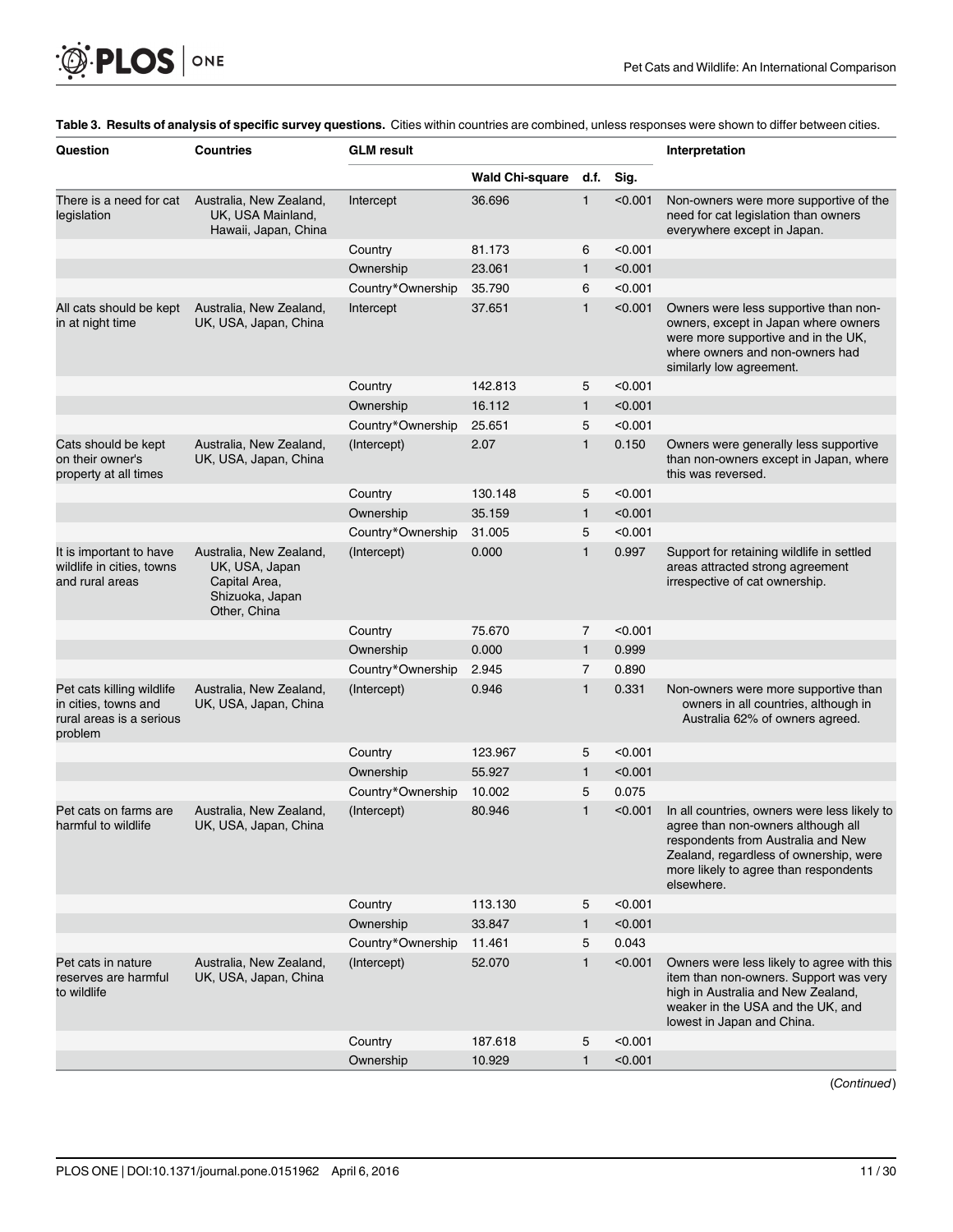#### Table 3. (Continued)

**PLOS I** 

ONE

| Question                                                                 | <b>Countries</b>                                                     | <b>GLM</b> result |                        |   |           | Interpretation                                                                                                                                             |
|--------------------------------------------------------------------------|----------------------------------------------------------------------|-------------------|------------------------|---|-----------|------------------------------------------------------------------------------------------------------------------------------------------------------------|
|                                                                          |                                                                      |                   | <b>Wald Chi-square</b> |   | d.f. Sig. |                                                                                                                                                            |
|                                                                          |                                                                      | Country*Ownership | 2.409                  | 5 | 0.790     |                                                                                                                                                            |
| Except for a cat<br>owned by a breeder,<br>all cats should be<br>desexed | Australia, New Zealand,<br>UK, USA Mainland,<br>Hawaii, Japan, China | (Intercept)       | 80.082                 |   | < 0.001   | In each country agreement was generally<br>higher for this item from cat owners.<br>excepting Hawaii and China, where non-<br>owners were more supportive. |
|                                                                          |                                                                      | Country           | 113.569                | 6 | < 0.001   |                                                                                                                                                            |
|                                                                          |                                                                      | Ownership         | 4.486                  |   | 0.034     |                                                                                                                                                            |
|                                                                          |                                                                      | Country*Ownership | 14.884                 | 6 | 0.021     |                                                                                                                                                            |
|                                                                          |                                                                      |                   |                        |   |           |                                                                                                                                                            |

\* Indicates the Country by Ownership interaction.

doi:10.1371/journal.pone.0151962.t003

agreement, while lowest agreement was for New Zealand owners (18.6%), and both owners (6.9%) and non-owners (22.7%) in the UK.

Although both this item and the previous one consider restricting cat wandering behaviour, confining cats to their owners' properties at all times was less popular amongst the majority of respondents, with the exception of owners and non-owners from the USA and Chinese nonowners where responses stayed approximately the same. The differences between cat owners and non-owners were also much stronger for this item except in the USA and Japan, where the differences remained about the same ( $Fig 1C$ ).

It Is Important to Have Wildlife in Cities, Towns and Rural Areas. There was a significant effect of country but no effect of ownership or the country x ownership interaction [\(Table 3](#page-10-0) and [S1 Table\)](#page-23-0). Support for the retention of wildlife in settled areas was very high and, irrespective of cat ownership, attracted over 85% agreement in all countries except China, where only approximately 65% of respondents agreed ([Fig 1D](#page-12-0)).

Pet Cats Killing Wildlife in Cities, Towns and Rural Areas is a Serious Problem. There were significant effects for country and ownership, but no significant effect of country x ownership interaction [\(Table 3](#page-10-0) and [S1 Table\)](#page-23-0). Non-owners were more supportive than owners in all countries, although in Australia 62% of owners agreed ([Fig 1E\)](#page-12-0). Overall, support for this item was highest in Australia followed by New Zealand and least in the UK, where only 12% of owners and 38% of non-owners agreed.

Pet Cats On Farms are Harmful to Wildlife. There were significant effects for country, ownership and country x ownership interaction ([Table 3](#page-10-0) and [S1 Table](#page-23-0)). In all countries, owners were less likely to agree than non-owners, especially in Australia and New Zealand [\(Fig 1F\)](#page-12-0). However, all respondents from Australia and New Zealand, regardless of ownership, were more likely to agree with this item than respondents from any other country. Support was lowest from cat owners in the USA (8%). With the exception of owners and non-owners from the UK, support for this item was consistently lower than for 'Pet cats killing wildlife in cities, towns and rural areas is a serious problem' and 'Pet cats in nature reserves are harmful to wildlife.'

Pet Cats in Nature Reserves are Harmful to Wildlife. There were significant effects for country and ownership, but not for the country x ownership interaction ([Table 3](#page-10-0) and [S1](#page-23-0) [Table](#page-23-0)). Owners were less likely to agree with this item than non-owners [\(Fig 1G\)](#page-12-0). Support was very high in Australia and New Zealand, with more than 88% of owners and non-owners in each country agreeing that pet cats in nature reserves are harmful to wildlife. The USA and the UK formed a second group with support c. 40% for this item for owners and 60% for non-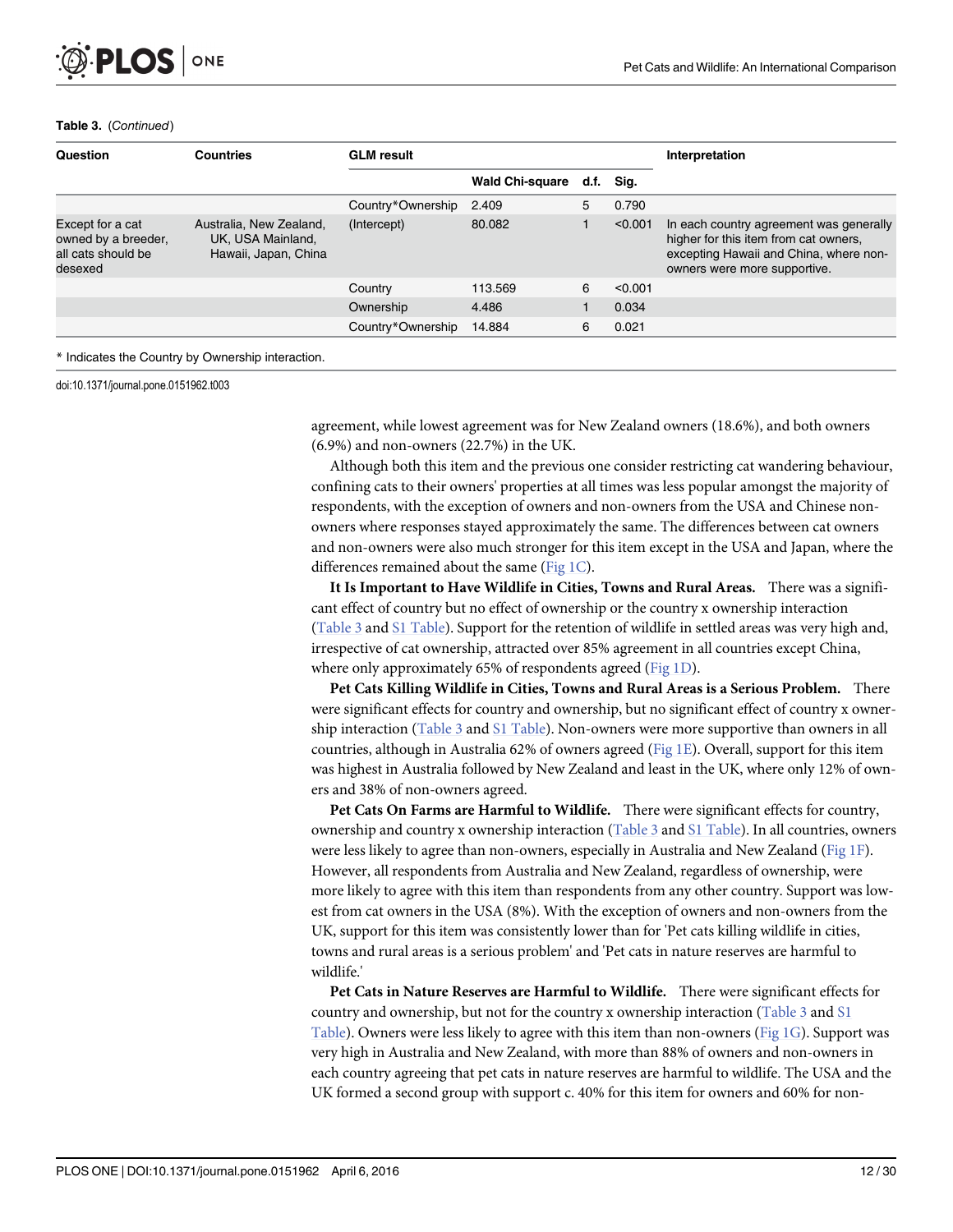<span id="page-12-0"></span>





[Fig 1.](#page-9-0) Percentage agreement of cat owners (dark blue) and non-owners (light blue) in each country to eight survey items: (a) There is a need for cat legislation (b) All cats should be kept in at night time (c) Cats should be kept on their owner's property at all times (d) It is important to have wildlife in cities, towns and rural areas (e) Pet cats killing wildlife in cities, towns and rural areas is a serious problem (f) Pet cats on farms are harmful to wildlife (g) Pet cats in nature reserves are harmful to wildlife (h) Except for a cat owned by a breeder, all cats should be desexed.

doi:10.1371/journal.pone.0151962.g001

Aust

**NZ** 

**USA** 

UK

Japan

China

 $\mathbf 0$ 

owners, with Japan and China forming a third group with support c. 30% for owners and 40% for non-owners. For owners and non-owners from Australia, New Zealand, the UK and the USA, support for this item was consistently higher than for 'Pet cats killing wildlife in cities, towns and rural areas is a serious problem' and 'Pet cats on farms are harmful to wildlife.'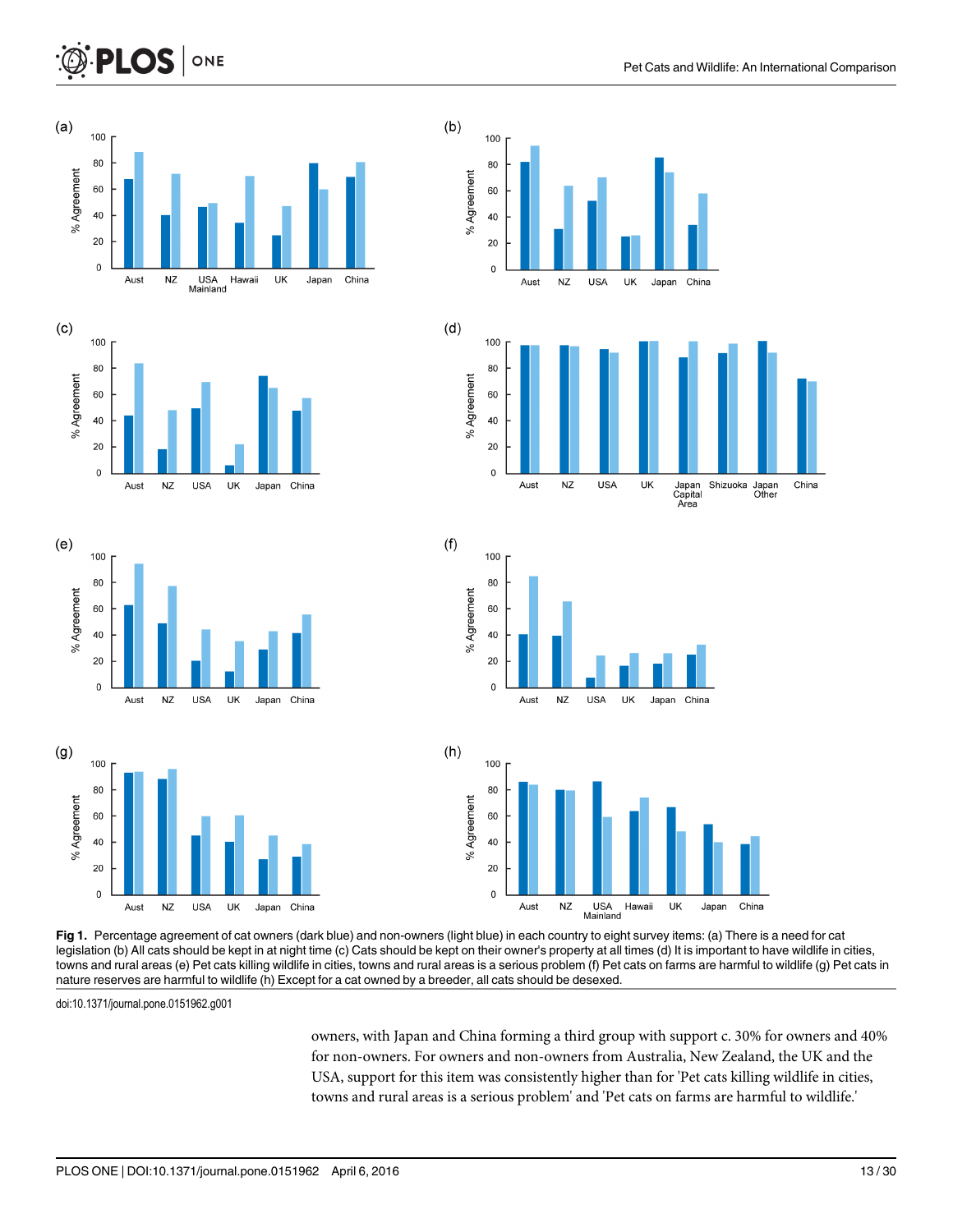<span id="page-13-0"></span>Except for a Cat Owned by a Breeder, All Cats Should Be Desexed. There were signifi-cant effects of country, ownership and country x ownership interaction ([Table 3](#page-10-0) and [S1 Table](#page-23-0)). In each country agreement was generally higher for this item from cat owners, with the exception of Hawaii and China, where non-owners were more supportive  $(Fig 1H)$  $(Fig 1H)$ . Levels of support were highest among cat owners from Australia, New Zealand and the mainland USA, and lower for UK non-owners, Japan and China.

#### Responses to Specific Questions for Cat Owners

How Many Cats do You Currently Own?. The number of cats owned by households varied significantly between countries  $(\chi^2_{10} = 92.99, p < 0.0001)$ . With the exception of Japan, the largest ownership category was single-cat households ( $Fig 2A$ ). In China, the proportion of single-cat households was especially high (80%) compared to other countries, with New Zealand next (64%). In the USA, the number of households with only one cat (44%) was only slightly higher than the number of households with two cats (40%). In Australia, New Zealand and the UK there was a drop of at least 25% between one and two cat households. China had a 73% drop between one- and two-cat households. China and Japan had more 'more-than-two-cats' households than two-cat households [\(Fig 2A\)](#page-14-0). Households in the UK were the least likely to have more than two cats (8%). Japan was unusual in that most households (51%) had more than two cats followed by single-cat households (32%) and then households with only two cats  $(17%)$  ([Fig 2A\)](#page-14-0). Some cat owners in Japan owned very high numbers of cats. Ten households (13%) reported owning 10 or more cats with the highest number being 99 and the next highest 27. Although the 99 could be an error, it might indicate a person claiming ownership of a cat colony.

Does this Cat Live: .... This question targeted whether cats were kept either solely inside, solely outside, inside at night but free roaming during the day, inside and outside but restricted to the owner's property, or inside and outside but free roaming. There was a significant association between confinement and countries  $(\chi^2_{32} = 453.6, p < 0.0001)$ . This item was also highly variable within countries, with Australia divided into Sydney and Wollongong, the USA into mainland USA and Hawaii, and Japan divided into Shizuoka and Japan Rest. Cats in Sydney (53%), the mainland USA (66%) and both locations in Japan (75%) were most likely to be kept solely inside ([Fig 2B](#page-14-0)).

Although Sydney and Wollongong were significantly different from each other, cat owners in Wollongong still favoured restricting their cats' wandering behaviour either by keeping them in at night (34%), or by restricting them to their property (29%). However, owners in Wollongong were more likely to let their cats be inside and outside but free roaming (20%) than owners in Sydney (8%). Cat owners in New Zealand and the UK reported similar patterns: most cats were "free roaming inside and outside" (67% and 64% respectively), followed by cats kept in at night (14% and 23% respectively). On the mainland USA, cat owners favoured restrictions by keeping their cats solely inside (66%), inside and outside but restricted to their property (19%) or inside at night but free roaming during the day (8%). However, in Hawaii, although cats were predominantly kept solely inside (56%), 20% "were free roaming inside and outside". In Japan most cats were kept solely inside (75%), but the second option preferred by Japan Rest was for cats to be inside and outside but free roaming (14%), compared to inside and outside but restricted to their property in Shizuoka (11%). China showed the least variance. Although 32% of cat owners preferred to keep their cats solely inside, even their lowest two preferences of "inside at night but free roaming during the day" (12%) and "free roaming inside and outside" (12%) were more popular than the second preference in Shizuoka, which was "inside and outside but restricted to owner's property" [\(Fig 2B\)](#page-14-0).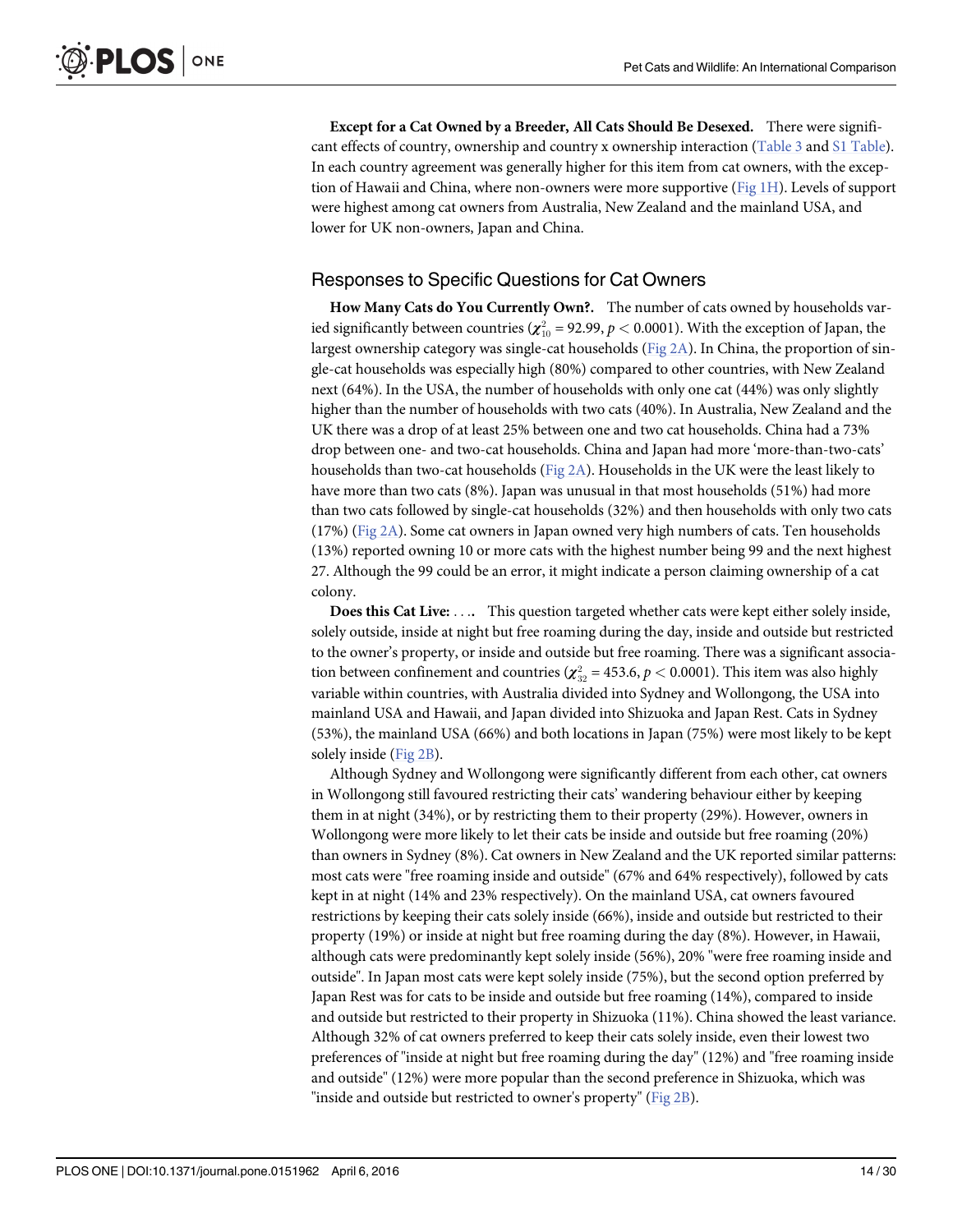<span id="page-14-0"></span>



[Fig 2. C](#page-13-0)at husbandry practices in different countries. (a) Percentage of households that own one, two or more than two cats (b) Percentage of cats kept in different conditions of confinement (c) Percentage of desexed cats. (d) Percentage of cats that have ever caught vertebrate prey.

doi:10.1371/journal.pone.0151962.g002

Has this Cat Been Desexed?. There was a significant difference between countries in the proportion of cats desexed ( $\chi^2_7 = 284.4$ ,  $p < 0.0001$ ), and high levels of variability between cities<br>in China and Japan, Shimala was separated from the other Japanese localities, which were all in China and Japan. Shizuoka was separated from the other Japanese localities, which were all combined into Japan Rest. Beijing and Harbin were considered separately. In general, desexing rates were very high (over 94% in Australia, New Zealand, the USA, the UK and Shizuoka (Fig 2C)). Japan Rest had lower desexing rates than Shizuoka (83% and 99% respectively). China had much lower desexing rates than the other countries (43% in Beijing and 0% in Harbin (Fig 2C)).

Has this Cat Ever Caught any Vertebrate Prey?. There was a significant difference between countries in the proportion of cats that had been known to catch prey at least once in their lives ( $\chi^2_6$  = 124.1,  $p < 0.0001$ ). The highest proportions were in the UK (82%) and New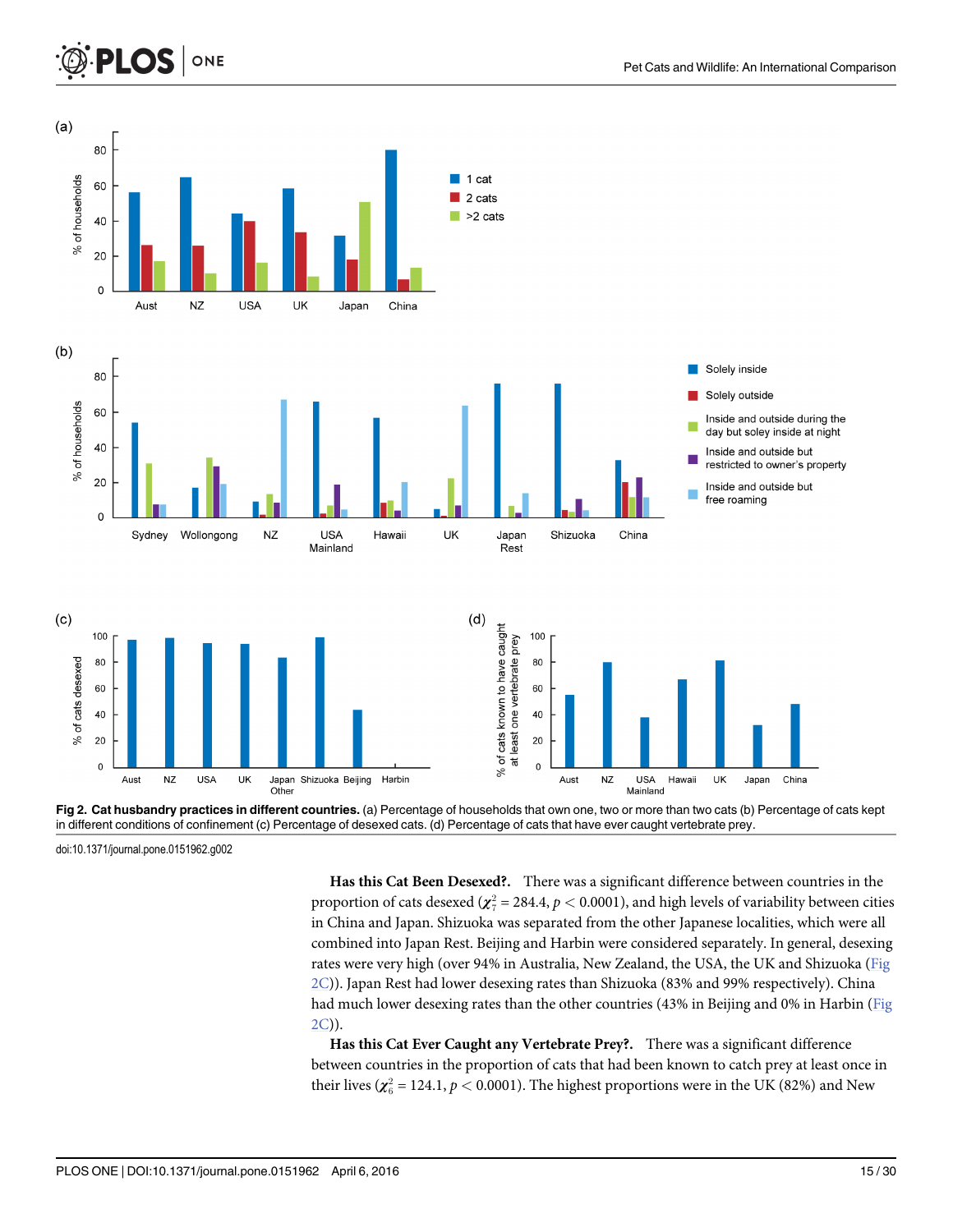<span id="page-15-0"></span>Zealand (79%), followed by Hawaii (67%; [Fig 2D\)](#page-14-0). Respondents from Japan (32%) and the USA Mainland (38%) reported the lowest proportion of cats that were known to catch prey.

### Analysis of the Rasch Person Locations for Three Scales

Overall conclusions about the scales' internal consistency and reliability are provided. All but two items (R14 and R16) in the Restrictions scale showed good fit to the model and these were deleted from the final scale as they are measuring a different variable. The Person Separation Index (an index of reliability) was high at 0.856, indicating that this scale provides valid and reliable person measures. To obtain good fit to the Rasch model, one item (W11) was deleted from the Wildlife scale, and two items (S5 and S9) from the Desexing scale. Both scales had lower reliability than the Restriction scale (0.589 and 0.605, respectively). They would benefit from a greater range of items to improve their reliability: at present the items are too homogeneous, relative to the respondents. Analysis of a combination of all three scales (with items S5, S9, R14 and R16 deleted) showed they may, for particular research contexts, be considered as a single scale representing attitudes to cat care and control. The Person Separation for the combined scale was high at 0.847. Using the person locations from each of the three scales separately, traditional statistical techniques were carried out as follows.

With a significance level of 0.01, cities within countries gave consistent results for all scales (Restriction:  $F_{(8,1525)} = 1.94$ ,  $p = 0.050$ ), Desexing: ( $F_{(8,1476)} = 1.32$ ,  $p = 0.226$ ), Wildlife:  $(F_{(8,1485)} = 2.24, p = 0.022)$ . Therefore analyses were repeated without cities nested within country as a predictor and respondents who did not indicate a city were included.

On the Restriction scale, there were significant effects for country ( $F_{(5,1599)} = 20.43$ ,  $p < 0.001$ ), ownership ( $F_{(1,1599)} = 208.53$ ,  $p < 0.001$ ) and the country x ownership interaction  $(F_{(5,1599)} = 7.53, p < 0.001)$ . In each country non-owners were more supportive of restrictions than owners. This was especially so in Australia, but much less so in Japan. Australian nonowners were more supportive of restrictions on cats than non-owners from other countries, and the same was true for Australian owners compared to owners elsewhere. Support for restrictions was lowest in the UK. The significant country x ownership interaction was driven strongly by the contrast between Japan, where there was only a very small difference in the opinions of owners and non-owners, and Australia, where there was a large difference between owners and non-owners ([Fig 3A](#page-16-0) and [S2 Table](#page-23-0)).

On the Desexing scale, there were significant effects for country ( $F_{(5,1547)} = 11.42$ ,  $p < 0.001$ ), ownership ( $F_{(1,1547)} = 9.97$ ,  $p = 0.002$ ) and the country x ownership interaction ( $F_{(5,1547)} = 4.93$ ,  $p = 0.003$ ). Owners were more supportive of desexing than non-owners except in China, where non-owners tended to be more supportive. Support for desexing was highest in Australia and lowest in China [\(Fig 3B](#page-16-0) and [S2 Table](#page-23-0)).

On the Wildlife scale there were significant effects of country ( $F_{(5,1555)} = 45.13$ ,  $p < 0.001$ ), ownership  $(F_{(5,1555)} = 109.26, p < 0.001)$  and the country x ownership interaction  $(F_{(5,1555)} =$ 5.25,  $p < 0.001$ ). In each country non-owners showed higher scores than owners. This difference was especially marked in Australia and New Zealand, but much less in China and Japan. Internationally, Australian and New Zealand non-owners had the highest scores compared to other non-owners, and the same was true for owners ([Fig 3C](#page-16-0) and [S2 Table\)](#page-23-0).

#### **Discussion**

#### Tests of Specific Predictions

Our predictions that cat owners would be less accepting of statements implying that cats threaten wildlife than non-owners and be less accepting of cat regulation were largely fulfilled. In all countries non-owners were more likely than owners to believe that pet cats killing wildlife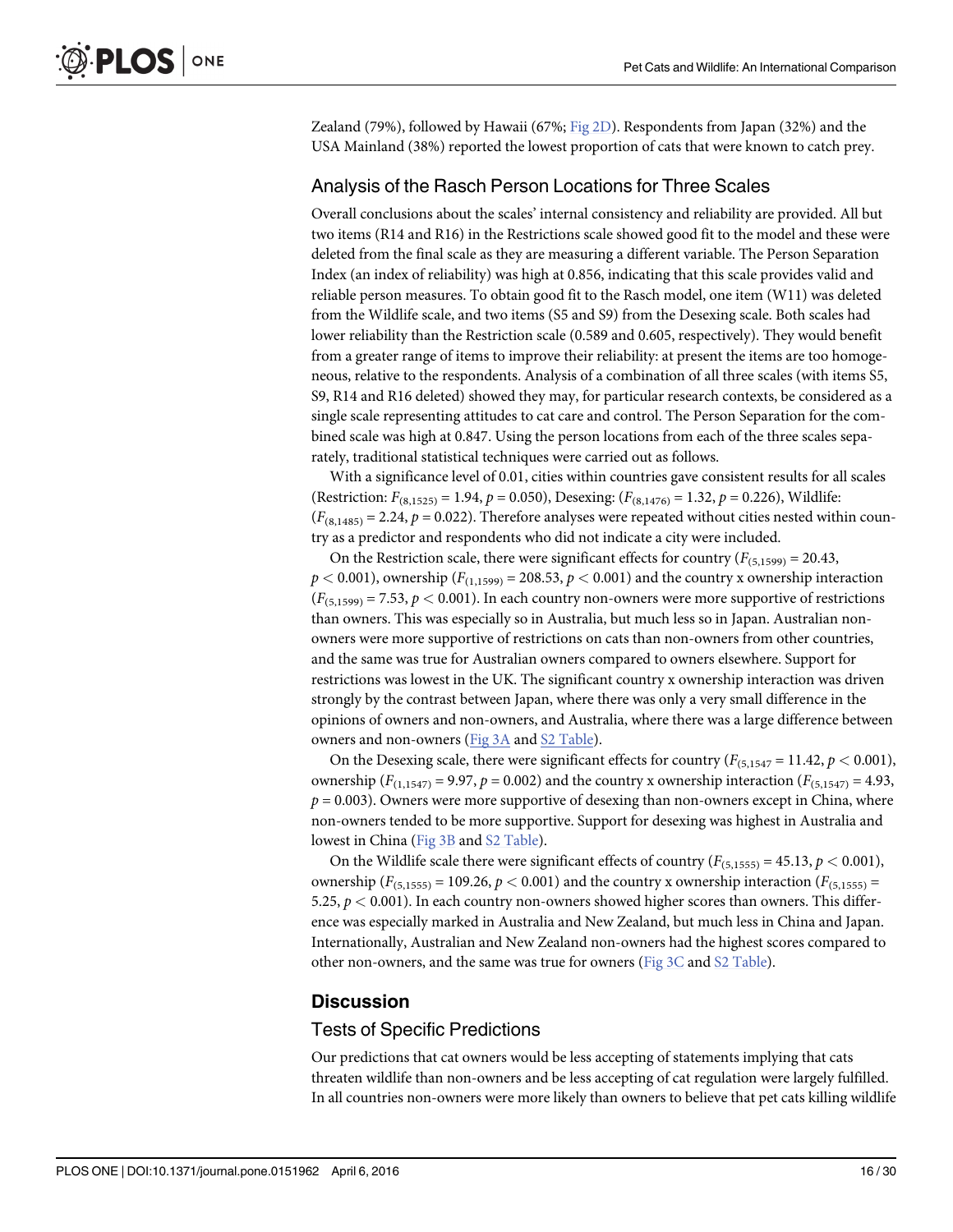<span id="page-16-0"></span>



doi:10.1371/journal.pone.0151962.g003

were a problem in a range of locales, while legislation was supported most strongly by nonowners everywhere except in Japan. We have no specific evidence of why owners were less likely to believe that pet cats killing wildilfe was a problem. Where the predominant practice of owners was to confine their pets at all times, this belief likely rests on the sound premise that confined cats cannot hunt wildlife, although wildlife protection need not be the motivation for confinement. In other cases, owners presumably believed that predation by pet cats was an insignificant factor in determining the distribution and abundance of prey species.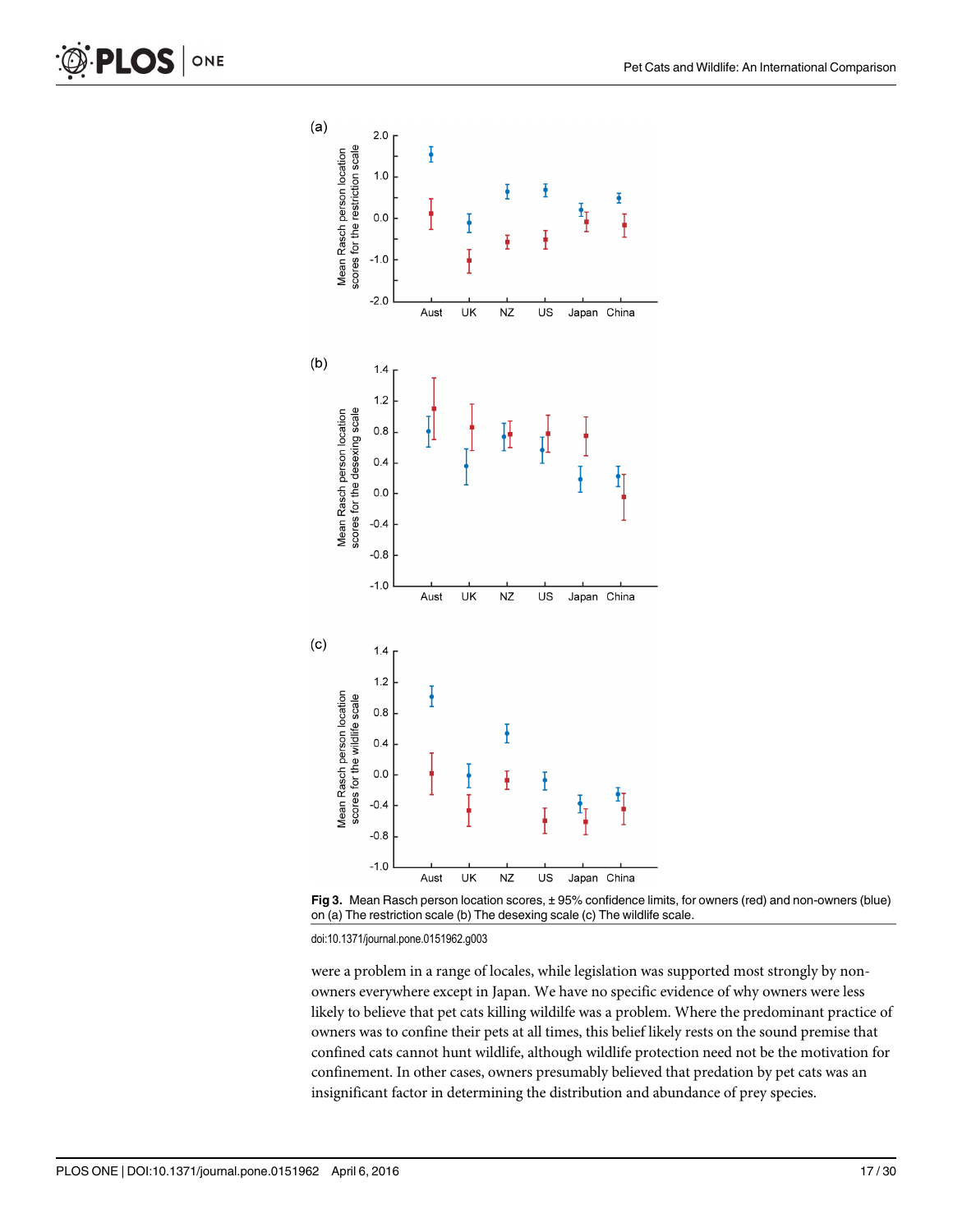<span id="page-17-0"></span>Alternatively, they chose to value the convenience of their pets over wildlife. However, the prediction that owners valued wildlife less than non-owners was not supported. Significant differences between countries were identified, offering partial support for the prediction that respondents from Australia, New Zealand, China and the US state of Hawaii (all with high endemic wildlife biodiversity) would be more concerned about impacts of pet cats on wildlife than respondents from elsewhere. Even large proportions of Australian (62%), New Zealand (51%) and Chinese owners (42%) agreed that pet cats killing wildlife in cities, towns and rural areas was a problem (although Hawaii matched the mainland USA). Hawaiian non-owners, though, were more supportive of cat legislation and desexing pet cats than non-owners on the mainland USA. Overall, the pattern of responses seems to be determined by a complex of historical and cultural conditions.

#### International Differences in Attitudes to Cats and Wildlife

Marked national differences occurred in responses to individual questions and in the analyses of the Rasch scales. These have implications for any attempts to regulate cat ownership in each country. We discuss these in the context of research in different countries that has attempted to quantify any impacts of pet cats on wildlife. We did not extend the analysis to consider, for example, differences in responses between men and women or between people of different ages because inclusion of large numbers of variables in relation to sample size risked overfitting in statistical models. However, these variables may also have an influence.

Australia. The popularity of cats as pets in Australia is declining, with the pet cat population estimated at 2.93 million in 1994 and 2.35 million in 2009. The percentage of households owning a cat declined from 24.6% to 22.8% over the same period [\[5\]](#page-24-0). The second highest reason for Australians not owning a cat (after dislike of cats) is concern about wildlife [[67](#page-26-0), [68](#page-26-0)]. Thus it was unsurprising that Australian owners and non-owners scored highly on the wildlife Rasch scale and were likely to believe that pet cats are harmful to wildlife in cities, towns and rural areas and nature reserves. Most Australian non-owners (85%) were also likely to believe that pet cats are harmful to wildlife on farms, but not owners (41%).

Australians have a special preference for their native fauna compared to citizens from the UK, the USA, India and South Africa [[69\]](#page-26-0). Feral predators such as cats and foxes (Vulpes vulpes) are accepted as significant threats to Australian fauna  $[70, 71]$  $[70, 71]$  $[70, 71]$  $[70, 71]$ , with feral cats now assessed as endangering more threatened and near threatened Australian mammalian taxa than any other factor [\[72](#page-27-0)]. Concern about predation by feral cats on wildlife is manifested in significant paintings by contemporary artists and in museum displays, with some extending to predation by pet cats. Such sustained messages in varied media are reflected in high concern by both owners and non-owners that predation by pet cats on wildlife in cities, towns and rural areas endangers wildlife. Such concerns are at least 25 years old [[73](#page-27-0), [74\]](#page-27-0).

Research on the effects of pet cats on wildlife populations in Australia has resulted in more ambiguity than popular opinion would suggest. Urban habitats provide important refuges for threatened species that are vulnerable to cat predation, including a legless skink (Delma impar) in suburban Canberra  $[75]$  $[75]$  $[75]$  and the eastern barred bandicoot (Perameles gunnii) in Hamilton, Victoria [\[17\]](#page-24-0). However, in the case of the eastern barred bandicoot traffic was even more of a threat than predation by cats  $[17]$  $[17]$  $[17]$ . Barratt  $[76]$  $[76]$  $[76]$  and Grayson, Calver and others  $[77]$  concluded that pet cats kill mainly common vertebrates that persist in cities despite predation, although they acknowledged that problems may be more severe near remnant vegetation or on urban fringes. Thus, while pet cats may depress some prey populations, they are also a convenient scapegoat for more intractable causes of wildlife decline [\[67,](#page-26-0) [78,](#page-27-0) [79\]](#page-27-0).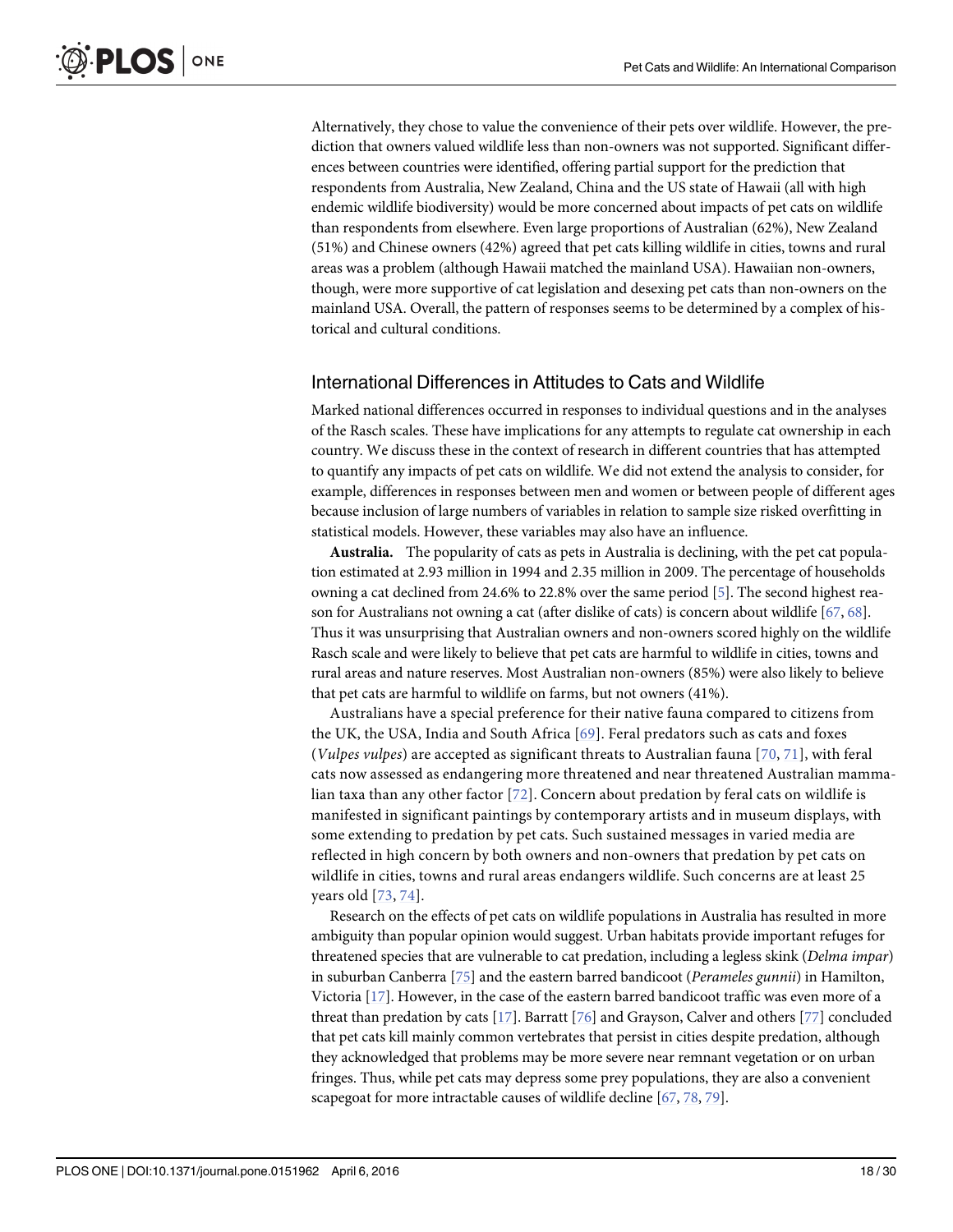<span id="page-18-0"></span>New Zealand. Cats are popular household pets in New Zealand, with 35% of households owning at least one [[80](#page-27-0)]. These cats co-exist with a predominantly endemic native fauna, although in urban areas nearly half of bird species and most individuals are exotic  $[81]$ . With the exception of bats, there are no native mammals. New Zealand respondents were concerned that their fondness for cats could impact their native wildlife, leading to them having the second highest score on the wildlife scale and high agreement that pet cats are a serious problem for wildlife in cities, towns and rural areas, and in nature reserves. Non-owners were also likely to believe that pet cats are a serious problem on farms. This is consistent with popular cultural messages related to responsible pet ownership such as Crew  $[82]$  $[82]$  $[82]$ , a children's story recounting the fate of the Stephen's Island wren (Xenicus lyalli) at the claws of the lighthouse keeper's cat.

Whether cat husbandry should be regulated to protect wildlife proved more contentious. Although support for legislation amongst non-owners was high (70%), support from cat owners was substantially lower (40%) and New Zealand owners scored the second lowest on the restriction scale after UK owners.

Despite the ambivalence of owners towards restrictions, there is evidence that predation by pet cats in New Zealand is likely to be additive (increasing the overall mortality) rather than compensatory (removing individuals that would otherwise die from other causes) for at least some species of New Zealand birds, with urban populations likely being sinks replenished from source habitats with less predation [\[7\]](#page-24-0). A New Zealand study also provides the most comprehensive record of predation by one pet cat over its lifetime: in 17 years, the desexed female brought home 558 prey, including mice, rats, rabbits, hares, weasels and birds [[83](#page-27-0)]. The author did not believe that this predation had negative effects on the local wildlife.

USA. Few respondents in the USA considered pet cats a threat to wildlife in cities, towns and rural areas or on farms, but about half considered pet cats a threat in nature reserves. American respondents also scored the lowest of the western countries on the wildlife scale, although it may be that given the high incidence of confinement in the USA respondents had in mind that cats were not a threat because they were likely to be indoors. Respondents were ambivalent about the need for legislation regulating ownership and husbandry of pet cats, perhaps reflecting strong community divisions on the issue (see [[34](#page-25-0)] for coverage of these issues as related to managing colonies of feral or semi-feral cats). On the one hand, conservation groups advocate regulations to enhance cat welfare, reduce public nuisance and protect wildlife (e.g. [\[38](#page-25-0), [84\]](#page-27-0)), while on the other hand lobby groups such as the Cat Fanciers' Association resist regulations they perceive as unreasonable, even offering the support of a legislative committee [\(http://www.cfainc.org/Legislative/LegislativeGroup.aspx](http://www.cfainc.org/Legislative/LegislativeGroup.aspx)). The primary motivation for much existing legislation appears to be the reduction of public nuisance (e.g. [[85\]](#page-27-0)). Within Hawaii, where many of the cats are free-roaming, there is strong potential for interaction with feral cat colonies as well as opportunities to depredate native wildlife, including endangered species. Thus conservation of Hawaii's unique fauna may be important in shaping attitudes there.

Wildlife mortality from pet cats in the continental USA is estimated at 684 million birds and 1,249 million mammals annually  $[18]$ , while the American Bird Conservancy  $[86]$  estimated that 500 million to one billion birds are killed each year by pet cats. As an example of effects at the level of a single species, Balogh, Ryder and others  $[87]$  determined that predation accounted for 79% of mortalities of post-fledging grey catbirds (Dumatella carolinensis), with 47% of these mortalities caused by domestic cats (not necessarily pets). While they acknowledged that they could not determine if this mortality was compensatory or additive, the successful development of collar-worn predation deterrents by USA businesses [\[88](#page-27-0)–[90](#page-27-0)] shows that many cat owners in the USA wish to curtail their cats' hunting behaviour.

UK. Respondents from the UK were the least supportive of introducing legislation and scored lowest on the restrictions scale. They were unlikely to believe that pet cats are harmful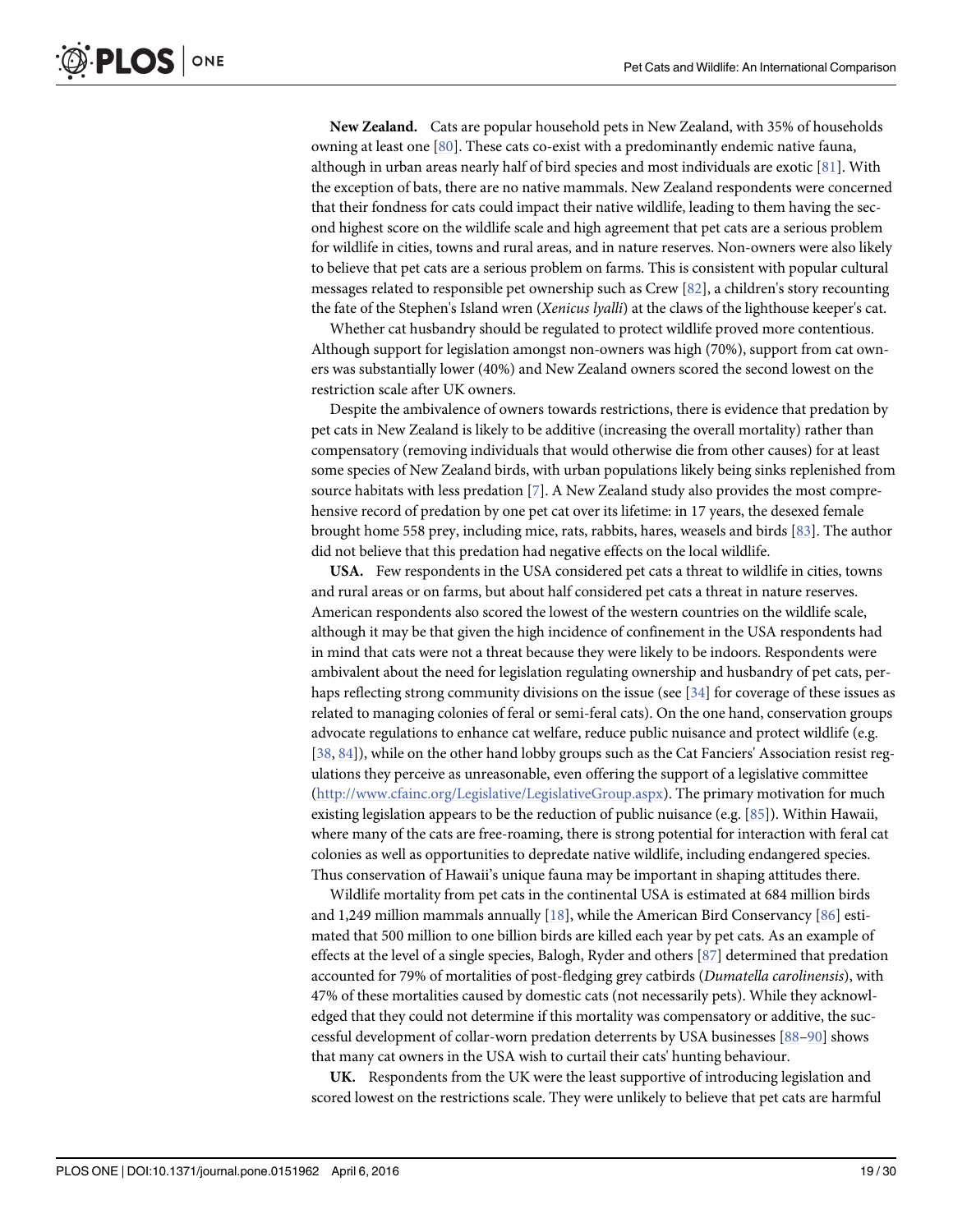<span id="page-19-0"></span>to wildlife in towns, cities and rural areas or farms, and only 61% of non-owners and 41% of cat owners believed that pet cats are harmful to wildlife in reserves. However, the UK had the highest proportion of cats known to have hunted vertebrate prey on at least one occasion, probably because most cats are kept either inside or outside but free roaming (64%), or only confined at night (23%). Requiring owners to restrict wandering behaviour by either keeping their cats in at night or keeping them confined to their owner's property was very unpopular amongst both cat owners and non-owners. Requiring owners to desex their cats was only supported by about 66% of owners, although the actual desexing rate was very high (93%). These results are in close accord with independent findings that UK cat owners from two small rural communities disagree that cats harm wildlife populations and are unsupportive of most cat management actions other than neutering [\[91\]](#page-27-0). The similarity of attitudes to those from the urban populations we surveyed suggests a characteristic position for UK citizens irrespective of place of residence. Historically, there is a strong tradition in the UK of keeping farm cats to control vermin, so responses are consistent with this view of the function of cats.

UK responses are consistent with the finding that UK citizens respond even more positively than people elsewhere to felids as symbols of nature [[69](#page-26-0)]. They also match the official message from bodies such as the Royal Society for the Protection of Birds (RSPB) that '... there is no scientific evidence that predation by cats in gardens is having any impact on bird populations UK-wide. This may be surprising, but many millions of birds die naturally every year, mainly through starvation, disease, or other forms of predation. There is evidence that cats tend to take weak or sickly birds.' However, there is acknowledgment that: 'Cat predation can be a problem where housing is next to scarce habitats such as heathland, and could potentially be most damaging to species with a restricted range (such as cirl buntings) or species dependent on a fragmented habitat (such as Dartford warblers on heathland)' [[92](#page-27-0)].

Studies of predation by pet cats in the UK have moved from estimates of nationwide losses based on extrapolations from local or regional mortality (e.g.  $[3, 93]$  $[3, 93]$  $[3, 93]$  $[3, 93]$  $[3, 93]$ ) to assessments of population risk that support the conclusion that at least some populations are affected by cat predation [[9](#page-24-0), [36](#page-25-0), [94](#page-27-0)], sublethal effects from cat presence [\[95](#page-27-0)], or cats mediating the effects of other predators [\[96](#page-28-0)]. However, the attitudes expressed by our UK respondents and the RSPB position endorse the opinion that 'Management of the predation behavior of urban cat populations in the UK is likely to be challenging and achieving this would require considerable engagement with cat owners' [[36](#page-25-0) pg. 1].

Japan. Japan was the only country where owners were more supportive of restrictions than non-owners. The cultural issues underlying this may be complex, because welfare issues such as reducing the incidence of cats being hit by cars or getting lost apply in urban environments elsewhere. Certainly, cats are very popular in Japan, with the phenomenon of 'cat cafés' where people engage directly with cats without owning them being '... a significant retail phenomenon throughout Japan, and in particular Tokyo' [[97](#page-28-0)]. The prevailing views seem wellexpressed in an online guide to keeping pets:

'Cat owners are required by municipal authorities "to keep the cat in such a manner so as it won't disturb other citizens."

Three basic principles of keeping cats:

- Keep your cat in a house.
- Use a collar marked with address and name of the owner.
- Have your cat sterilized.' [[98](#page-28-0)]

Japan scored the lowest on the wildlife scale and respondents were unlikely to believe that cats were harmful to wildlife in any situation, although it may be that this was based on the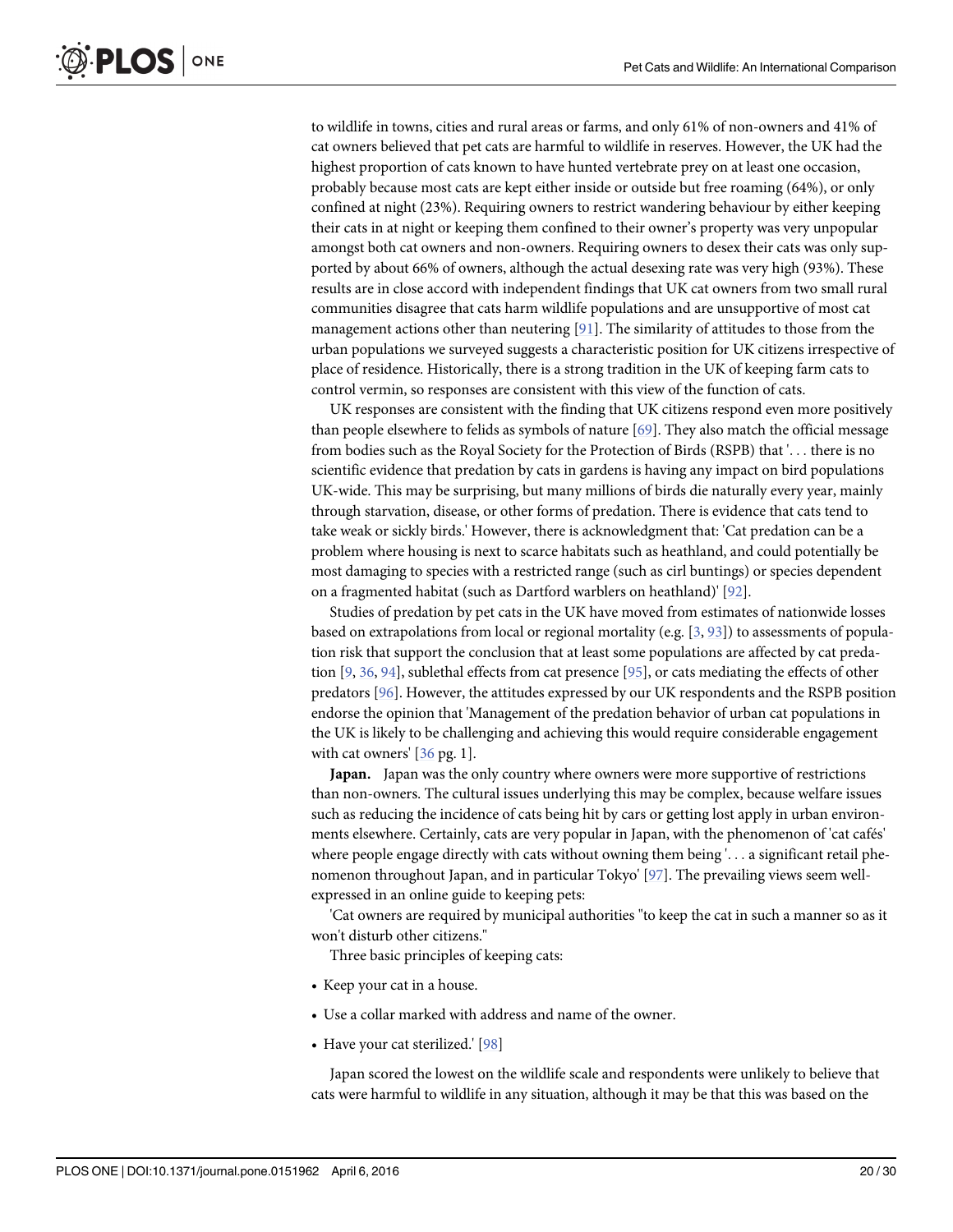<span id="page-20-0"></span>assumption that cats were kept mainly indoors. The number of cats in Japan reported to have killed vertebrate fauna was the lowest across all countries, probably because most were confined. This may result from a high incidence of apartment living.

Studies of predation by pet cats in Japan are limited, although feral cats on offshore islands are significant predators of birds [\[99\]](#page-28-0). Research concentrates on stray (unowned) domestic cats in urban areas [[100](#page-28-0)].

China. China's biodiversity includes approximately 10% of known species (animal and plant), which is greater than Europe or North America [[101\]](#page-28-0). Culturally, the Chinese have a long history of adopting a utilitarian approach to their biota, seeing them as resources first and other values second [\[102\]](#page-28-0). Infrastructures for sustainable use of natural resources and biodiversity conservation are still developing, but often include many staff and cover extensive geographic areas [[101](#page-28-0), [103](#page-28-0), [104\]](#page-28-0). Long-standing cultural perspectives and changing regulatory approaches may underpin the views of Chinese respondents. Furthermore, China's size and diversity can lead to substantial regional differences in attitudes and regulations [[103](#page-28-0)], emphasising that our results are restricted to the particular urban populations we surveyed.

While approximately 70% of owners and 80% of non-owners in China agreed that there was a need for cat legislation, their scores on the restriction scale were similar to New Zealand, the USA and Japan. Perhaps the Chinese respondents did feel that there should be cat legislation, but not in the areas addressed in the survey. Animal welfare organisations are recent in China, with Animals Asia founded in 1998 and the Chinese Animal Protection Network (CAPN) commencing in 2004. They oppose eating cat and dog meat and support trap-neuter-return (TNR) programs to control cat numbers  $[105, 106]$  $[105, 106]$  $[105, 106]$  $[105, 106]$ . Possibly, these are priority areas for legislation in the minds of Chinese citizens. While most Chinese respondents felt that wildlife is important in towns, cities and rural areas, they did not score highly on the wildlife scale. Chinese respondents were more likely than those from the UK, the USA and Japan to believe that pet cats endanger wildlife in cities, towns and rural areas, but less likely than people in these countries to believe they might affect wildlife in nature reserves.

#### International Differences in Cat Husbandry Practices

In most countries there is a link between the number of cats per household and the manner in which they are kept (e.g. solely inside, solely outside etc.). In Japan and the USA where respondents were most likely to keep their cats solely inside, households were more likely to have multiple cats. In New Zealand and the UK, where most cats had free access inside and outside all the time, households were more likely to have only one cat. It may be that in households where cats are not permitted outside and therefore do not have contact with other animals, owners have multiple cats to keep each other company when no people are home. However, in China the majority of households had only one cat regardless of how they were kept. Lepczyk, Mertig and others [[32](#page-25-0)] found a positive relationship between the number of people living at a residence and the number of cats in Michigan, USA, and suggested that larger residences are more likely to have children who own pets. This trend may occur elsewhere, but it would not account for the very high numbers of cats in many households in Japan.

Whether cats were allowed outside or not may also be related to urban density and perhaps to the likelihood of cats encountering dogs, traffic or other urban disturbances, or predators such as red foxes Vulpes vulpes or coyotes Canis latrans that enter cities or urban fringes. In Australia, significantly more cats were kept inside in Sydney, the larger city, than Wollongong. Similarly, in the USA cats in the large, mainland cities of Chicago and Los Angeles were more likely to be confined than those in Hawaii. Climate is not a factor, because Wollongong and Sydney have similar climates while Chicago and Los Angeles are very different ([Table 1](#page-3-0)).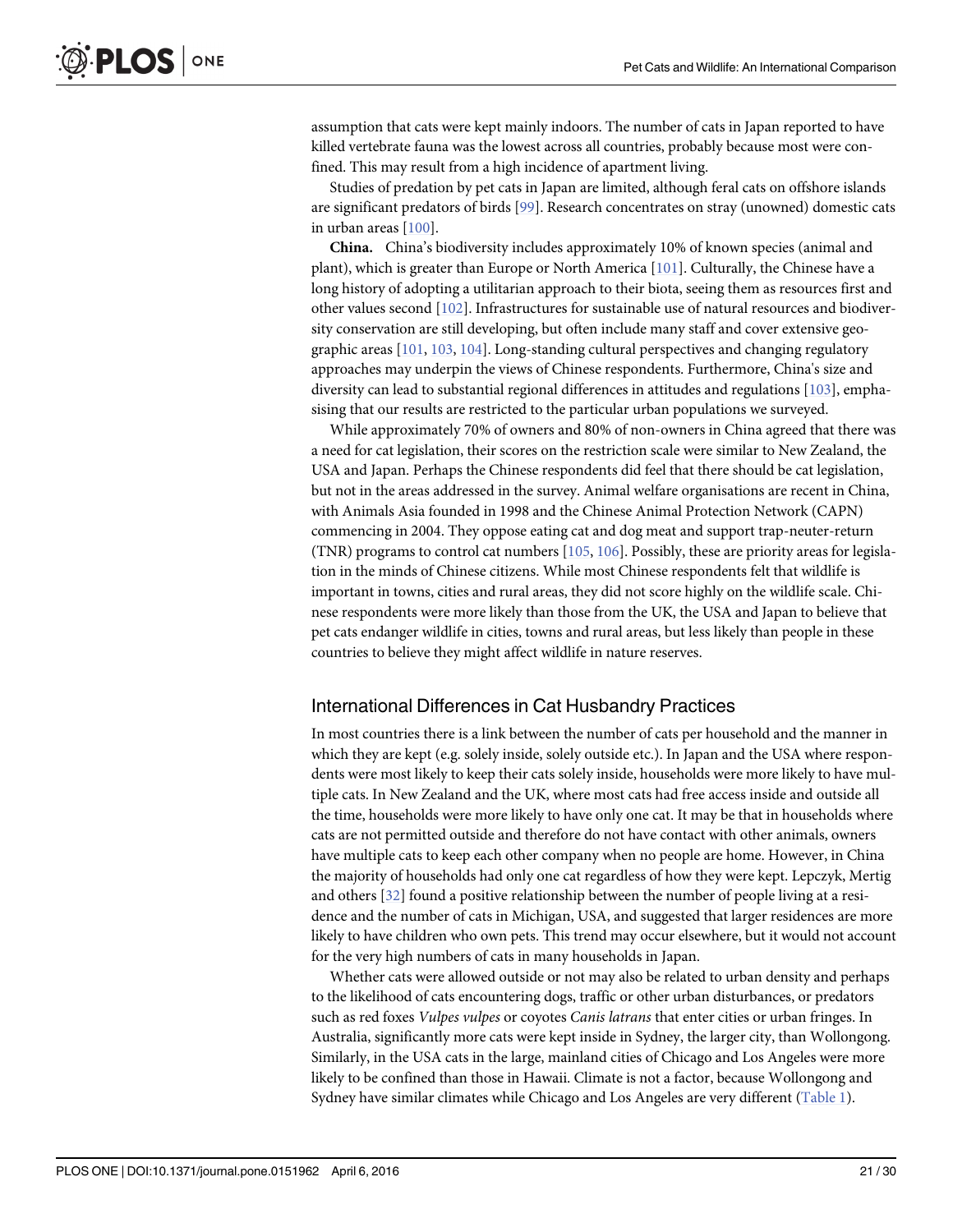<span id="page-21-0"></span>Ironically for wildlife protection, while the less dense cities provide more urban gardens offering shelter and food for wildlife, the lower incidence of cat confinement may provide more opportunities for pet cats to encounter wildlife.

Of all the English-speaking countries in the survey, respondents in the USA were the most likely to keep their cats solely indoors (mainland USA 66%, Hawaii 56%). High rates of confinement between 30% and 60% are also reported in other North American studies (e.g. [[39,](#page-25-0) [45,](#page-26-0) [107](#page-28-0)]). Given that the American Veterinary Medical Association, the Humane Society of the USA [[108\]](#page-28-0), the American Association of Feline Practitioners [[109](#page-28-0)], the American Bird Conservancy  $[38, 45, 84, 86]$  $[38, 45, 84, 86]$  $[38, 45, 84, 86]$  $[38, 45, 84, 86]$  $[38, 45, 84, 86]$  $[38, 45, 84, 86]$  $[38, 45, 84, 86]$  $[38, 45, 84, 86]$  $[38, 45, 84, 86]$  and the Wildlife Society  $[110]$  support home confinement of pet cats in urban and suburban areas, professional endorsement of the practice may be important in its acceptance. Rochlitz [\[108](#page-28-0)] and the American Association of Feline Practitioners [[109](#page-28-0)] also support enriching the indoor environment for cats. We found the highest incidence of confinement in Japan, possibly as a result of high urban densities, apartment living, regulation, and advice on responsible pet ownership [\[98\]](#page-28-0).

Predictably, there is an association between how pet cats live (solely inside, solely outside, etc.) and whether they have ever been known to catch vertebrate prey. New Zealand and the UK, where cats were most likely to be free-roaming, recorded the most cats that have brought prey home at least once. Records of cats hunting were lowest in the mainland USA and Japan, where cats are predominantly kept inside. In Australia, Hawaii and China, partial confinement is more popular, so many cats have access outside at least some of the time. Although these cats may not hunt regularly, they still returned some prey.

There were high desexing rates of cats in all countries except China. Chinese respondents scored very low on the desexing scale and support for desexing cats that are not owned by breeders was also low. Only 43% of cats in Beijing and no cats in Harbin were desexed. These figures may reflect people considering they 'own' colony cats, or a cultural aversion to desexing. Considering that 45% of Chinese cats in our sample were allowed to wander away from their owner's property at least some of the time, there are likely to be many unwanted kittens.

Despite widespread desexing of cats in countries other than China, the proportion of people who agreed with the item 'except for a cat owned by a breeder, all cats should be desexed' was much lower than the actual desexing rate amongst respondents' cats. For example, Japanese respondents were unlikely to agree that all cats should be desexed, but desexing rates were still high (91%). Even though cat owners choose to desex their pets, they are less likely to agree that everyone should be required to do so, despite being more supportive of compulsory desexing than non-owners (except in China).

Overall, the pattern of practices varies considerably across countries in response to a complex of environmental conditions and cultural attitudes, which we have described but not explained.

#### Representativeness of the Survey

Despite the low response rates, there was little detectable evidence of survey bias. New Zealand, Japan and the UK were the only countries where cat-owners were over-represented in the survey compared to estimates in the general population, although this does assume that the published figures for cat ownership are accurate. In the case of Japan, the disparity may be an artefact of distributing questionnaires through veterinary clinics and local shops. This may also be a reason why the mean ages of Japanese respondents were much younger than those reported in other countries and could mean that the survey missed an older demographic. The possibility that cat owners were more strongly motivated to contribute could also be a factor in Japan and elsewhere.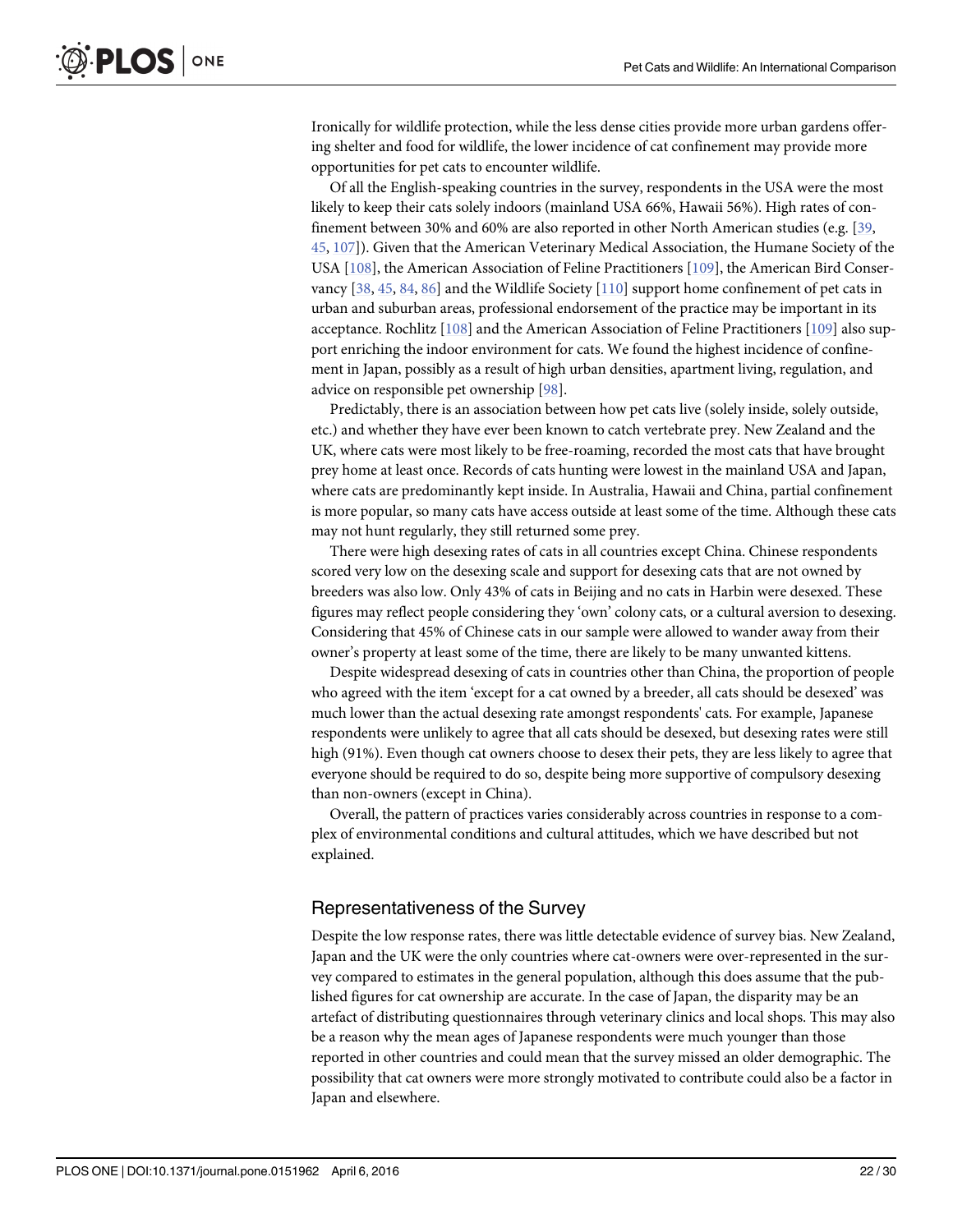<span id="page-22-0"></span>**PLOS I** ONE

> Further support for the representativeness of the survey comes from the broad similarity of our findings with others conducted in similar communities. For example, our findings about the reluctance of UK cat owners to take any action other than desexing their pets agrees closely with studies by McDonald, Maclean and others [\[91](#page-27-0)] and Thomas, Fellowes and others [[36](#page-25-0)]. In Australia, which has had multiple surveys of attitudes toward cats this century, our finding that 62% of owners accepted that cats killing wildlife were a problem in cities, towns and rural areas was similar to findings of 50% in Grayson, Calver and others [\[30\]](#page-25-0) and 63% in Lilith, Calver and others [\[31](#page-25-0)], both for a similar demographic. In New Zealand, our results are similar to those from New Zealand market research company UMR Research's 2013 survey on public attitudes toward cats in New Zealand [[111](#page-28-0)]. For example, after being prompted with figures on the number of native birds killed by cats in New Zealand, 54% of UMR respondents supported some form of control that would reduce the future population of cats (cf. 55% of all respondents in our survey agreeing, without prompting, that some form of cat legislation was necessary). In the UMR survey 62% of respondents believed that all pet cats should be desexed, while in our study nearly 80% of all New Zealand respondents supported the less restrictive position that, with the exception of licensed breeders, all pet cats should be desexed.

> There were significant differences in the demographics of people who responded by mail or online in New Zealand and the USA, as well as differences in their responses to some questions. Mail respondents were older and more likely to be retired in both countries. Thus it was worthwhile to offer a mail survey alternative as opposed to providing only an online option, because otherwise we would have missed a significant portion of the older demographic. The variations in responses to some questions in mailed responses relative to internet responses reinforce the importance of offering the option of a mailed response.

> Overall, although we have no detectable evidence of non-response bias, we believe the most likely biases in our data are: (i) over-representation of affluent people in the Western countries (an acknowledged issue with internet surveys, although such affluent people may be more likely to enter social debate or have political influence [[69\]](#page-26-0); (ii) despite the offer of a mailed response to those invited to respond online, possible under-representation of older people; (iii) over-representation of responsible cat owners, as suggested by the high rates of desexing in their animals. Moreover, our results cannot be claimed to be representative of rural populations, or of socio-economic groups within cities other than our target demographic.

#### Implications for Wildlife Conservation

Empirical research from Australia [\[17\]](#page-24-0), New Zealand [[7\]](#page-24-0), the USA [[32](#page-25-0)] and the UK [[36](#page-25-0)] has established that predation by pet cats threatens at least some elements of urban or rural wildlife. While uncertainty remains regarding the risk to populations of particular species in specific localities, a precautionary approach to cat ownership and husbandry is justified while research is undertaken [\[112](#page-28-0), [113](#page-28-0)]. Our chosen middle class demographic represents people most likely to be politically engaged and therefore potentially willing to engage in debate over cat husbandry [[69](#page-26-0)]. Therefore their views are significant.

Of the nationalities we surveyed, Australians are most likely to accept a wildlife-based rationale for restrictions on cat ownership. Most owners and non-owners accept that pet cats may endanger wildlife (irrespective of whether or not the proposition is true), and are more accepting of measures to restrict cats in the interests of wildlife protection. Elsewhere, with the possible exception of New Zealand, arguing for restrictions on cats to protect wildlife may be counterproductive. This is especially true of the UK, where even non-owners are likely to discount cat predation as a threat to wildlife, legislation is unwanted, and there is very little support for confinement of pet cats.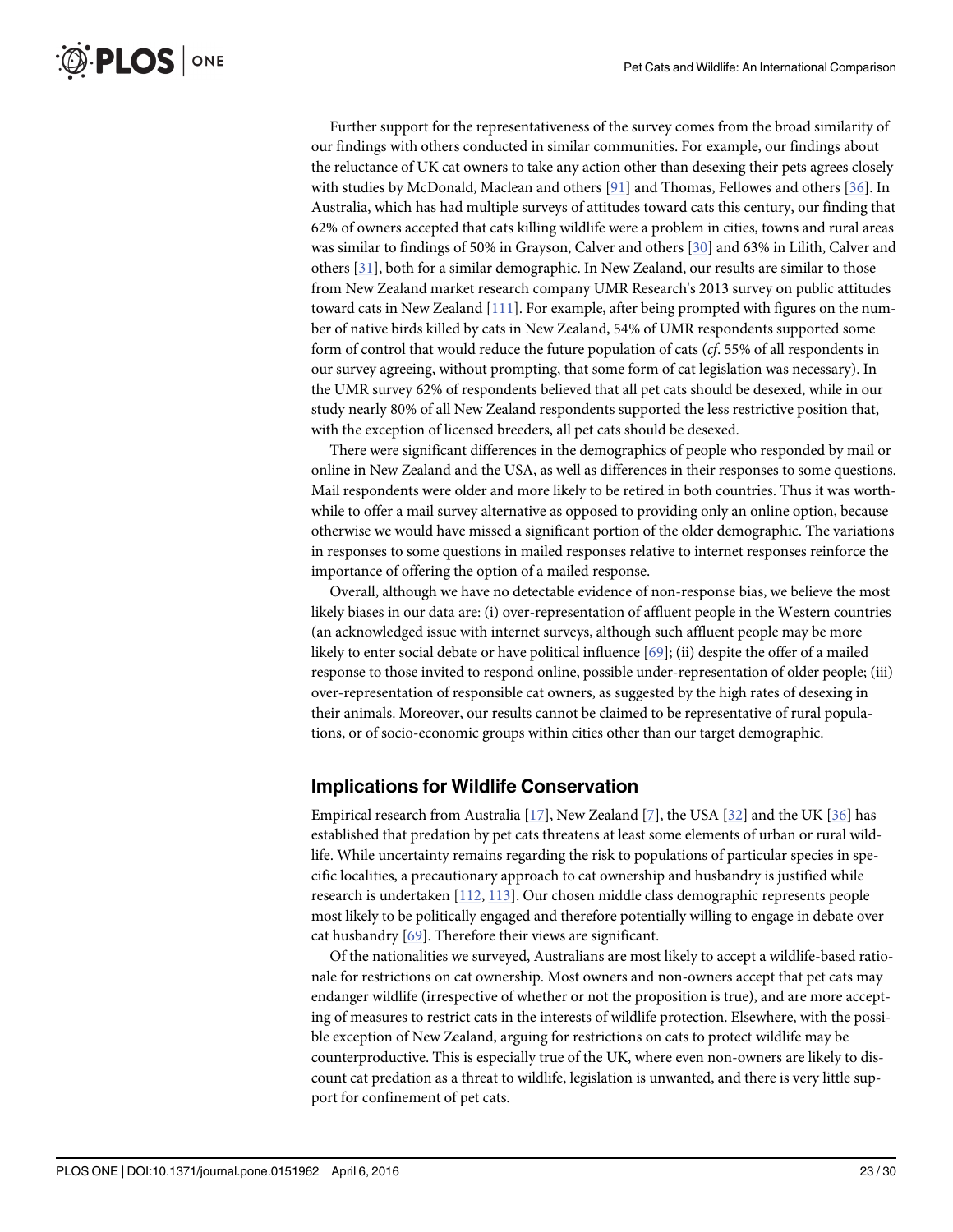<span id="page-23-0"></span>Welfare arguments addressing responsible cat ownership represent an alternative approach to protect wildlife in countries other than Australia (and possibly New Zealand) where cat owners are unlikely to accept legislation based on wildlife protection, but may be more responsive to arguments based on cat welfare. This is the approach advocated by the American Bird Conservancy [\[84,](#page-27-0) [86\]](#page-27-0). Welfare-based arguments appeal to the cat-loving citizens of the UK, where even the concept of cat cafes is subject to careful welfare scrutiny  $[114]$  $[114]$  $[114]$ . While not enhancing cat welfare, predation deterrents may also appeal to owners concerned about the welfare of prey. Bells, pounce protectors, battery-powered alarms and colourful collar covers all reduce predation by cats significantly for different groups of vertebrate prey [[88](#page-27-0)–[90,](#page-27-0) [115](#page-28-0)–[119](#page-28-0)], but do not stop all hunting. They could be promoted to reduce hunting success, especially if owners can be reassured that properly fitted safety collars are low-risk [\[120\]](#page-28-0). However, support for them is modest amongst owners in the UK [\[36\]](#page-25-0), while in New Zealand the UMR Research's 2013 survey on public attitudes toward cats in New Zealand reported only 42% support for requiring all cats to wear a bell on their collar [\[111](#page-28-0)].

The most effective way to protect wildlife from the potential impact of pet cats and to improve cat welfare by reducing the risk of road accident trauma and fighting is to restrict cats to their owners' properties, ideally within runs so that some of the garden is safe from cat activity. Most cats in our study from Australia (Sydney), mainland USA, Hawaii and Japan were kept inside only, as were a third of cats from China. It is unclear whether this was done for reasons of cat welfare or wildlife protection, although the views of American, Japanese and Chinese owners on the impacts of cats on wildlife suggest that the motive was cat welfare. Fewer than 10% of New Zealand or UK owners confined their cats. Welfare campaigns highlighting the risks to roaming cats might increase the acceptability of confinement in the UK and New Zealand, especially if accompanied by advice on environmental enrichment requirements for indoor cats [[108](#page-28-0), [121](#page-28-0)], and the use of leash training and outdoor enclosures.

Of course, regulating pet cats will not be a panacea for wildlife protection. Although in some instances pet cats may pose a significant threat to local wildlife (e.g. [[7,](#page-24-0) [36\]](#page-25-0)), this is additive to many other impacts from anthropogenic mortality sources such as collisions with cars and other forms of transport, collisions with structures and windows (for birds), electrocution, pollution and over-hunting  $[17, 122-126]$  $[17, 122-126]$  $[17, 122-126]$  $[17, 122-126]$  $[17, 122-126]$  $[17, 122-126]$ . The primary threat to wildlife near human dwellings is often habitat loss and fragmentation  $[77, 127, 128]$  $[77, 127, 128]$  $[77, 127, 128]$  $[77, 127, 128]$  $[77, 127, 128]$  $[77, 127, 128]$ , while the decline in the average garden size and desire for houses with larger floor areas in many countries provide fewer resources for wildlife in urban areas  $[7, 129, 130, 131]$  $[7, 129, 130, 131]$  $[7, 129, 130, 131]$  $[7, 129, 130, 131]$  $[7, 129, 130, 131]$  $[7, 129, 130, 131]$  $[7, 129, 130, 131]$ . The substantial populations of unowned cats roaming in cities, sometimes fed deliberately by people, may also be a significant wildlife protection issue requiring unique approaches  $[4, 37, 80, 132]$  $[4, 37, 80, 132]$  $[4, 37, 80, 132]$  $[4, 37, 80, 132]$  $[4, 37, 80, 132]$  $[4, 37, 80, 132]$  $[4, 37, 80, 132]$ . Nevertheless, reducing the threat from pet cats will benefit some species and can be done while enhancing cat welfare. It is therefore an immediate and effective action that should be undertaken together with, not instead of, investigation of some of the more intractable causes of wildlife decline.

#### Supporting Information

[S1 Table](http://www.plosone.org/article/fetchSingleRepresentation.action?uri=info:doi/10.1371/journal.pone.0151962.s001). Raw data underpinning the analysis of specific survey questions reported in [Table 3](#page-10-0). There is a separate spreadsheet for each question.  $0 =$  agreement with the question, 1 = disagreement with the question. (XLS)

[S2 Table](http://www.plosone.org/article/fetchSingleRepresentation.action?uri=info:doi/10.1371/journal.pone.0151962.s002). Raw data underpinning the analysis of Rasch location scores reported in [Fig 3](#page-16-0). Res loc: location scores for the restriction scale. Ster loc: location scores for the desexing scale. Wild loc: location scores for the Wildlife scale. (XLS)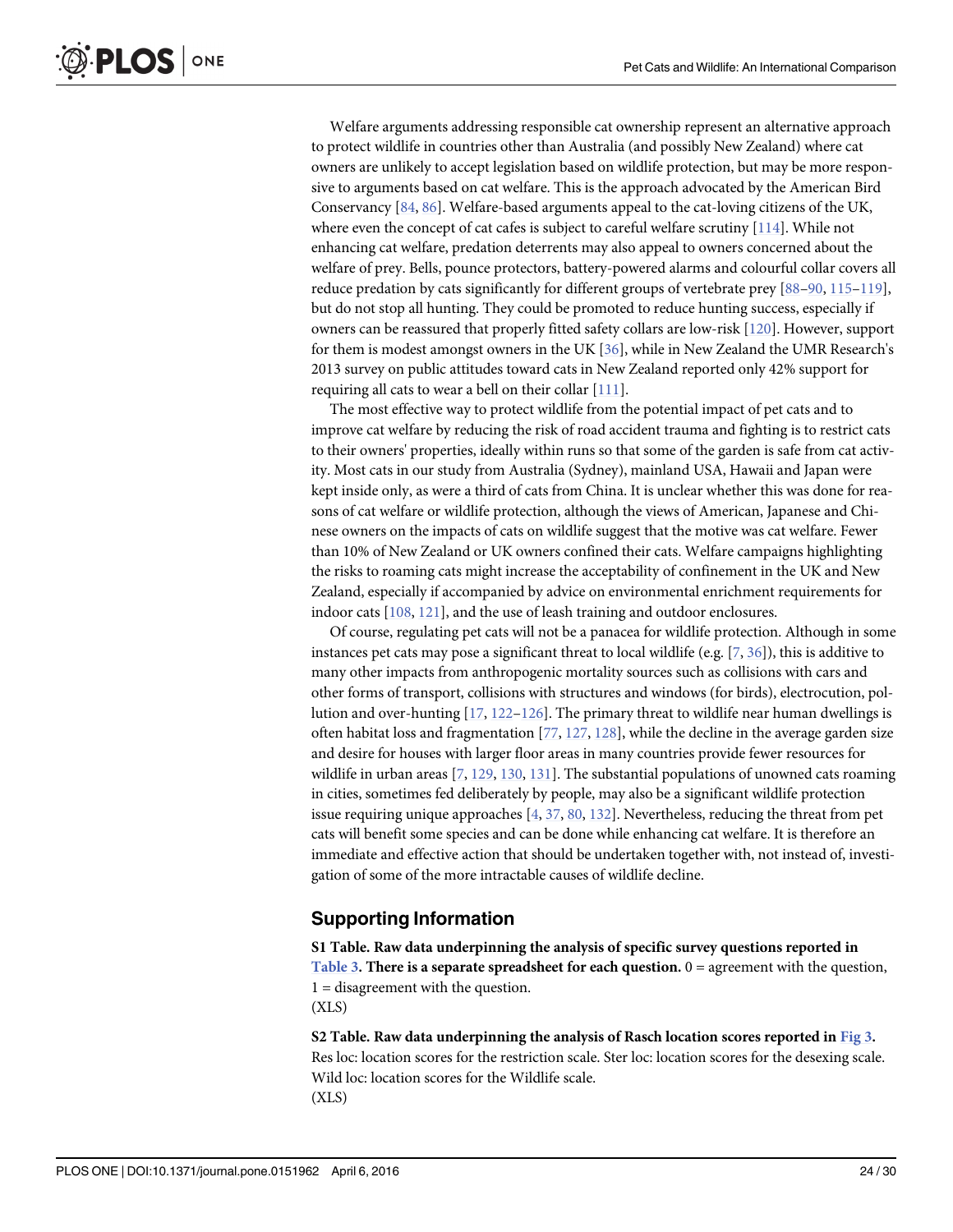#### <span id="page-24-0"></span>Acknowledgments

We are grateful to the many respondents who gave their time to completing the survey questionnaires. The Australian Research Council has supported research on cats by CRD. Catherine Hall was supported by a Murdoch University Research Studentship. We thank three reviewers for comments on the first submission of the paper, although we do not imply they share all the opinions expressed in this version.

#### Author Contributions

Conceived and designed the experiments: CMH MCC. Performed the experiments: CMH MCC NAA AAD CRD TF SK CAL EAM YvH FW. Analyzed the data: CMH MCC KHP JSB IMS. Wrote the paper: CMH MCC NAA CRD IMS SK CAL EAM YvH JSB KHP KAB.

#### References

- [1.](#page-1-0) Selby LA, Rhoades HD. Attitudes of the public towards dogs and cats as companion animals. J. Small Anim. Pract. 1981; 22:129–37. PMID: [7230750](http://www.ncbi.nlm.nih.gov/pubmed/7230750)
- [2.](#page-1-0) Albert A, Bulcroft K. Pets, families, and the life course. J. Marriage Fam. 1988; 50(2):543–52.
- [3.](#page-1-0) Woods M, McDonald RA, Harris S. Predation of wildlife by domestic cats Felis catus in Great Britain. Mammal Rev. 2003; 33(2):174–88.
- [4.](#page-1-0) Lepczyk CA, Dauphine N, Bird DM, Conant S, Cooper RJ, Duffy DC, et al. What conservation biologists can do to counter trap-neuter-return: response to Longcore et al. Conserv. Biol. 2010; 24:627–9. doi: [10.1111/j.1523-1739.2009.01426.x](http://dx.doi.org/10.1111/j.1523-1739.2009.01426.x) PMID: [20088960](http://www.ncbi.nlm.nih.gov/pubmed/20088960)
- [5.](#page-1-0) ACAC. Contribution of the pet care industry to the Australian economy. 7th ed. Australian Companion Animal Council; 2010.
- [6.](#page-1-0) Murray JK, Browne WJ, Roberts MA, Whitmarsh A, Gruffydd-Jones TJ. Number and ownership profiles of cats and dogs in the UK. Vet. Rec. 2010; 166:163–8. doi: [10.1136/vr.b4712](http://dx.doi.org/10.1136/vr.b4712) PMID: [20139379](http://www.ncbi.nlm.nih.gov/pubmed/20139379)
- [7.](#page-1-0) van Heezik Y, Smyth A, Adams A, Gordon J. Do domestic cats impose an unsustainable harvest on urban bird populations? Biol. Conserv. 2010; 143:121–30.
- [8.](#page-1-0) Liberg O, Sandell M, Pontier D, Natoli E. Density, spatial organization and reproductive tactics in the domestic cat and other felids. In: Turner DC, Bateson P, editors. The domestic cat: the biology of its behaviour. Cambridge, United Kingdom: Cambridge University Press; 2000. p. 120–47.
- [9.](#page-1-0) Sims V, Evans KL, Newson SE, Tratalos JA, Gaston KJ. Avian assemblage structure and domestic cat densities in urban environments. Divers. Distrib. 2008; 14:387–99.
- [10.](#page-1-0) Siegel JM. Stressful life events and use of physician services among the elderly: The moderating role of pet ownership. J.Pers. Soc. Psychol. 1990; 58(6):1081–6. PMID: [2391640](http://www.ncbi.nlm.nih.gov/pubmed/2391640)
- 11. Straede CM, Gates GR. Psychological health in a population of Australian cat owners. Anthrozoös. 1 1993; 6(1):30–41.
- 12. Brickel CM. The therapeutic roles of cat mascots with a hospital-based geriatric population: a staff sur-vey. Gerontologist. 1979; 19(4):368-72. PMID: [121805](http://www.ncbi.nlm.nih.gov/pubmed/121805)
- [13.](#page-1-0) Wood LJ, Giles-Corti B, Bulsara MK, Bosch DA. More than a furry companion: The ripple effect of companion animals on neighborhood interactions and sense of community. Soc. Anim. 2007; 15:43– 56.
- [14.](#page-1-0) Melson GF. Child development and the human-companion animal bond. Am. Behav. Sci. 2003; 47  $(1):31-9.$
- 15. O'Haire M. Companion animals and human health: Benefits, challenges, and the road ahead. J. Vet. Behav. 2010; 5:226–34.
- [16.](#page-1-0) O'Haire M. Animal-assisted intervention for autism spectrum disorder: A systematic literature review. J. Autism Dev. Disord. 2013; 43(7):1606–22. doi: [10.1007/s10803-012-1707-5](http://dx.doi.org/10.1007/s10803-012-1707-5) PMID: [23124442](http://www.ncbi.nlm.nih.gov/pubmed/23124442)
- [17.](#page-1-0) Dufty AC. Population demography of the eastern barred bandicoot (Perameles gunnii) at Hamilton, Victoria. Wildl. Res. 1994; 21:445–57.
- [18.](#page-1-0) Loss SR, Will T, Marra PP. The impact of free-ranging domestic cats on wildlife of the United States. Nat. Commun. 2013; 4(1396):1–7.
- [19.](#page-1-0) Tenter AM. Toxoplasma gondii in animals used for human consumption. Mem. Inst. Oswaldo Cruz. 2009; 104(2):364–9. PMID: [19430665](http://www.ncbi.nlm.nih.gov/pubmed/19430665)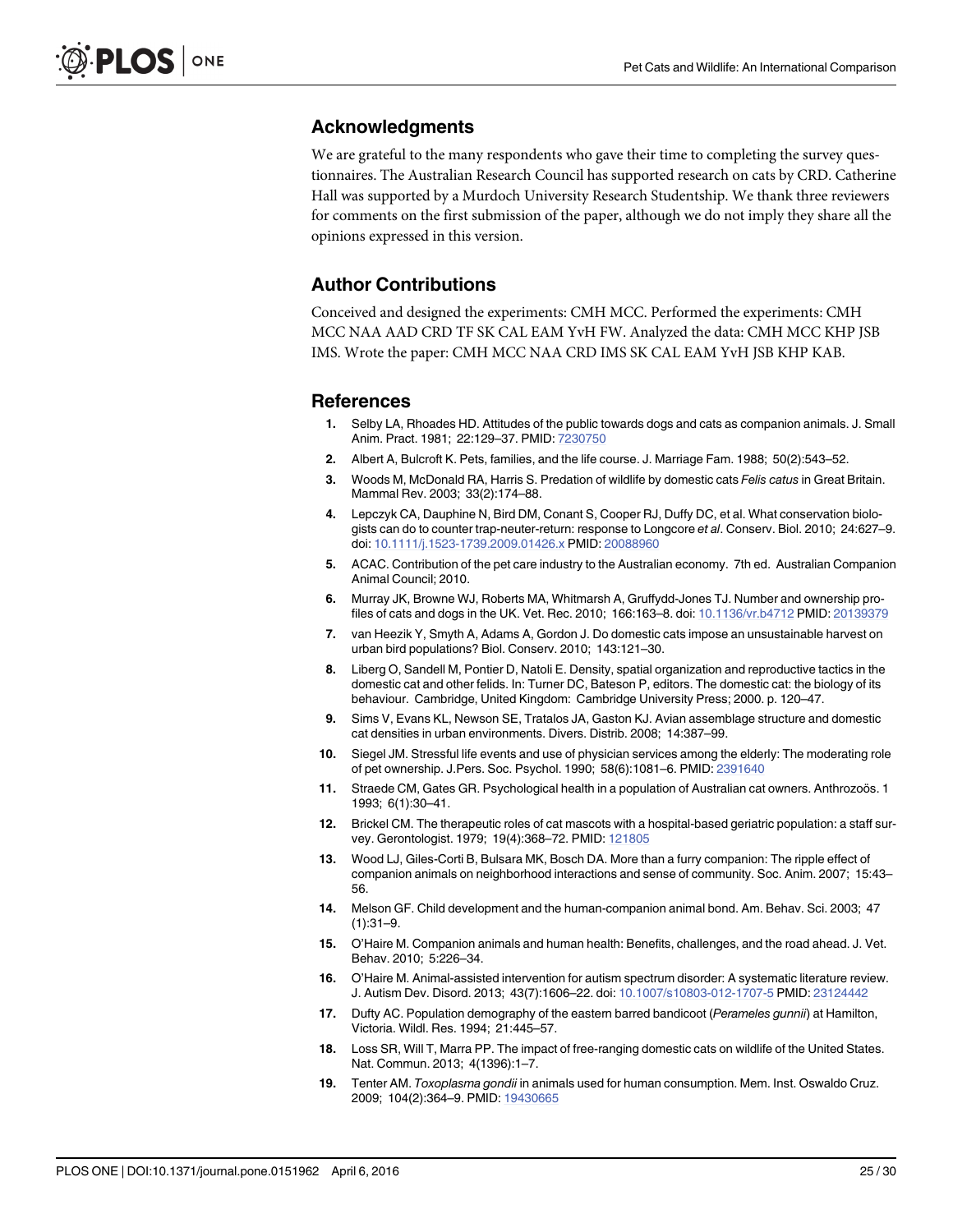- <span id="page-25-0"></span>20. Torrey EF, Bartko JJ, Lun Z-R, Yolken RH. Antibodies to Toxoplasma gondii in patients with schizophrenia: A meta-analysis. Schizophr. Bull. 2007; 33(3):729–36. PMID: [17085743](http://www.ncbi.nlm.nih.gov/pubmed/17085743)
- [21.](#page-1-0) Hill D, Dubey JP. Toxoplasma gondii: transmission, diagnosis and prevention. Clin. Microbiol. Infect. 2001; 8:634–40.
- [22.](#page-1-0) Beaumont M, Barratt EM, Gottelli D, Kitchener AC, Daniels MJ, Pritchards JK, et al. Genetic diversity and introgression in the Scottish wildcat. Mol. Ecol. 2001; 10:319–36. PMID: [11298948](http://www.ncbi.nlm.nih.gov/pubmed/11298948)
- [23.](#page-1-0) Biró ZS, Szemethy L, Heltai M, Randi E. Feeding habits of feral domestic cats (Felis catus), wild cats (Felis silvestris) and their hybrids: trophic niche overlap among cat groups in Hungary. J. Zool. (Lond.). 2005; 266:187–96.
- [24.](#page-1-0) Lecis R, Pierpaoli M, Birò ZS, Szemethy L, Ragni B, Vercillo F, et al. Bayesian analyses of admixture in wild and domestic cats (Felis silvestris) using linked microsatellite loci. Mol. Ecol. 2006; 15:119–31. PMID: [16367835](http://www.ncbi.nlm.nih.gov/pubmed/16367835)
- [25.](#page-1-0) Jongman EC. Adaptation of domestic cats to confinement. J. Vet. Behav. 2007; 2:193–6.
- [26.](#page-1-0) Toukhsati SR, Young E, Bennett PC, Coleman GJ. Wandering cats: attitudes and behaviors towards cat containment in Australia. Anthrozoös. 2012; 25(1):61–74.
- [27.](#page-1-0) Rochlitz I, de Wit T, Broom DM. A pilot study on the longevity and causes of death of cats in Britain. BSAVA Congress Clinical Research Abstracts: British Small Animal Veterinary Association, Gloucester. 2001; p.528.
- [28.](#page-1-0) Egenvall A, Nødtvedt A, Hägström J, Ström Holst B, Möller L, Bonnett BN. Mortality of life-insured Swedish cats during 1999–2006: age, breed, sex and diagnosis. J. Vet. Intern. Med. 2009; 23:1175– 83. doi: [10.1111/j.1939-1676.2009.0396.x](http://dx.doi.org/10.1111/j.1939-1676.2009.0396.x) PMID: [19780926](http://www.ncbi.nlm.nih.gov/pubmed/19780926)
- [29.](#page-1-0) Rochlitz I. Clinical study of cats injured and killed in road traffic accidents in Cambridgeshire. J. Small Anim. Pract. 2004; 45:390–4. PMID: [15352407](http://www.ncbi.nlm.nih.gov/pubmed/15352407)
- [30.](#page-1-0) Grayson J, Calver MC, Styles I. Attitudes of suburban Western Australians to proposed cat control legislation. Aust. Vet. J. 2002; 80:536–43. PMID: [12398314](http://www.ncbi.nlm.nih.gov/pubmed/12398314)
- [31.](#page-1-0) Lilith M, Calver M, Styles I, Garkaklis M. Protecting wildlife from predation by owned domestic cats: Application of a precautionary approach to the acceptability of proposed cat regulations. Austral Ecol. 2006; 31:176–89.
- [32.](#page-1-0) Lepczyk CA, Mertig AG, Liu J. Landowners and cat predation across rural-to-urban landscapes. Biol. Conserv. 2004; 115:191–201.
- 33. Lohr CA, Lepczyk CA, Cox LJ. Identifying people's most preferred management technique for feral cats in Hawaii. Hum. Wildl. Int. 2014; 8(1):56–66.
- [34.](#page-18-0) Peterson MN, Hartis B, Rodriguez S, Green M, Lepczyk CA. Opinions from the front lines of cat colony management conflict. PLOS One. 2012; 7(9):e44616. doi: [10.1371/journal.pone.0044616](http://dx.doi.org/10.1371/journal.pone.0044616) PMID: [22970269](http://www.ncbi.nlm.nih.gov/pubmed/22970269)
- [35.](#page-1-0) Lohr CA, Lepczyk CA. Desires and management preferences of stakeholders regarding feral cats in the Hawaiian Islands. Conserv. Biol. 2013; 28(2):392–403. doi: [10.1111/cobi.12201](http://dx.doi.org/10.1111/cobi.12201) PMID: [24372971](http://www.ncbi.nlm.nih.gov/pubmed/24372971)
- [36.](#page-1-0) Thomas RL, Fellowes MDE, Baker PJ. Spatio-temporal variation in predation by urban domestic cats (Felis catus) and the acceptability of possible management actions in the UK. PLOS One 2012; 7(11): e49369. doi: [10.1371/journal.pone.0049369](http://dx.doi.org/10.1371/journal.pone.0049369) PMID: [23173057](http://www.ncbi.nlm.nih.gov/pubmed/23173057)
- [37.](#page-1-0) Farnworth MJ, Campbell J, Adams NJ. What's in a name? Perceptions of stray and feral cat welfare and control in Aotearoa, New Zealand. J. Appl. Anim. Welf. Sci. 2011; 14(1):59–74. doi: [10.1080/](http://dx.doi.org/10.1080/10888705.2011.527604) [10888705.2011.527604](http://dx.doi.org/10.1080/10888705.2011.527604) PMID: [21191848](http://www.ncbi.nlm.nih.gov/pubmed/21191848)
- [38.](#page-1-0) American Bird Conservancy [internet]. Human attitudes and behavior regarding cats 2011 [cited 2015 Aug 31]. Available from: <http://www.njaudubon.org/portals/10/catsindoors/pdf/attitude.pdf>
- [39.](#page-1-0) Patronek GJ, Beck AM, Glickman LT. Dynamics of dog and cat populations in a community. J. Am. Vet. Med. Assoc. 1997; 210:637–42. PMID: [9054991](http://www.ncbi.nlm.nih.gov/pubmed/9054991)
- [40.](#page-1-0) REARK. The Metropolitan Domestic Cat. A Survey of the Population Characteristics and Hunting Behaviour of the Domestic Cat in Australia. South Yarra, Victoria: Petcare Information and Advisory Services, 1994.
- [41.](#page-1-0) REARK. The Cat in The Suburbs Survey in Sydney and Melbourne. South Yarra, Victoria: Petcare Information and Advisory Services, 1994.
- [42.](#page-1-0) Johnson J, Calver MC. Prevalence of desexed cats in relation to age in a convenience sample of Western Australian cats. Aust. Vet. J. 2014; 92(6).
- [43.](#page-1-0) Dickman CR, Newsome TM. Individual hunting behaviour and prey specialisation in the house cat Felis catus: implications for conservation and management. Appl. Anim. Behav. Sci. 2015; 173:76– 87.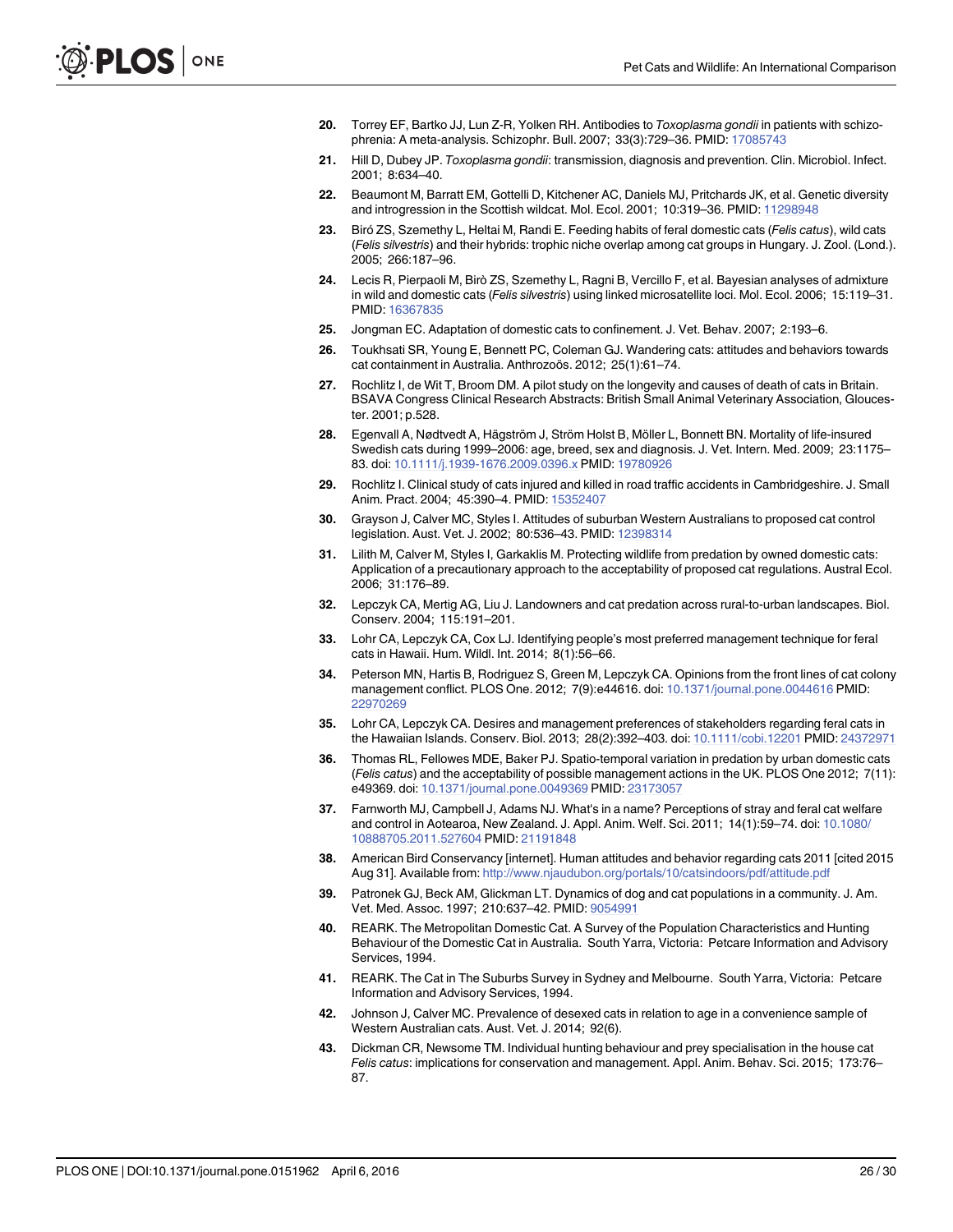- <span id="page-26-0"></span>[44.](#page-1-0) Chu K, Anderson WM, Rieser MY. Population characteristics and neuter status of cats living in households in the United States. J. Am. Vet. Med. Assoc. 2009; 234:1023–30. doi: [10.2460/javma.234.8.](http://dx.doi.org/10.2460/javma.234.8.1023) [1023](http://dx.doi.org/10.2460/javma.234.8.1023) PMID: [19366332](http://www.ncbi.nlm.nih.gov/pubmed/19366332)
- [45.](#page-1-0) American Bird Conservancy [internet]. Human attitudes and behavior regarding cats 2011 [cited 2014 Dec 28]. Available from: <http://www.abcbirds.org/abcprograms/policy/cats/materials/attitudes.pdf>.
- [46.](#page-1-0) Slater MR, Di Nardo A, Pediconi O, Villa PD, Candeloro L, Alessandrini B, et al. Cat and dog owner-ship and management patterns in central Italy. Prev. Vet. Med. 2008; 85:267-94. doi: [10.1016/j.](http://dx.doi.org/10.1016/j.prevetmed.2008.02.001) [prevetmed.2008.02.001](http://dx.doi.org/10.1016/j.prevetmed.2008.02.001) PMID: [18374434](http://www.ncbi.nlm.nih.gov/pubmed/18374434)
- [47.](#page-3-0) Goyder J, Warriner K, Miller S. Evlauating socio-economic status (SES) bias in survey nonresponse. J. Off. Stat. 2002; 18:1–11.
- [48.](#page-3-0) Foster-Bey J Do race, ethnicity, citizenship and socio-economic status determine civic-engagement? CIRCLE Working Paper# 62. Center for Information and Research on Civic Learning and Engagement (CIRCLE). 2008. [cited 2015 Aug 31]. Available from: <http://eric.ed.gov/?id=ED505266>
- [49.](#page-3-0) Scott WJ, Acock AC Socioeconomic status, unemployment experience, and political participation: A disentangling of main and interaction effects. Polit. Behav. 1979; 1: 361–381.
- [50.](#page-3-0) Hunter L Challenging the reported disadvantages of e-questionnaires and addressing methodological issues of online data collection. Nurse Res. 2012; 20:11–20. PMID: [23061269](http://www.ncbi.nlm.nih.gov/pubmed/23061269)
- [51.](#page-3-0) Sakurai R, Jacobson SK. Assessing the effectiveness of the tailored design method for increasing response rates of mail surveys in Japan. Sociol. Theor. Method 2010; 25:267–74.
- [52.](#page-4-0) Wei X, Zhang Z, Song X, Xu Y, Wu W, Lao X, et al. Household smoking restrictions related to secondhand smoke exposure in Guangdong, China: A population representative survey. Nicotine Tob. Res. 2014; 16:390–6. doi: [10.1093/ntr/ntt162](http://dx.doi.org/10.1093/ntr/ntt162) PMID: [24130143](http://www.ncbi.nlm.nih.gov/pubmed/24130143)
- [53.](#page-4-0) Cheng M, Cheng C, Tian Y, Fan X. Student nurses' motivation to choose gerontological nursing as a career in China: A survey study. Nurs. Educ. Today 2015; 35:843–48.
- [54.](#page-4-0) Stieger S, U-D R, Voracek M. Forced-response in online surveys: bias from reactance and an increase in sex-specifc dropout. J. Am. Soc. Inf. Sci. Tec. 2007; 58:1653–60.
- [55.](#page-5-0) Bond TG, Fox CM. Applying the Rasch model: fundamental measurement in the human sciences ( second edition). Hillsdale, New Jersey.: Lawrence Erlbaum Associates; 2007.
- [56.](#page-5-0) Boone WJ, Staver JR, Yale MS. Rasch analysis in the human sciences. Dordrecht: Springer; 2014.
- [57.](#page-5-0) de Vaus DA. Surveys in Social Research. Sydney: Allen & Unwin; 2002.
- [58.](#page-5-0) AVMA—American Veterinary Medical Association [internet]. U.S. pet ownership statistics 2012. [cited 2015 July 13]. Available from: [https://www.avma.org/KB/Resources/Statistics/Pages/Market](https://www.avma.org/KB/Resources/Statistics/Pages/Market-research-statistics-US-pet-ownership.aspx)[research-statistics-US-pet-ownership.aspx](https://www.avma.org/KB/Resources/Statistics/Pages/Market-research-statistics-US-pet-ownership.aspx).
- [59.](#page-5-0) Mesago Messe Frankfurt Corp. Japanese Pet Market Information. Interpets 2014: International Fair for a Better Life with Pets, A Happy & Healthy Life with Pets: Japan Pet Food Association, Messe Frankfurt; 2014. [cited 2015 July 13]. Available from: [http://www.messefrankfurt.it/allegati/itp\\_2014\\_](http://www.messefrankfurt.it/allegati/itp_2014_japanesepetmarketinfo.pdf) [japanesepetmarketinfo.pdf](http://www.messefrankfurt.it/allegati/itp_2014_japanesepetmarketinfo.pdf).
- [60.](#page-5-0) Euromonitor International. China: changing attitudes to pet ownership drive pet food sales 2004. [cited 2015 July 13]. Available from: [http://www.marketresearchworld.net/content/view/281/77.](http://www.marketresearchworld.net/content/view/281/77)
- [61.](#page-5-0) Armstrong JS, Overton TS. Estimating nonresponse bias in mail surveys. J. Marketing Res. 1977; 14 (3):396–402.
- [62.](#page-6-0) Harzing A- W, Brown M, Köster K, Zhao S. Response style differences in cross-national research: dispositional and situational determinants. Manage. Int. Rev. 2012; 52:341–63.
- [63.](#page-6-0) Zar JH. Biostatistical Analysis. 5th ed. Upper Saddle River, New Jersey: Prentice Hall; 2010.
- [64.](#page-6-0) Statsoft Inc. STATISTICA (data analysis software system), version 12. 2 2013.
- [65.](#page-7-0) Andrich D, Sheridan B, Luo G. Interpreting RUMM2030. Perth: RUMM Laboratory Pty. Ltd.; 2013.
- [66.](#page-7-0) Tabachnick BG, Fidell LS. Using multivariate statistics. 5th edition. Boston: Allyn and Bacon; 2001.
- [67.](#page-17-0) Chaseling S. Pet populations in Australia. Dogs increasing and cats decreasing—why is it so? In: Murray D, editor. 10th Urban Animal Management; Melbourne: Australian Veterinary Association; 2001.
- [68.](#page-17-0) Baldock FC, Alexander L, More SJ. Estimated and predicted changes in the cat population of Australian households from 1979 to 2005. Aust. Vet. J. 2003; 81(5):289–92. PMID: [15084040](http://www.ncbi.nlm.nih.gov/pubmed/15084040)
- [69.](#page-17-0) Macdonald EA, Burnham D, Hinks A, Dickman A, Malhi Y, Macdonald DW. Conservation inequality and the charismatic cat: Felis felicis. Global Ecol.Conserv. 2015; 3:851–66.
- [70.](#page-17-0) Risbey DA, Calver MC, Short J, Bradley JS, Wright IW. The impact of cats and foxes on the small vertebrate fauna of Heirisson Prong, Western Australia: II. A field experiment. Wildl. Res. 2000; 27:223– 35.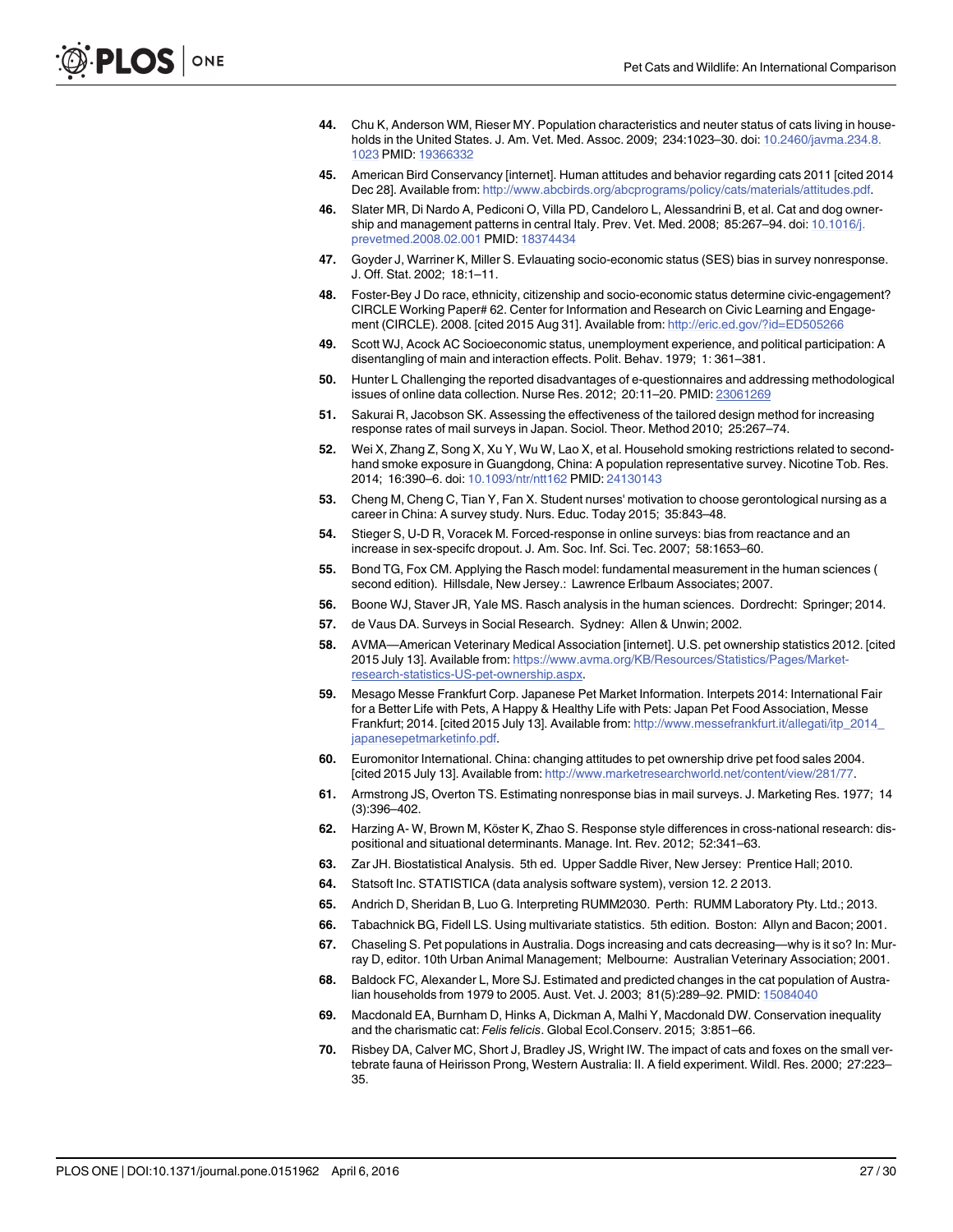- <span id="page-27-0"></span>[71.](#page-17-0) Kinnear JE, Sumner NR, Onus ML. The red fox in Australia—An exotic predator turned biocontrol agent. Biol. Conserv. 2002; 108:335–59.
- [72.](#page-17-0) Woinarski JCZ, Burbidge AA, Harrison PL. The action plan for Australian mammals 2012. Collingwood, Victoria: CSIRO Publishing; 2014.
- [73.](#page-17-0) Paton DC. Domestic cats and wildlife. Bird Observ. 1990; 696:34–5.
- [74.](#page-17-0) Paton DC. Loss of wildlife to domestic cats. In: Potter C, editor. Proceedings of a workshop on the impact of cats on native wildlife; Canberra: Australian National Parks and Wildlife Service; 1991. p. 64–9.
- [75.](#page-17-0) Osborne W, Williams K. Conservation problems with cats in the Australian Capital Territory. In: Potter C, editor. Proceedings of a workshop on the impact of cats on native wildlife; Canberra: Australian National Parks and Wildlife Service; 1991. p. 14–7.
- [76.](#page-17-0) Barratt DG. Predation by house cats Felis catus (L) in Canberra, Australia. II. Factors affecting the amount of prey caught and estimates of the impact on wildlife. Wildl. Res. 1998; 25:475–87.
- [77.](#page-17-0) Grayson J, Calver M, Lymbery A. Species richness and community composition of passerine birds in suburban Perth: is predation by pet cats the most important factor? In: Lunney D, Hutchings P, editors. Pest or guest: the zoology of over abundance. Mosman, New South Wales: Royal Zoological Society of New South Wales; 2007. p. 195–207.
- [78.](#page-17-0) Nattress R. Wildlife conservation in the urban environment: are pets a threat? In: Murray RW, editor. Proceedings of the First National Conference on Urban Animal Management in Australia; Mackay, Brisbane: Chiron Media; 1992.
- [79.](#page-17-0) Lilith M, Calver M, Garkaklis M. Do cat restrictions lead to increased species diversity or abundance of small and medium-sized mammals in remnant urban bushland? Pac. Conserv. Biol. 2010; 16:164– 72.
- [80.](#page-18-0) Aguilar GD, Farnworth MJ. Distribution characteristics of unmanaged cat colonies over a 20 year period in Auckland, New Zealand. Appl. Geogr. 2013; 37:160–7.
- [81.](#page-18-0) van Heezik Y, Smyth A, Mathieu R. Diversity of native and exotic birds across an urban gradient in a New Zealand city. Landscape Urban Plan. 2008; 87:223–32.
- [82.](#page-18-0) Crew G. Cat on the island. Sydney: Harper Collins; 2008.
- [83.](#page-18-0) Flux JEC. Seventeen years of predation by one suburban cat in New Zealand. New Zeal. J. Zool. 2007; 34(4):289–96.
- [84.](#page-18-0) American Bird Conservancy. Getting the facts about cat law 2011 [cited 2014 Dec 28]. Available: [http://www.abcbirds.org/abcprograms/policy/cats/materials/cat\\_law.pdf](http://www.abcbirds.org/abcprograms/policy/cats/materials/cat_law.pdf).
- [85.](#page-18-0) Council of the Town of Coolee Dam. Ordinance no. 359, Section 6.05.020 1988 [cited 2014 Dec 28]. Available: [http://www.codepublishing.com/WA/couleedam/mobile/?pg=CouleeDam06/](http://www.codepublishing.com/WA/couleedam/mobile/?pg=CouleeDam06/CouleeDam0605.html#6.05) [CouleeDam0605.html#6.05](http://www.codepublishing.com/WA/couleedam/mobile/?pg=CouleeDam06/CouleeDam0605.html#6.05).
- [86.](#page-18-0) American Bird Conservancy. Domestic cat predation on birds and other wildlife 2011 [cited 2014 Dec 28]. Available: <http://www.abcbirds.org/abcprograms/policy/cats/materials/predation.pdf>.
- [87.](#page-18-0) Balogh AL, Ryder TB, Marra PP. Population demography of Gray Catbirds in the suburban matrix: sources, sinks and domestic cats. J. Ornithol. 2011; 152:717–26.
- [88.](#page-18-0) Calver M, Thomas S, Bradley S, McCutcheon H. Reducing the rate of predation on wildlife by pet cats: The efficacy and practicability of collar-mounted pounce protectors. Biol. Conserv. 2007; 137:341–8.
- 89. Hall CM, Fontaine JB, Bryant KA, Calver MC. Assessing the effectiveness of the Birdsbesafe $^{\circledR}$  antipredation collar cover in reducing predation by pet cats on wildlife in Western Australia. Appl. Anim. Behav. Sci. in press; [http://dx.doi.org/10.1016/j.applanim.2015.01.004.](http://dx.doi.org/10.1016/j.applanim.2015.01.004)
- [90.](#page-18-0) Willson SK, Okunlola IA, Novak JA. Birds be safe: Can a novel cat collar reduce avian mortality by domestic cats (Felis catus)? Global Ecol.Conserv. 2015; 3:359–66.
- [91.](#page-19-0) McDonald JL, Maclean M, Evans MR, Hodgson DJ. Reconciling actual and perceived rates of predation by domestic cats. Ecol. Evol. 2015; 5:2745–53. doi: [10.1002/ece3.1553](http://dx.doi.org/10.1002/ece3.1553) PMID: [26306163](http://www.ncbi.nlm.nih.gov/pubmed/26306163)
- [92.](#page-19-0) RSPB. Are cats causing bird declines? 2014. [cited 2015 Jul 13]. Available: [http://www.rspb.org.uk/](http://www.rspb.org.uk/makeahomeforwildlife/advice/gardening/unwantedvisitors/cats/birddeclines.aspx) [makeahomeforwildlife/advice/gardening/unwantedvisitors/cats/birddeclines.aspx.](http://www.rspb.org.uk/makeahomeforwildlife/advice/gardening/unwantedvisitors/cats/birddeclines.aspx)
- [93.](#page-19-0) Churcher PB, Lawton JH. Predation by domestic cats in an English village. J. Zool. (Lond.) 1987; 212:439–55.
- [94.](#page-19-0) Baker PJ, Bentley AJ, Ansell RJ, Harris S. Impact of predation by domestic cats Felis catus in an urban area. Mamm. Rev. 2005; 35:302–12.
- [95.](#page-19-0) Beckerman AP, Boots M, Gaston KJ. Urban bird declines and the fear of cats. Anim. Conserv. 2007; 10:320–5.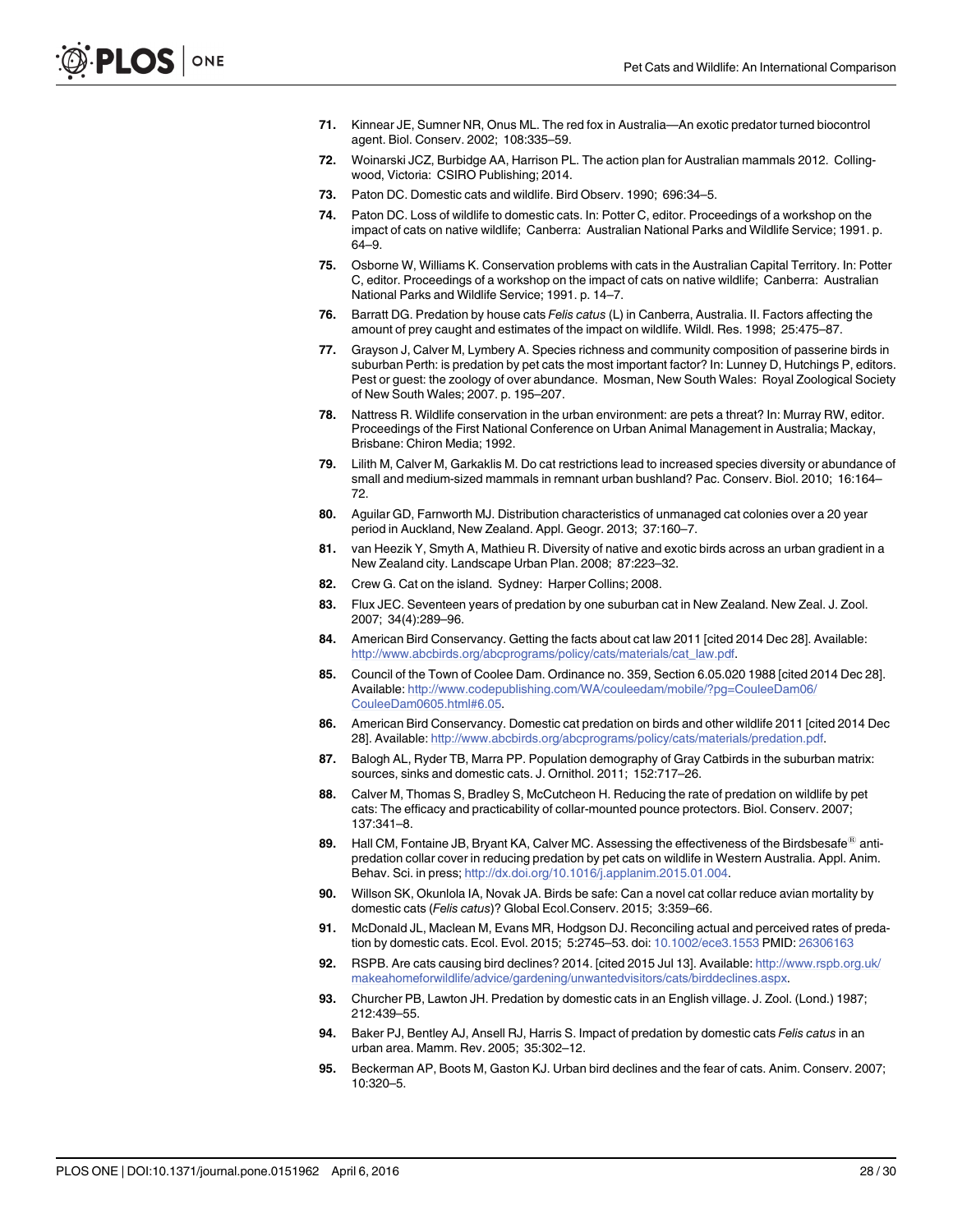- <span id="page-28-0"></span>[96.](#page-19-0) Bonnington C, Gaston KJ, Evans KL. Fearing the feline: domestic cats reduce avian fecundity through trait-mediated indirect effects that increase nest predation by other species. J. Appl. Ecol. 2013; 50:15–24.
- [97.](#page-19-0) Plourde L. Cat cafés, affective labor, and the healing boom in Japan. Japanstudien. 2014; 34:115– 33.
- [98.](#page-19-0) Tokyo International Communication Committee. Comprehensive living guide for foreign residents in Japan 2006 [cited 2015 Apr 8]. Available: [http://www.tokyo-icc.jp/guide\\_eng/info/10.html.](http://www.tokyo-icc.jp/guide_eng/info/10.html)
- [99.](#page-20-0) Matsui S, Takagi M. Predation risk of eggs and nestlings relative to nest-site characteristics of the bull-headed shrike Lanius bucephalus. Ibis 2012; 154:621–5.
- [100.](#page-20-0) Uetake K, Yamada S, Yano M, Tanaka T. A survey of attitudes of local citizens of a residential area toward urban stray cats in Japan. J. Appl. Anim. Welf. Sci. 2014; 17:172–7. doi: [10.1080/10888705.](http://dx.doi.org/10.1080/10888705.2013.798558) [2013.798558](http://dx.doi.org/10.1080/10888705.2013.798558) PMID: [23924029](http://www.ncbi.nlm.nih.gov/pubmed/23924029)
- [101.](#page-20-0) McBeath J, McBeath JH. Biodiversity conservation in China: policies and practice. J. Int. Wild. Law Policy 2006; 9:293–317.
- [102.](#page-20-0) Harris RB. Approaches to conserving vulnerable wildlife in China: Does the colour of cat matter—If it catches mice? Environ. Value 1996; 5:303–34.
- [103.](#page-20-0) Wandesforde-Smith G, Denninger Snyder K, Hart LA. Biodiversity conservation and protected areas in China: science, law, and the obdurate party-state. J. Int. Wild. Law Policy 2014; 17:85–101.
- [104.](#page-20-0) Yeh ET. The politics of conservation in contemporary rural China. J. Peasant Stud. 2013; 40:1165– 88.
- [105.](#page-20-0) CAPN. Chinese Animal Protection Network 2015 [cited 2015 Apr 10]. Available: [http://www.capn](http://www.capn-online.info/en.php)[online.info/en.php](http://www.capn-online.info/en.php).
- [106.](#page-20-0) Animals Asia 2015 [cited 2015 Apr 10]. Available: [http://www.animalsasia.org/au/.](http://www.animalsasia.org/au/)
- [107.](#page-21-0) Dabritz HA, Atwill ER, Gardner IA, Miller MA, Conrad PA. Outdoor fecal deposition by free-roaming cats and attitudes of cat owners and nonowners toward stray pets, wildlife and water pollution. J. Am. Vet. Med. Assoc. 2006; 229:74–81. PMID: [16817717](http://www.ncbi.nlm.nih.gov/pubmed/16817717)
- [108.](#page-21-0) Rochlitz I. A review of the housing requirements of domestic cats (Felis silvestris catus) kept in the home. Appl. Anim. Behav. Sci. 2005; 93:97–109.
- [109.](#page-21-0) American Association of Feline Practitioners. Confinement of owned indoor cats 2007 [cited 2015 Jan 20]. Available: <http://www.catvets.com/guidelines/position-statements/confinement-indoor-cats>.
- [110.](#page-21-0) Wildlife Society. Final position statement: Feral and free-ranging domestic cats 2006. [cited 2015 Jul 13].Available: [http://wildlife.org/wp-content/uploads/2014/05/28-Feral-Free-Ranging-Cats.pdf.](http://wildlife.org/wp-content/uploads/2014/05/28-Feral-Free-Ranging-Cats.pdf)
- [111.](#page-22-0) White G. Cats 2013 [cited 2015 Jul 13]. Available: <http://sayit.co.nz/blog/cats>.
- [112.](#page-22-0) Calver MC, Grayson J, Lilith M, Dickman CR. Applying the precautionary principle to the issue of impacts by pet cats on urban wildlife. Biol. Conserv. 2011; 144:1895–901.
- [113.](#page-22-0) Grayson J, Calver MC. Regulation of domestic cat ownership to protect urban wildlife: a justification based on the precautionary principle. In: Lunney D, Burgin S, editors. Urban wildlife: more than meets the eye. Mosman, New South Wales: Royal Zoological Society of New South Wales; 2004. p. 169– 78.
- [114.](#page-23-0) Bradshaw J. Are Britain's cats ready for cat cafés? Vet. Rec. 2013; 173:554–5. doi: [10.1136/vr.f7278](http://dx.doi.org/10.1136/vr.f7278) PMID: [24317616](http://www.ncbi.nlm.nih.gov/pubmed/24317616)
- [115.](#page-23-0) Ruxton GD, Thomas S, Wright JW. Bells reduce predation of wildlife by domestic cats (Felis catus). J. Zool. (Lond.) 2002; 256:81–3.
- 116. Nelson SH, Evans AD, Bradbury RB. The efficacy of collar-mounted devices in reducing the rate of predation of wildlife by domestic cats. Appl. Anim. Behav. Sci. 2005; 94:273–85.
- 117. Gordon JK, Matthaei C, Van Heezik Y. Belled collars reduce catch of domestic cats in New Zealand by half. Wildl. Res. 2010; 37:372–8.
- 118. Calver MC, Thomas S. Effectiveness of the Liberator ™ in reducing predation on wildlife by domestic cats. Pac. Conserv. Biol. 2011; 16:244–50.
- [119.](#page-23-0) Dickman CR. Measuring and managing the impacts of cats. In: Glen AS, Dickman CR, editors. Carnivores of Australia: past, present and future. Melbourne: CSIRO Publishing; 2014. p. 173–95.
- [120.](#page-23-0) Calver MC, Adams G, Clark W, Pollock KH. Assessing the safety of collars used to attach predation deterrent devices and ID tags to pet cats. Anim. Welf. 2013; 22:95–105.
- [121.](#page-23-0) Machado JC, Genaro G. Influence of olfactory enrichment on the exploratory behaviour of captivehoused domestic cats. Aust. Vet. J. 2014; 92:492–8. doi: [10.1111/avj.12253](http://dx.doi.org/10.1111/avj.12253) PMID: [25424764](http://www.ncbi.nlm.nih.gov/pubmed/25424764)